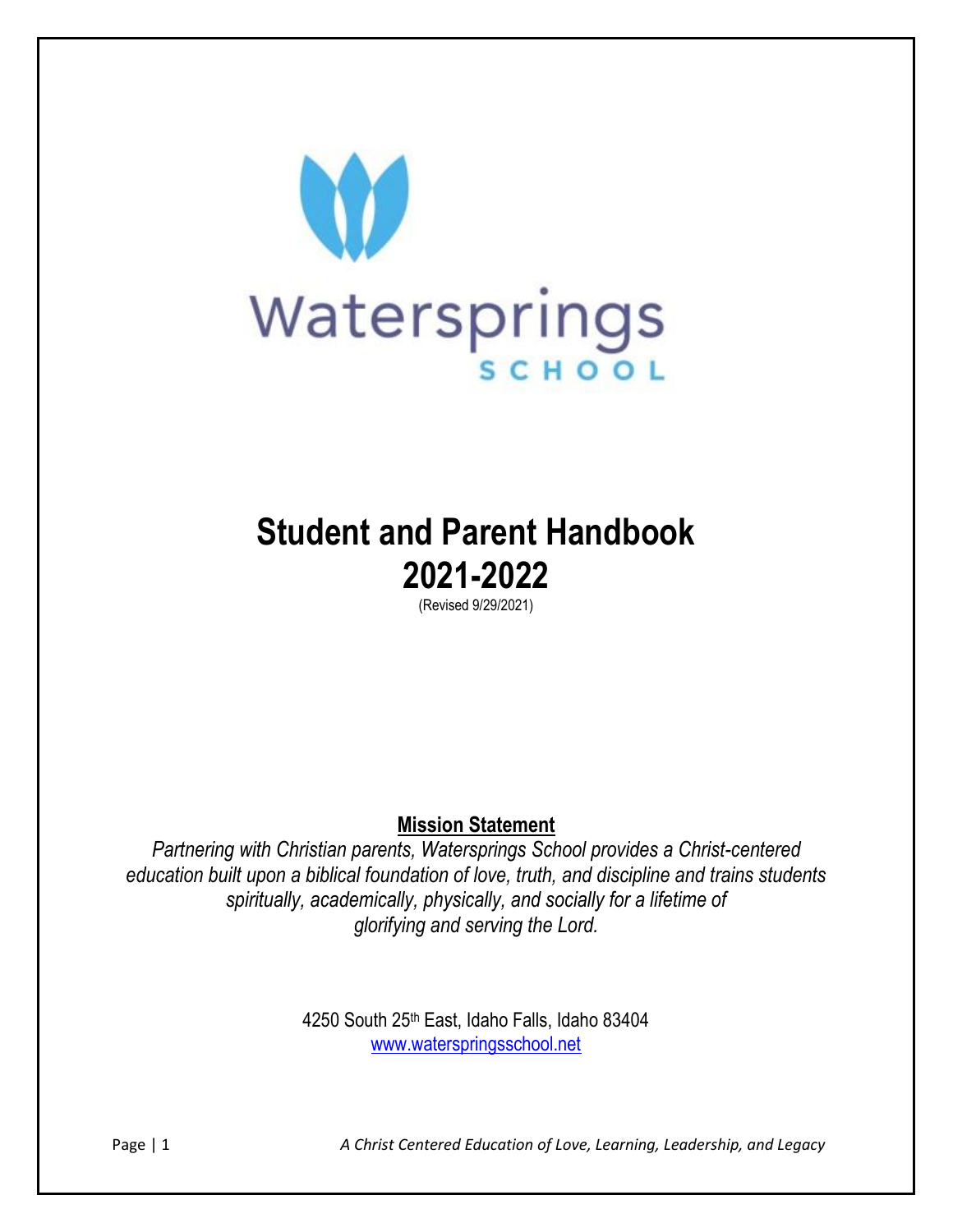# **TABLE OF CONTENTS**

A Christ Centered Education of Love, Learning, Leadership, and Legacy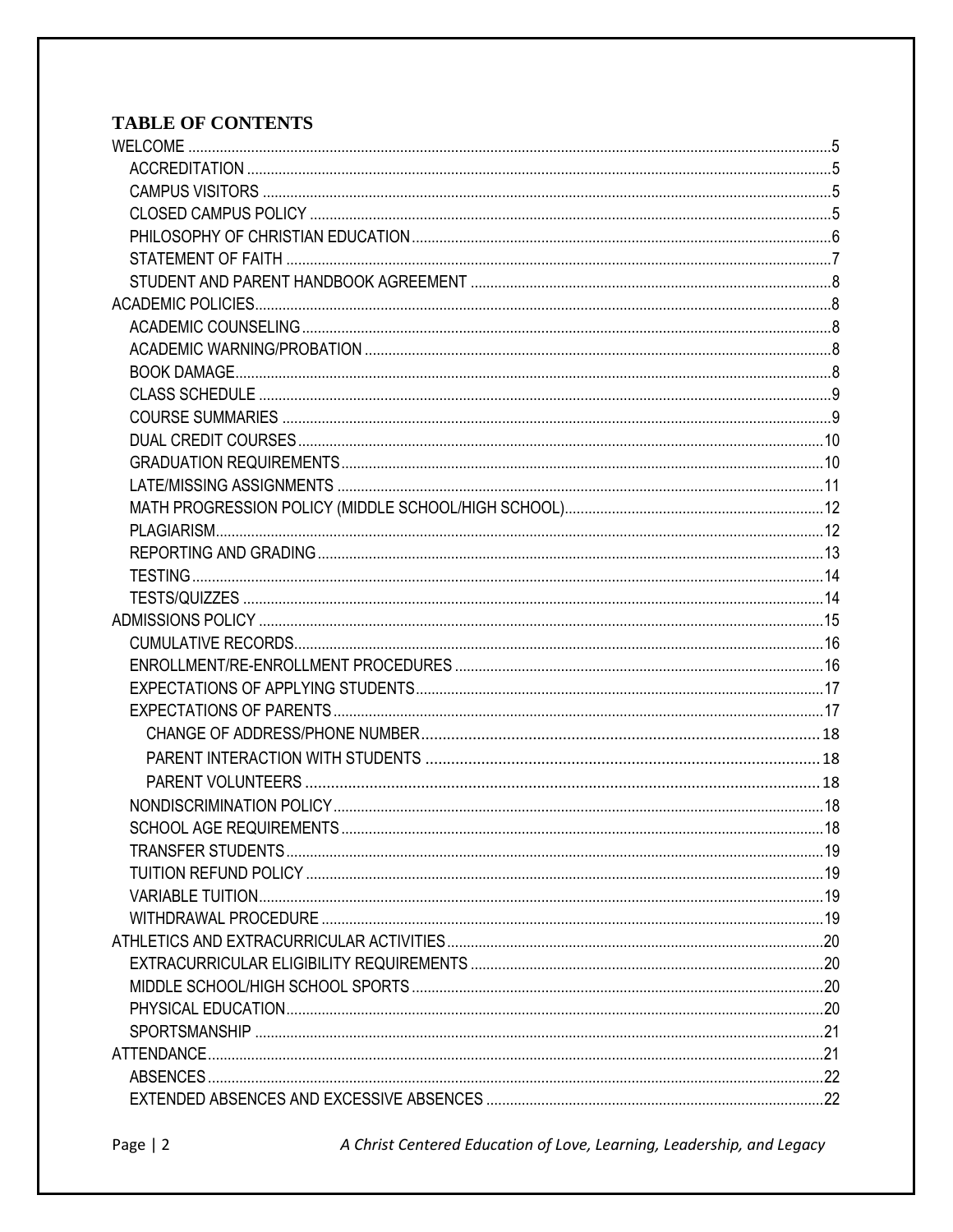A Christ Centered Education of Love, Learning, Leadership, and Legacy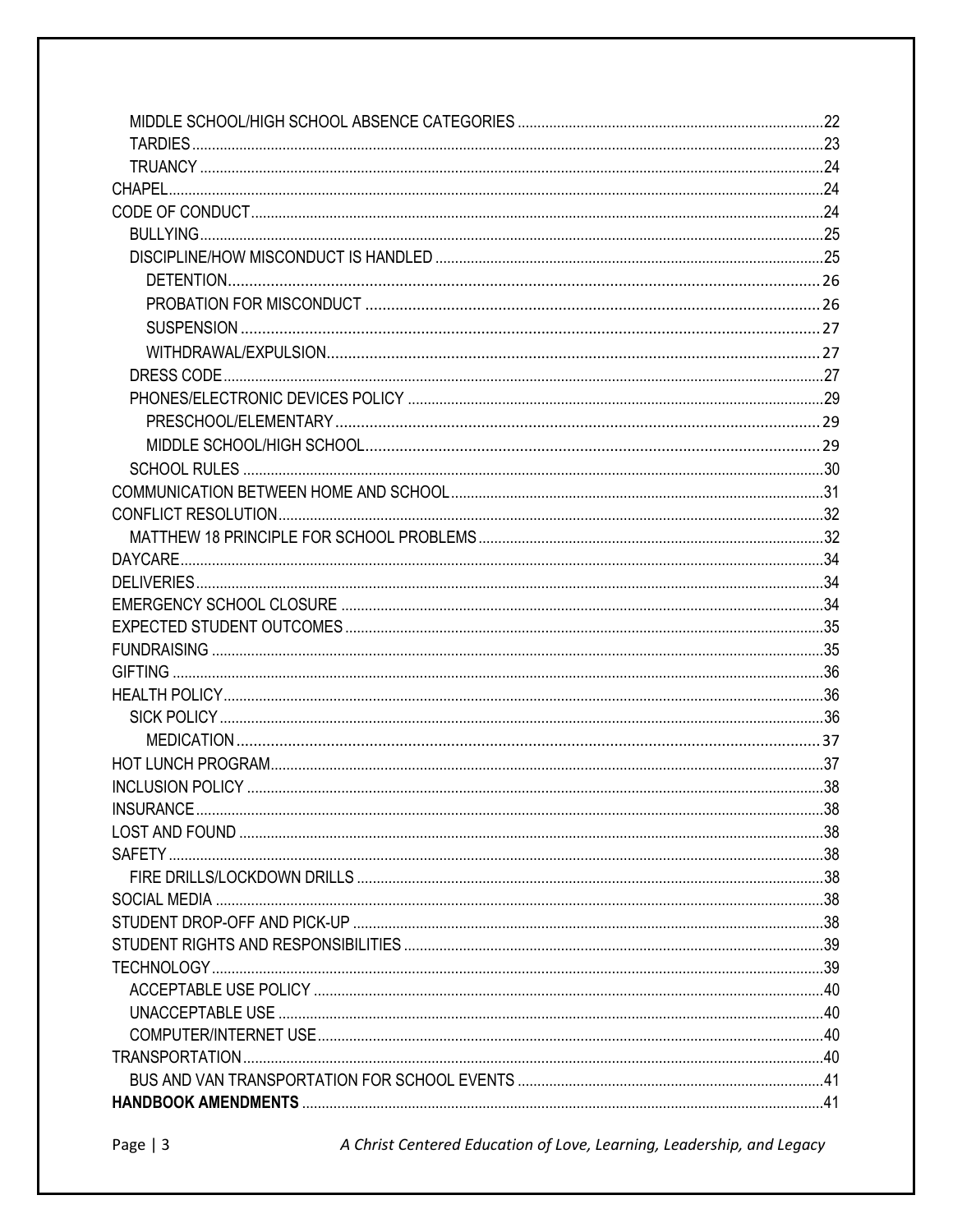

Pastoral Team Ty Orr, Senior Pastor Scotty Brown, School Pastor

Head of School Katheryn King, [kking@waterspringsschool.net](mailto:kking@waterspringsschool.net)

Preschool and Elementary Assistant Principal: Jana Stepp [janastepp@waterspringsschool.net](mailto:janastepp@waterspringsschool.net) Secretary: Nicole de Jong [school@waterspringsschool.net](mailto:school@waterspringsschool.net) Office Hours: 8:30 am to 3:30 pm Phone: 208-542-6250 Fax: 208-441-6806

Middle/High School Principal: Wendy Putman [wputnam@waterspringsschool.net](mailto:wputnam@waterspringsschool.net) Secretary: Jodi Erickson [highschool@waterspringsschool.net](mailto:highschool@waterspringsschool.net) Office Hours: 8:00 am to 4:00 pm Fax: 208-932-0225

Billing Pay online at factsmgt.com For billing questions, please call the school office and ask for the School Bookkeeper.

**School Hours** Preschool: 8:30 am to 11:30 am Elementary: 8:30 am to 3:00 pm Middle School/High School: 8:15 am to 3:30 pm Before and After School Care: 7:15 am – 6:00 pm Available for K3 – 6<sup>th</sup> Grades

Page | 4 *A Christ Centered Education of Love, Learning, Leadership, and Legacy*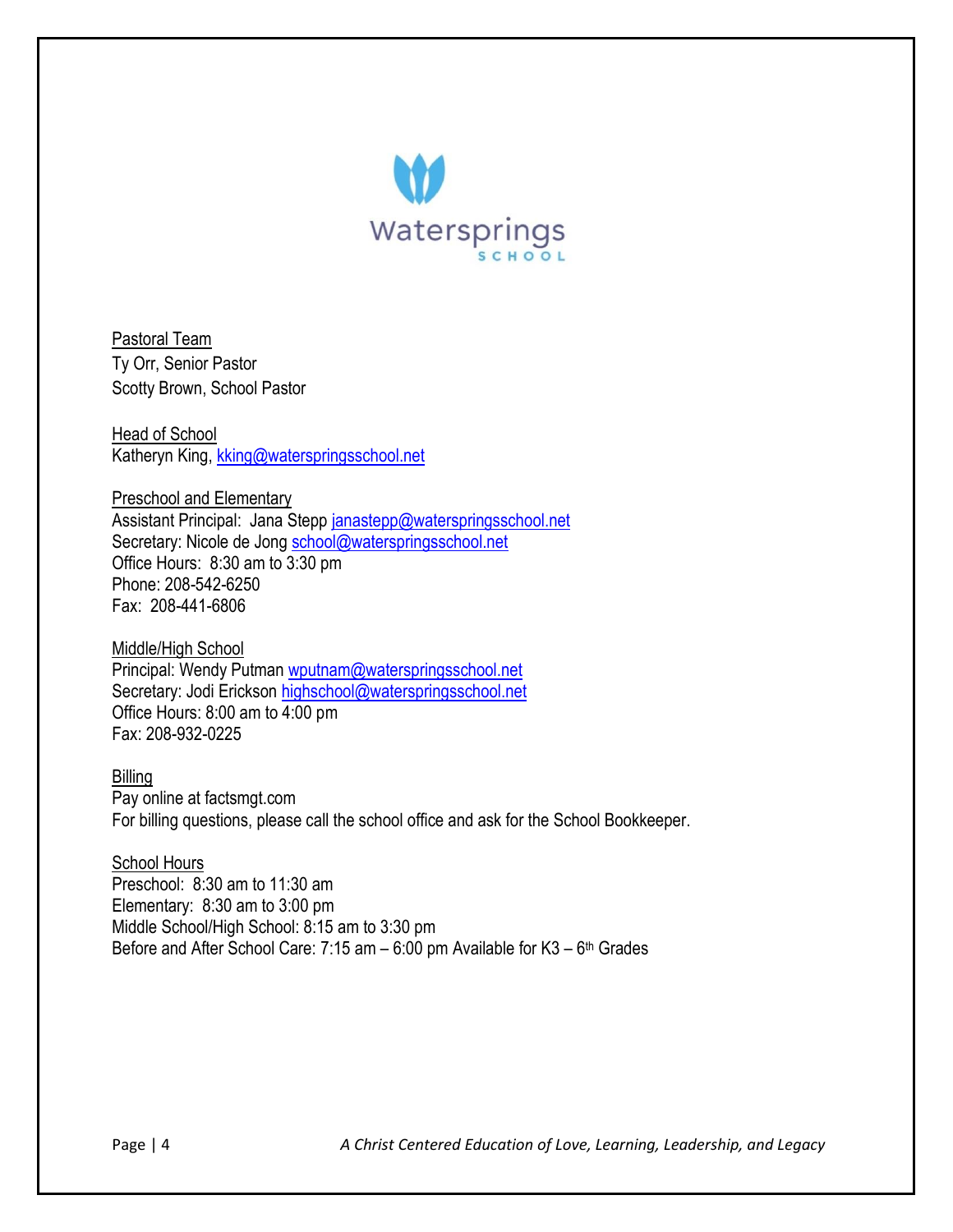#### <span id="page-4-0"></span>**WELCOME**

Welcome to Watersprings School! As a ministry of Watersprings Church of Idaho Falls, Watersprings School is a non-denominational Christian school, providing a Christ-centered education to students in preschool beginning at age three through the  $12<sup>th</sup>$  grade, emphasizing the basic biblical principles shared as believers in Christ. Watersprings School is focused on providing both a spiritual environment designed to create disciples for Jesus Christ and an academic program that encourages students to reach their full potential.

#### <span id="page-4-1"></span>**ACCREDITATION**

The faculty and staff of Watersprings School are qualified, vetted, trained, equipped, certified as required, and called to perform the ministries of the school as unto the Lord.

Watersprings School Preschool is a licensed childcare facility by Idaho Childcare Licensing and meets or exceeds all minimum standards as required by the State of Idaho.

Grades 6 through 12 are fully accredited through the Association of Christian Schools International (ACSI) and Cognia, awarding our students the ability to receive credit for and/or transfer grades to any high school, college, or university both nationally and internationally.

#### <span id="page-4-2"></span>**CAMPUS VISITORS**

All visitors are required to check in at the Watersprings School office with a government issued photo ID upon arrival. All visitors will have a background check conducted, as well as any required health screenings.

## <span id="page-4-3"></span>**CLOSED CAMPUS POLICY**

In preschool and elementary, all students are required to remain on campus until the end of their school day unless parents/guardians have made arrangements to pick them up for lunch or other activities. A parent/guardian must sign the student out in the school office when taking a student from school prior to dismissal time. If the parent/guardian is not present, the student will not be allowed to leave campus with another adult unless the student has written permission from their parent/guardian authorizing the departure. Phone verification may be conducted.

All students in grades 6-10 are required to remain on campus during school hours. If a student is to be released early from school with someone other than a parent, a written request signed by the parent or guardian stating the time and reason for early dismissal must be presented to the office prior to departure. When picking up a student to leave the campus for any reason prior to the release time, the responsible adult must first check in at the school office and sign out their child. Students in 11th and 12th grades who have a Junior/Senior Lunch Privilege Form and a Student Driving Privilege Form on file in the school office are allowed to leave campus for lunch.

Page | 5 *A Christ Centered Education of Love, Learning, Leadership, and Legacy*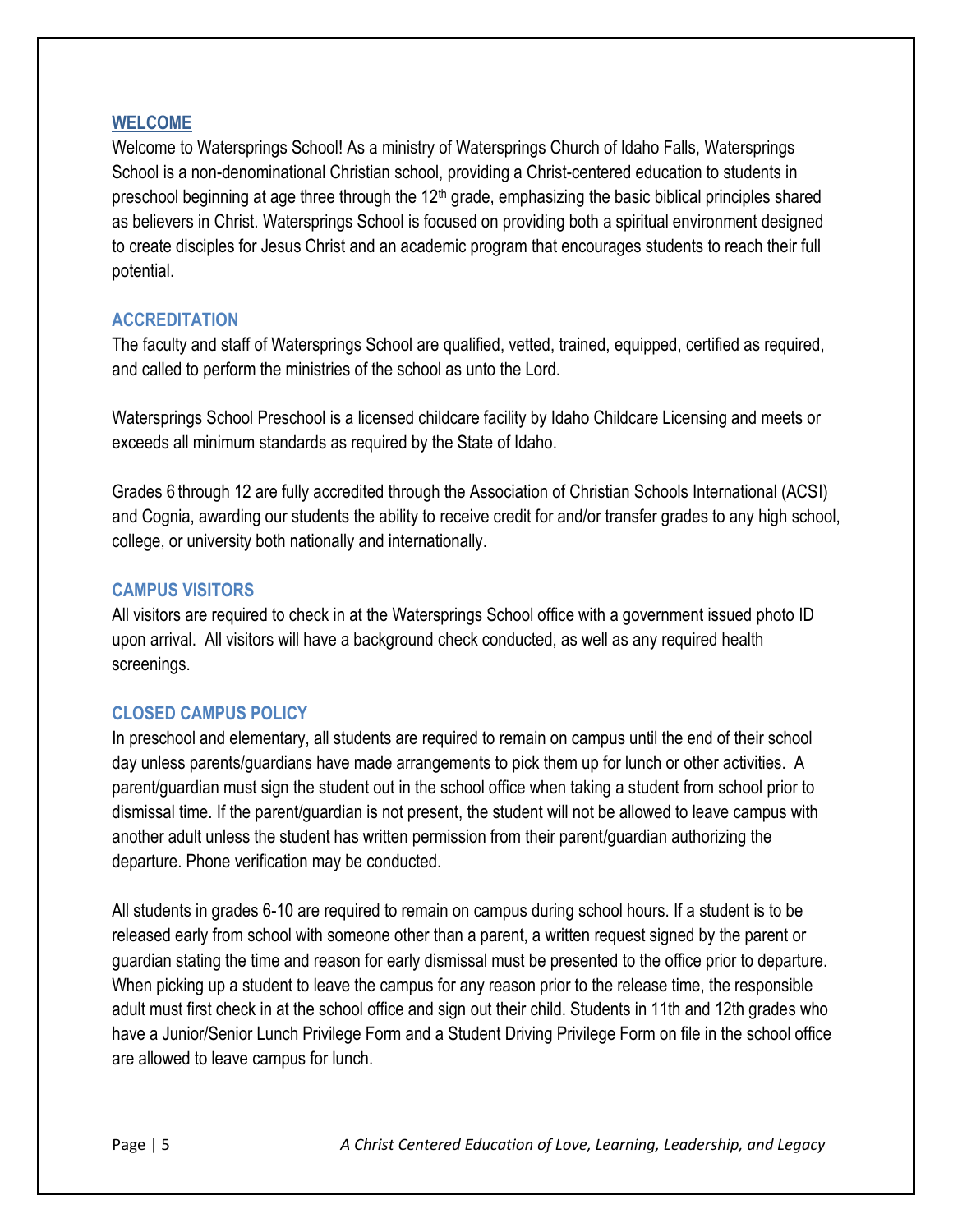## <span id="page-5-0"></span>**PHILOSOPHY OF CHRISTIAN EDUCATION**

Watersprings School's Philosophy of Education is based on the certainty that God's Word is the standard for all truth, and that the Bible is the inspired, inerrant and authoritative work of God. God has created and sustains all things. Therefore, the universe and man were created by God to glorify Him. Because of his sin nature, man cannot, through his own efforts, know or glorify God. It is only by accepting God's free gift, that man receives salvation through faith in His Son, Jesus Christ.

Our purpose is to transform and train the whole person so that the student will develop according to the example of our Lord Jesus Christ to be a godly influence in the world (Matt. 5:13). As an extension of the Christian home, we support parents who seek to obey the biblical instruction, which gives them ultimate responsibility for the education of their children. Deuteronomy 6:4-9 says, "Hear, O Israel: The LORD our God, the LORD is one! You shall love the LORD your God with all your heart, with all your soul, and with all your strength. And these words which I command you today shall be in your heart. You shall teach them diligently to your children, and shall talk of them when you sit in your house, when you walk by the way, when you lie down and when you rise up. You shall bind them as a sign on your hand, and they shall be as frontlets between your eyes. You shall write them on the doorposts of your house and on your gate."

Watersprings School's Philosophy of Education is focused on four essential areas based on Luke 2:52: "And Jesus increased in **(1) wisdom**, and **(2) stature** and **(3) favor with God** and **(4) men**." Wisdom

- Realizing that the Bible is the foundation and source for all wisdom, teaching each subject through the filter of the Bible.
- Teaching and preparing students in all academic disciplines such as reading, writing, speaking, listening, and mathematics.
- Developing the students' skills to ask questions, solve problems, and make wise decisions.
- Teaching students to utilize resources, including technology, to find, analyze and evaluate information from a biblical worldview.
- Colossians 2:2-3 "That their hearts may be encouraged, being knit together in love, and attaining to all the riches of the full assurance of understanding, to the knowledge of the mystery of God, both of the Father and of Christ, in whom are hidden all the treasures of wisdom and knowledge."

## **Stature**

- Developing a respect for and desire to take care of the body that God has given because it is the temple of the Holy Spirit.
- Disciplining students to demonstrate self-control based on biblical standards.
- Teaching students to embrace the values of teamwork and sacrifice for the sake of others.
- 1 Corinthians 3:16-17 "Do you not know that you are the temple of God and that the Spirit of God dwells in you? If anyone defiles the temple of God, God will destroy him. For the temple of God is holy, which temple you are."

# Favor with God

- Leading students to understand and commit to a personal relationship with Jesus Christ.
- Imparting an understanding and practical application of the Bible as God's infallible Word.
- Teaching the students to articulate and defend their Christian worldview while having a basic understanding of opposing worldviews.
- Proverbs 8:35 "For whoever finds me [wisdom] finds life, and obtains favor from the Lord."

Page | 6 *A Christ Centered Education of Love, Learning, Leadership, and Legacy*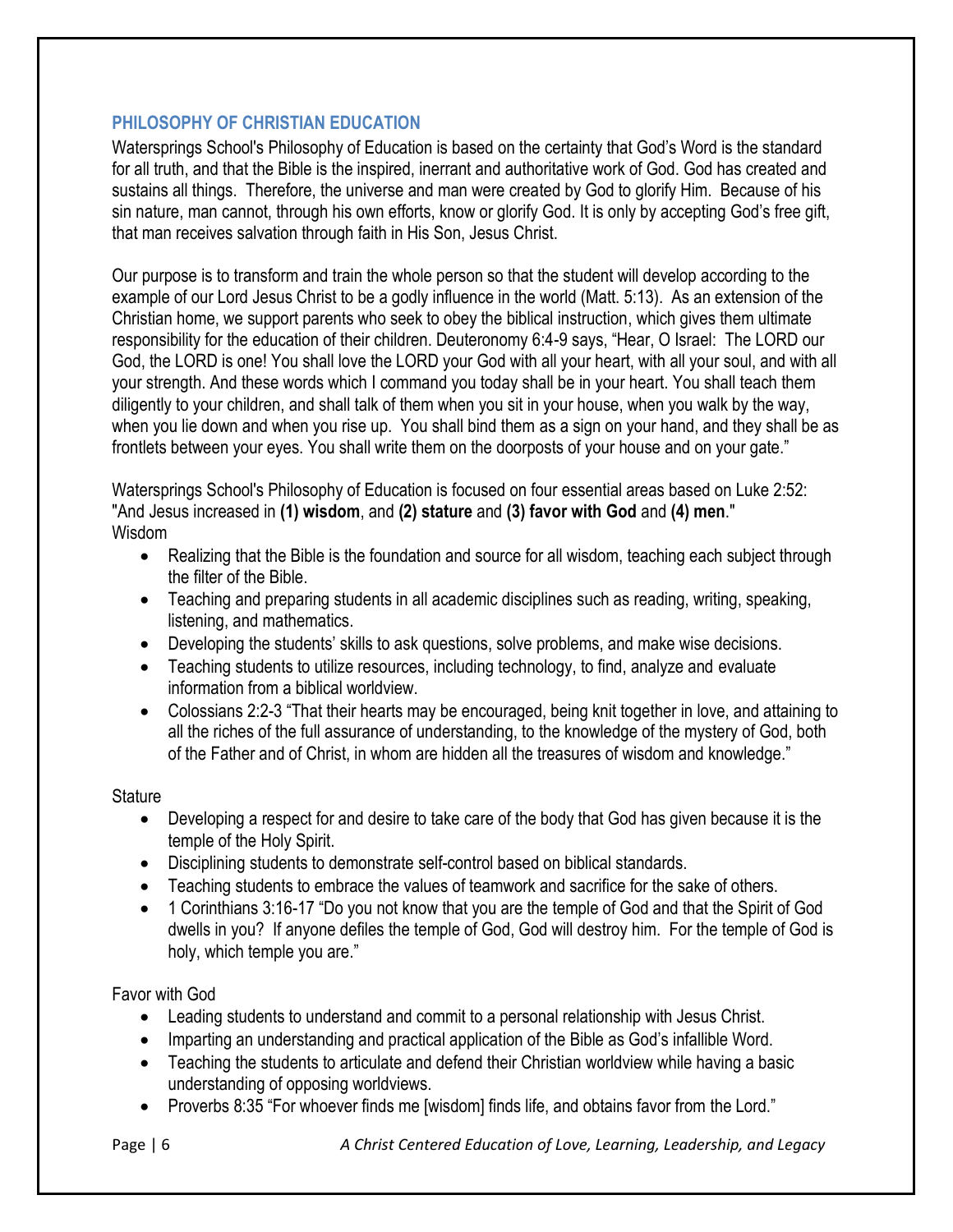Favor with people

- Equipping students to communicate effectively when speaking and writing.
- Develop an understanding in students that work has dignity as an expression of the nature of God.
- $\bullet$  Instilling in our students respect for the people with whom they work, play, and live.
- Developing the ability in students to relate to fellow students, family, and co-workers appropriately and with integrity.
- Proverbs 3:4-6 "Then you will win favor and a good name in the sight of God and man. Trust in the LORD with all your heart and lean not on your own understanding; in all your ways submit to him, and he will make your paths straight."

Primary objectives for students

- Students grow to love the Lord our God with all their heart, soul, and mind (Matthew 22:37).
- Students choose to glorify God in all that they do (I Corinthians 10:31).
- Students are mature in doctrine and the practice of it (Ephesians 6:4 & Colossians 1:28-29).
- Students have practical experience in Christian service and ministry (2 Timothy 2:2).

## <span id="page-6-0"></span>**STATEMENT OF FAITH**

Watersprings Church and School is a non-denominational church/school focused on the inerrancy of the Bible and the expository teaching from Genesis to Revelation.

- We believe the Bible to be the only inspired, infallible, and authoritative Word of God.
- We believe that there is one God, eternally existent in three persons: Father, Son, and Holy Spirit.
- We believe in the deity of Jesus Christ; in His virgin birth; in His sinless life; in His miracles; in His vicarious and atoning death through His shed blood; in His bodily resurrection; in His ascension to the right hand of the Father; and in His personal return in power and glory.
- We believe that for the salvation of lost and sinful man, regeneration by the Holy Spirit is essential, and that repentance for sin and acceptance of Jesus Christ as Lord and Savior is the only way to come into a relationship with God.
- We believe in the present ministry of the Holy Spirit, by whose indwelling the Christian is enabled to live a godly life.
- We believe in the resurrection of both the saved and the lost; they that are saved unto the resurrection of life and they that are lost unto the resurrection of damnation.
- We believe it is important to uphold the Scriptural practices of the early church. Therefore, we hold to the practice of water baptism and the regular taking of communion. We do not believe that either of these practices is essential for salvation, but that they serve as a demonstration of our living faith in Christ.
- We believe that God wonderfully and immutably creates each person as male or female. These two distinct, complementary genders together reflect the image and nature of God (Gen 1:26-27). Rejection of one's biological gender is a rejection of the image of God within that person.
- We believe that the term "marriage" has only one meaning: the uniting of one man and one woman in a single, exclusive union, as defined in Scripture. (Gen 2:18-25.) We believe that God intends sexual intimacy to occur only between a man and a woman who are married to each other (1 Corinthians 6:18; 7:2-5; Hebrews 13:4). We believe that God has commanded that no intimate sexual activity be engaged in outside of a marriage between a man and a woman.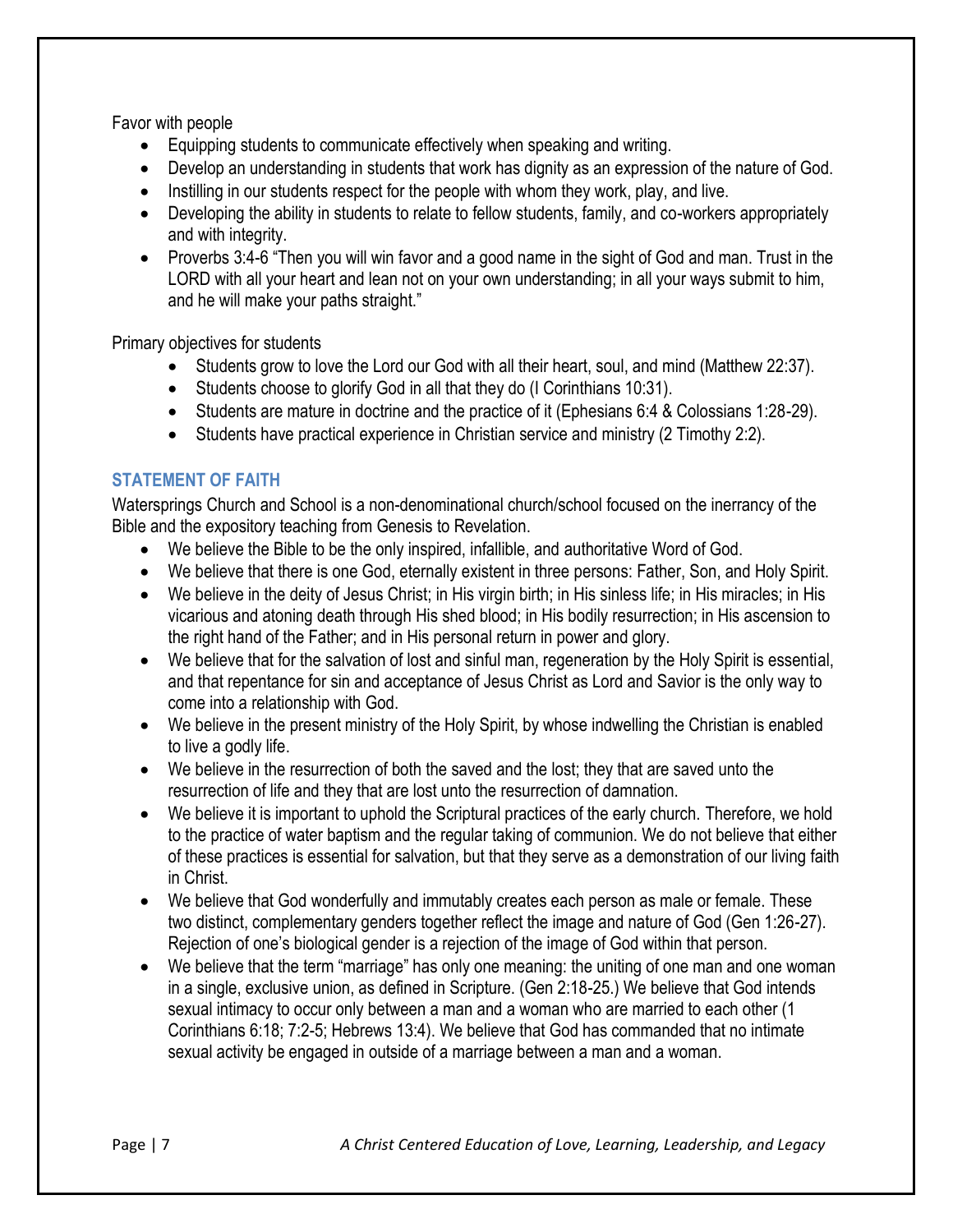We believe that any form of sexual immorality (including adultery, fornication, homosexual behavior, bisexual conduct, bestiality, incest, and use of pornography) is sinful and offensive to God (Matt 15:18-20; 1 Corinthians 6:9-10).

## <span id="page-7-0"></span>**STUDENT AND PARENT HANDBOOK AGREEMENT**

As a condition of acceptance into Watersprings School, all parents are required to sign the Parent Permissions Form in the online enrollment forms each year, signifying that they fully acknowledge, understand and agree with all the things included in this Student and Parent Handbook. By signing, parents also understand that their child's enrollment is contingent upon compliance with the terms and conditions specified in this Student and Parent Handbook.

## <span id="page-7-1"></span>**ACADEMIC POLICIES**

All Watersprings School courses are taught from a Christian worldview.

## <span id="page-7-2"></span>**ACADEMIC COUNSELING**

Watersprings School provides academic guidance services in an effort to help students reach their scholastic potential. Recognizing that the Lord has a perfect plan for each student, Watersprings School seeks to connect students with opportunities and information to aid them in both the college admissions and scholarship application processes as well as in career planning and navigating life beyond high school.

## <span id="page-7-3"></span>**ACADEMIC WARNING/PROBATION**

At the end of each trimester, students with poor grades will be placed on Academic Warning and/or Probation. This information will be communicated to parents.

**Academic Warning**—A student with at least two D's or one F at the end of a trimester will be placed on Academic Warning for the following trimester.

At the end of the subsequent trimester a student may be removed from Academic Warning with successful grades (less than two D's and no F's).

**Academic Probation**—A student will be placed on Academic Probation when they have been on Academic Warning for an entire trimester and continue to perform poorly in their academics (at least two D's or one F).

A student may be removed from Academic Probation and be placed back on Academic Warning (less than two D's and no F's) the following trimester.

A student who is on Academic Probation for an entire trimester and continues to perform poorly (at least two D's or one F), may be recommended for dismissal from Watersprings School.

## <span id="page-7-4"></span>**BOOK DAMAGE**

If a book (library, text or resource) is damaged beyond normal wear, the student responsible will be charged for the required repair or replacement. This also applies to lost books.

Page | 8 *A Christ Centered Education of Love, Learning, Leadership, and Legacy*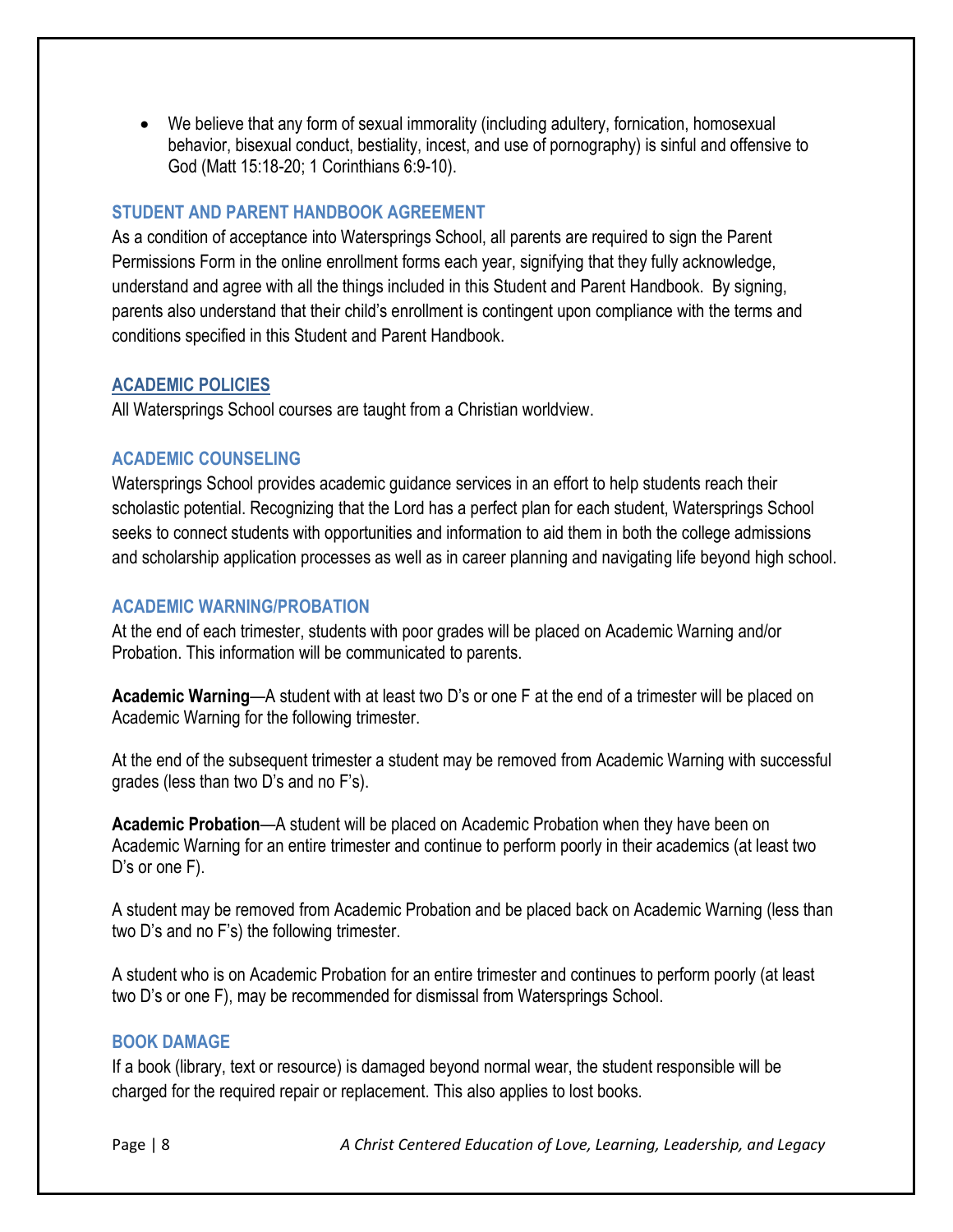## <span id="page-8-0"></span>**CLASS SCHEDULE**

Preschool classes begin at 8:30 a.m. and end at 11:30 a.m. Elementary classes begin promptly at 8:30 a.m. and dismiss at 3:00 p.m. Middle School/High School classes begin promptly at 8:15 a.m. and end at 3:30 p.m.

The bell schedule is as follows:

| Middle School (6th-8th Grades)                                                                                                                                                                                                                               | High School (9th-12th Grades)                                                                                                                                                                                                 |
|--------------------------------------------------------------------------------------------------------------------------------------------------------------------------------------------------------------------------------------------------------------|-------------------------------------------------------------------------------------------------------------------------------------------------------------------------------------------------------------------------------|
| Period 1<br>$8:15-9:10$<br>Period 2<br>9:14-10:09<br>Period 3<br>10:13-11:08<br>Period 4<br>11:12-12:07<br>12:07-12:37<br>Lunch<br>12:37-1:32<br>Period 5<br>Period 6<br>1:36-2:32<br>Period 7<br>2:35-3:30                                                  | Period 1<br>8:15-9:19<br>Period 2<br>9:23-10:27<br>Period 3<br>10:31-11:35<br>Period 4<br>11:39-12:43<br>Lunch<br>12:43-1:18<br>Period 5<br>$1:18-2:22$<br>Period 6<br>$2:26-3:30$                                            |
| Wednesday Schedule<br>Period 1<br>8:15-9:11<br>$9:15-10:00$<br>Chapel<br>Period 2<br>10:04-10:49<br>Period 3<br>10:53-11:38<br>11:38-12:18<br>Lunch<br>12:18-1:03<br>Period 4<br>Period 5<br>$1:07 - 1:52$<br>Period 6<br>1:56-2:41<br>2:45-3:30<br>Period 7 | Wednesday Schedule<br>Period 1<br>8:15-9:11<br>9:15-10:00<br>Chapel<br>Period 2<br>10:04-11:00<br>Period 3<br>11:04-12:00<br>Period 4<br>12:04-1:00<br>Lunch<br>$1:00-1:35$<br>Period 5<br>1:35-2:31<br>2:35-3:30<br>Period 6 |

## <span id="page-8-1"></span>**COURSE SUMMARIES**

A thorough list of specific curricula per grade level may be accessed from our school website.

- **Bible** classes are an integral part of the curriculum at our school. God's truth is "...profitable for teaching, for reproof, for correction for training in righteousness, that the man of God may be adequate, equipped for every good work" (2 Timothy 3:16-17). We teach through the Bible with supplementation as needed on specific issues.
- **Language Arts** is taught so as to enhance and apply the values of the Christian faith. Because men are influenced by words, and all words communicate some value system, we strive to select and evaluate literature in the light of biblical values. We also give priority to mastery of the written and spoken word.
- **Mathematics** is not taught as an invention of man, but from God, a mirror which reflects His order and reliability in a unique way.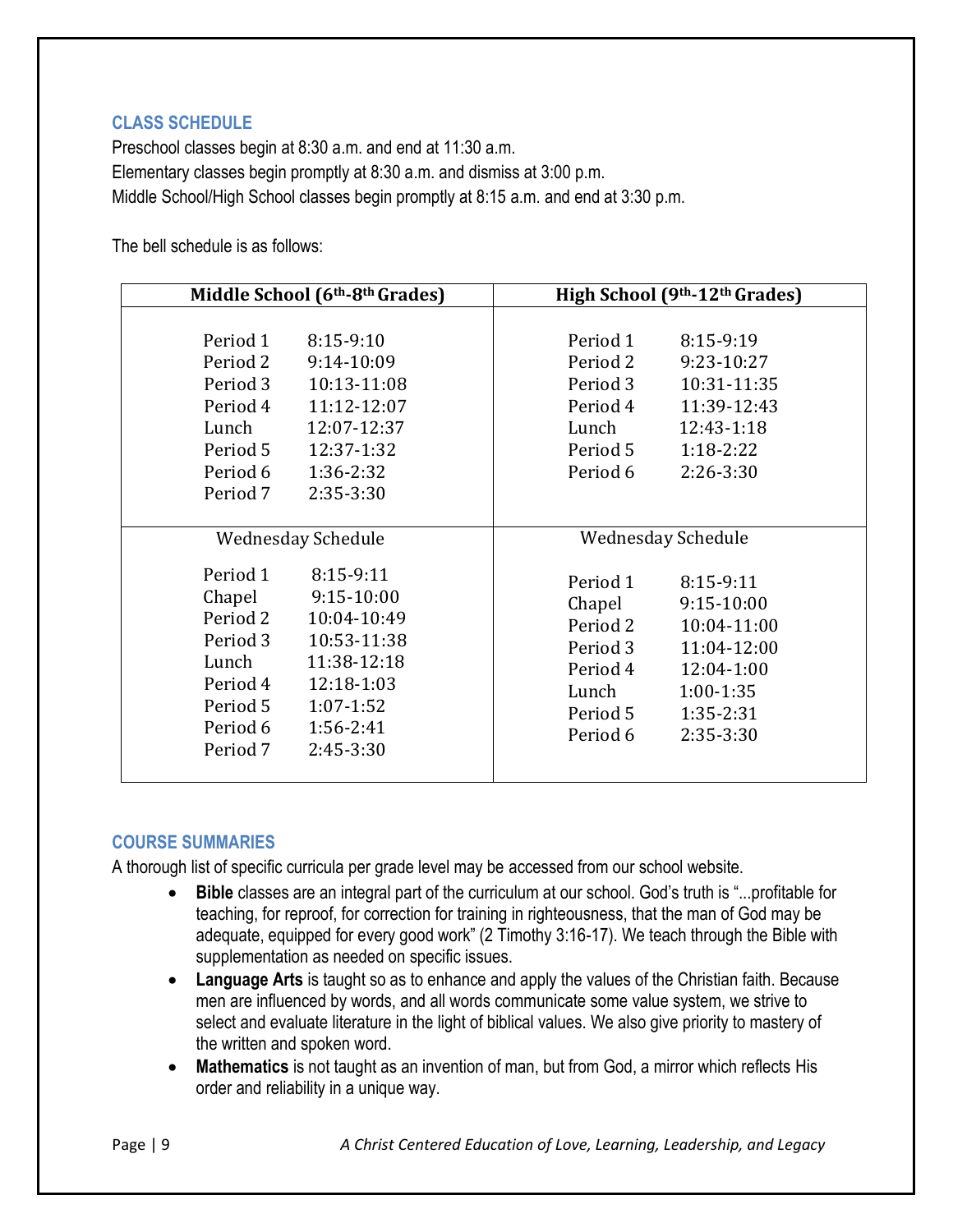- **Science** courses are taught from a creationist point of view since we believe the teachings in Genesis account for God's active hand in the inception and detailed development of our universe.
- **Historical** timelines are set in the perspective of God's plan for the ages. We evaluate the impact of biblical principles and of individual Christian faith on major historical themes such as exploration, colonization, economic progress, art, literature, and constitutional government.
- **High School Electives** provide students with an opportunity to pursue a variety of interests including the fine arts, physical education, foreign language, etc.

# <span id="page-9-0"></span>**DUAL CREDIT COURSES**

Dual Credit courses are college-level courses that enable students to earn both high school and college credit. Students obtain credit by completing all course work, quizzes and exams with a grade of a D- (60%) or higher. These classes may be taught either on campus, off campus, or online. Note: College credits granted by various universities or colleges may or may not be transferable to other colleges or universities. Additional fees may apply.

## <span id="page-9-1"></span>**GRADUATION REQUIREMENTS**

High School credit is earned for each trimester class passed. The requirements for graduation from Watersprings School are as follows:

Bible (12 credits)\* English (12 credits) Mathematics (12 credits)\*\* Science (12 credits) Social Studies (9 credits) Foreign Language (3 credits)\*\*\* Speech (1 credit) Health (1 credit) Career Development (1 credit) Physical Education (2 credits)\*\*\*\* Electives (4 credits) Senior Project (1 credit)

Total: 70 credits

- Bible Bible credits are required for each trimester in attendance at Watersprings School.
- Must be earned in high school. 8th grade credits earned will not satisfy graduation requirements.
- Two or more years of the same foreign language are strongly recommended and are required for admission to many colleges. Three years are required by some highly competitive colleges.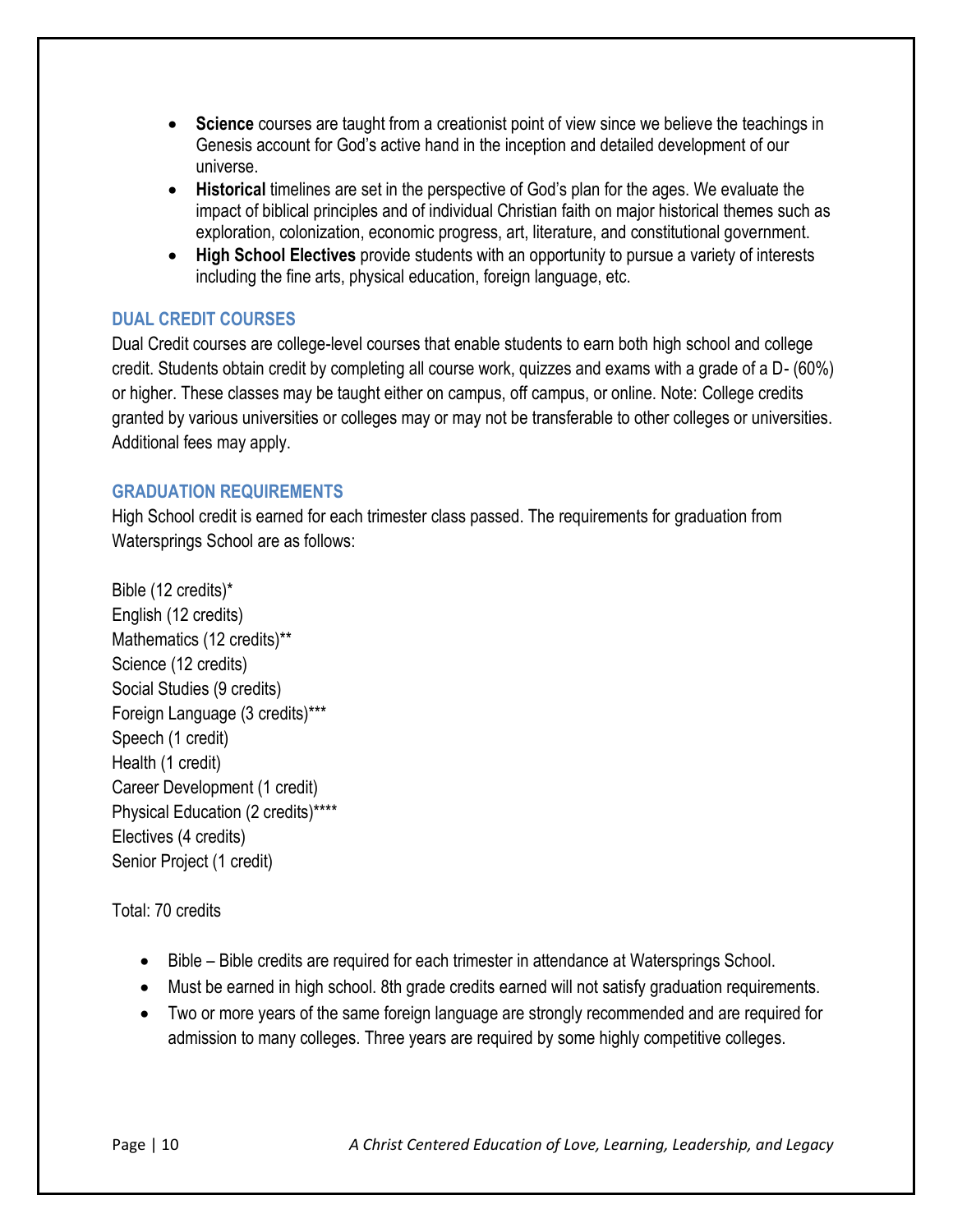- PE At Watersprings School, students who participate in sports are eligible to earn additional credits. These are reflected on a student's transcript as a participation credit in the appropriate sport. While a student can potentially earn many PE credits for PE classes taken and sports played, only 1 of the required 4 elective credits can be physical education related. The remaining 3 credits must be received for taking non-PE classes.
- Credits 1 credit is earned each trimester for each course successfully completed.

Because of the emphasis on a Christian perspective in learning, and our mission statement of developing the whole person for Christ, students are expected to meet graduation requirements through courses offered or approved through Watersprings School. Therefore, all classes offered by Watersprings School must be taken on campus unless other arrangements are approved by the administration.

# <span id="page-10-0"></span>**LATE/MISSING ASSIGNMENTS**

All assignments should be completed when assigned and are due on the due date. Class work not completed by the student in class may become homework.

When an assignment is not turned in on the assigned due date, teachers will utilize the following grading policy and codes when entering late assignments in FACTS:

| If a student is absent on the day that an assignment is due, the grade will be recorded with an<br>"A" for Absent. For each day the student is absent, they will have two days to complete the<br>assignment. This does not apply to unexcused absences (please refer to our attendance |
|-----------------------------------------------------------------------------------------------------------------------------------------------------------------------------------------------------------------------------------------------------------------------------------------|
| policy).                                                                                                                                                                                                                                                                                |
| If the assignment is not completed on the date it is due, the status will be entered or changed                                                                                                                                                                                         |
| to "M" for Missing and will be reflected as a zero in the gradebook. Completed missing work                                                                                                                                                                                             |
| will be scored and recorded in FACTS, subject to a late penalty of no more than 10%. Missing                                                                                                                                                                                            |
| assignments will be accepted prior to the completion of the chapter or unit test.                                                                                                                                                                                                       |
| "P" for Pending may be used to communicate that the assignment has been received but is                                                                                                                                                                                                 |
| pending a grade.                                                                                                                                                                                                                                                                        |
| An "I" for Incomplete indicates the student has one or more items to complete on the                                                                                                                                                                                                    |
| assignment prior to receiving a grade on it.                                                                                                                                                                                                                                            |
|                                                                                                                                                                                                                                                                                         |

If a student accumulates three or more missing assignments in a class during a trimester, a communication email from the corresponding teacher to the parent is required.

Parents and students may check the status of the assignments via FACTS.

The philosophy of Watersprings School is to provide grades in such a manner as to reflect an accurate measure of student achievement.

Teachers are available 30 minutes after school every day to help students.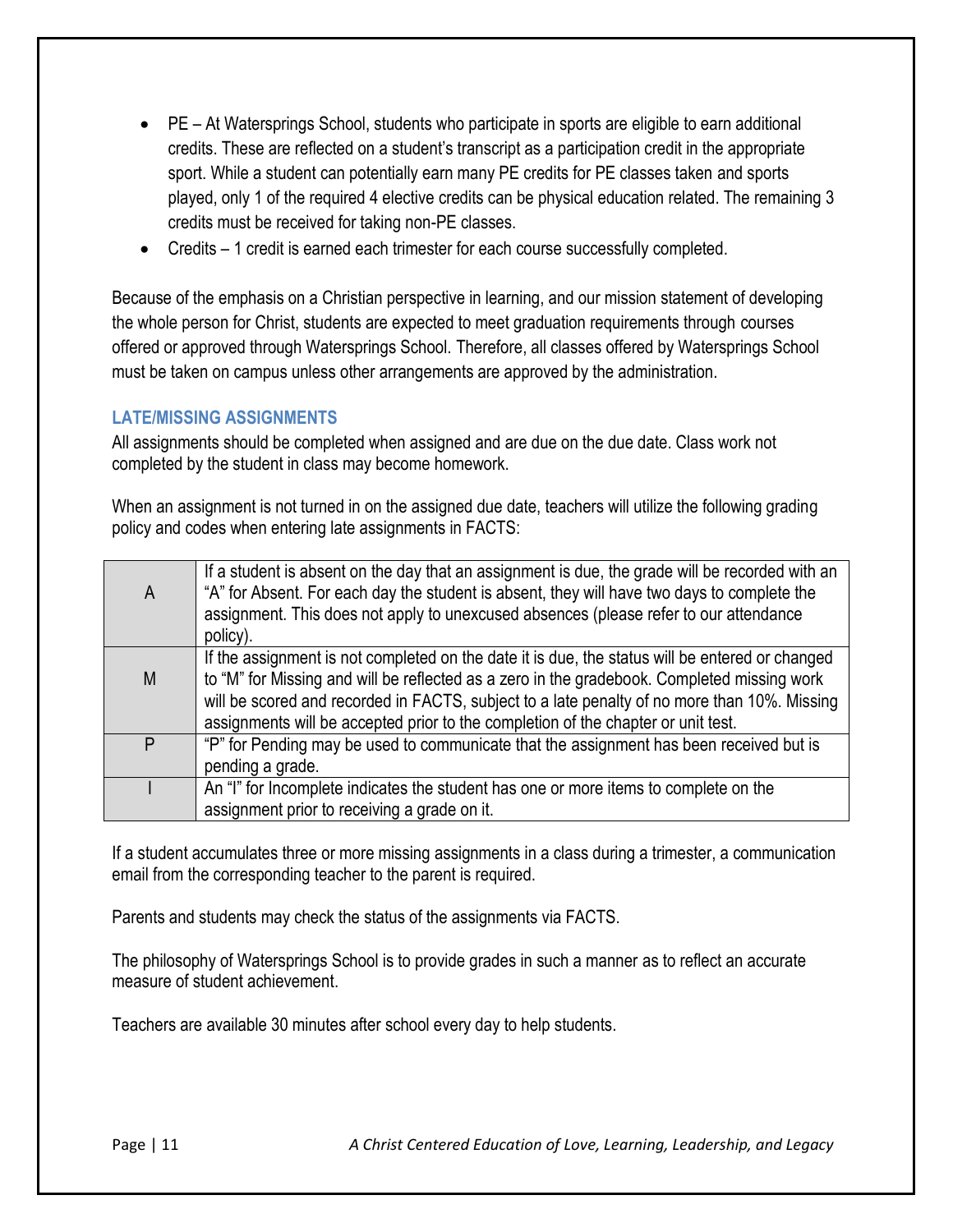## <span id="page-11-0"></span>**MATH PROGRESSION POLICY (MIDDLE SCHOOL/HIGH SCHOOL)**

Watersprings School middle schoolers have opportunities for beyond grade level advancement in preparation for high school course offerings. Students in 7th grade may be eligible for placement in Pre-Algebra based on their 6th grade Math grades, teacher recommendation, and academic testing. These students may then enroll in Algebra 1 during their 8th grade year for high school credit.

## <span id="page-11-1"></span>**PLAGIARISM**

Plagiarism is the accidental or intentional use of another person's words, works, or ideas without giving proper credit. It is a form of dishonesty, being equivalent to stealing someone's intellectual property.

In order to ensure you do not plagiarize material, be sure to properly cite all information taken from another source. You MUST cite your sources if you:

- 1. Use exact words or phrases taken directly from another source
- 2. Paraphrase a source
- 3. Use someone else's ideas

Plagiarism can also be reusing your own writing in multiple classes or for multiple assignments. For instance, if you reuse the same essay for a Bible class and an English class, or if you reuse an essay from a previous year, these are forms of self-plagiarism.

If your teacher suspects plagiarism, the following course of action will be taken:

**First/minor offense:** Student will conference individually with the teacher to discuss the plagiarized material and will be given the chance to redo the assignment. (The classroom teacher will communicate with the parents).

**Second/more serious offense:** Student will agree to conference with the teacher and parents to discuss the offense. Student may be given the chance to redo the assignment, at the teacher's discretion.

**Third/major offense:** Student will conference with the teacher, the principal, and parents. Student will receive an "F" on the assignment and will not be able to redo the assignment.

**A fourth offense** may warrant a review of the student's academic and/or behavioral record by the administrative team and may be cause for dismissal.

Each offense will be documented within FACTS.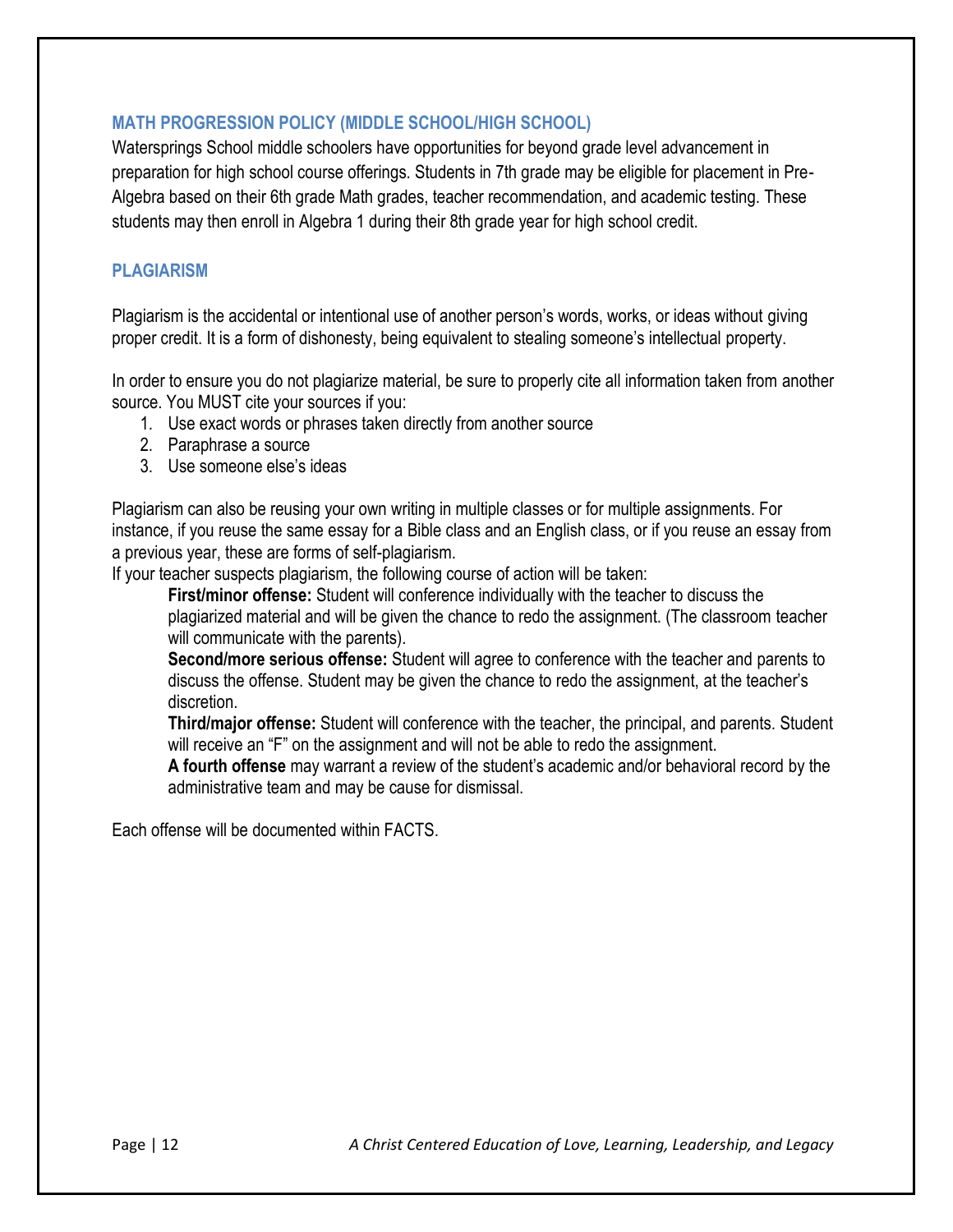#### <span id="page-12-0"></span>**REPORTING AND GRADING**

The philosophy at Watersprings School is to provide grades in such a manner that the student's academic capability is accurately assessed and reflected. The purpose of reporting is to give parents and students an indication of academic progress that is being made. Report cards are issued each trimester. In Middle School/High School, progress reports are sent via email every four weeks. The following grading system is used to assess grades in each subject:

| <b>Grading Scale</b> | GPA points |
|----------------------|------------|
| $97+$                | 4.0        |
| 93-96                | 4.0        |
| 90-92                | 4.0        |
| 87-89                | 3.0        |
| 83-86                | 3.0        |
| 80-82                | 3.0        |
| 77-79                | 2.0        |
| 73-76                | 2.0        |
| 70-72                | 2.0        |
| 67-69                | 1.0        |
| 63-66                | 1.0        |
| 60-62                | 1.0        |
| $0 - 59$             | 0.0        |
| Withdrawn            | 0.0        |
|                      |            |

Only trimester grades are permanently recorded on report cards. An F for a trimester grade means credit has not been earned and the student/parent must make plans to repeat the course, if necessary. A cumulative GPA is kept on file for each student for all high school courses.

An "I" or Incomplete means the student has not met all the requirements for credit in that class. An incomplete may be recorded on a report card when the student has been absent within the last two weeks of the grading period or has had extended excused absences during the grading period. The "I" may be removed, or replaced by a regular grade, upon completion of the work, during the following three weeks of the new grading period. If the work is not made up within the three weeks, the student will receive a zero for the assignment(s) not completed and will be averaged in with the other course grades for their trimester work.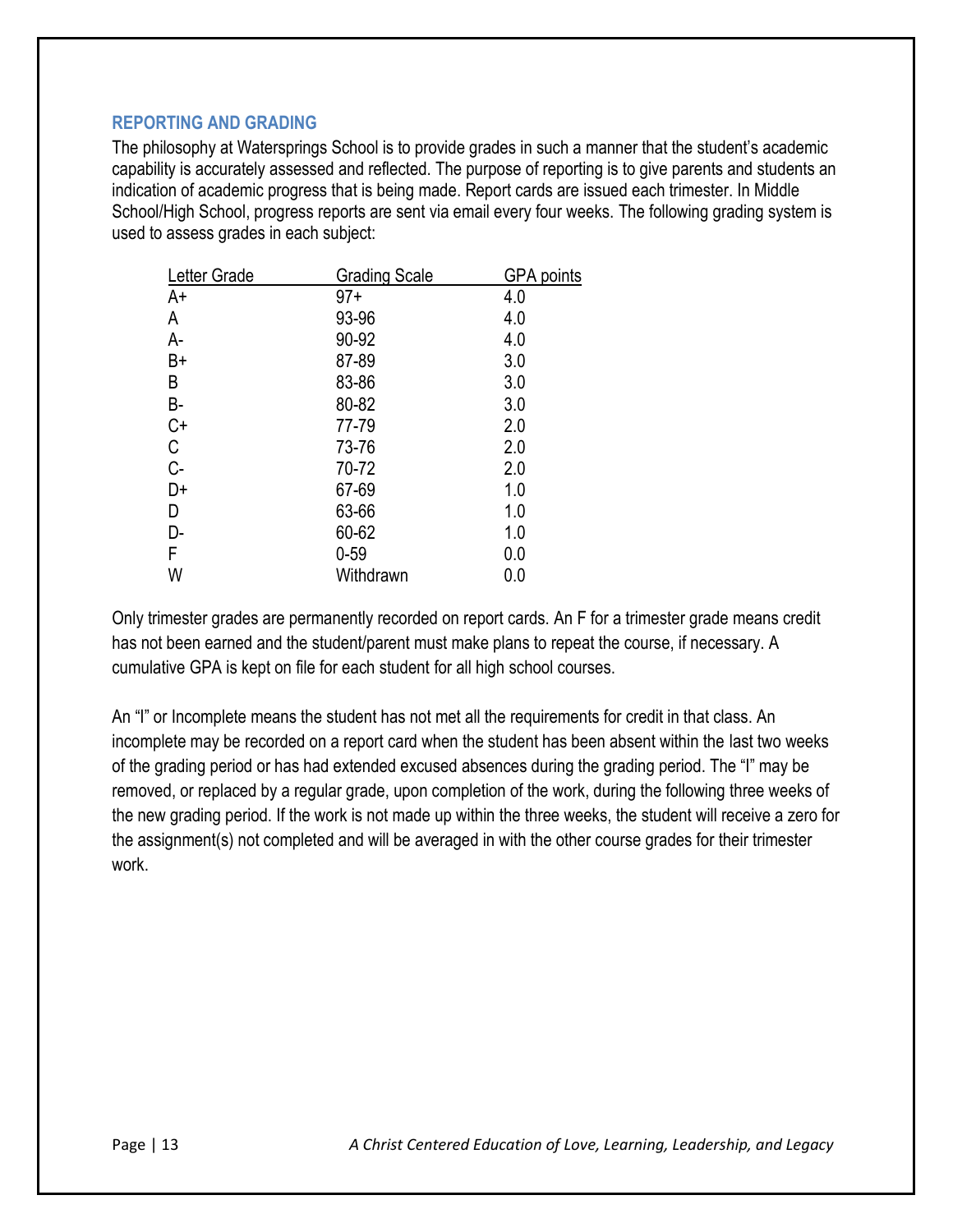## <span id="page-13-0"></span>**TESTING**

#### **MAP Growth**

Students in Kindergarten through 7th grades are assessed through MAP Growth tests. MAP Growth tests are adaptive assessments used to determine an individual student's instructional level. These assessments also measure academic growth throughout the school year and from year to year in the areas of Reading, Language Usage, Mathematics and Science. These assessments are taken in the fall, winter, and spring in order to help teachers check student performance by measuring achievement and growth. Teachers use results to tailor classroom lessons and set goals for students.

#### **Elementary**

Kindergarten through 5<sup>th</sup> grades are also assessed in STAR Reading. Teachers utilize the data from these reports to determine the reading level of each student and to measure growth.

#### **Middle School/High School**

Beginning in one's 8th grade year, student progress is measured using the SAT Suite of Assessments – PSAT 8/9, PSAT 10, PSAT NMSQT, and the SAT. Juniors and Seniors also take the ACT in order to satisfy standardized testing requirements for college entrance.

Special Education testing services are available through the public school district at the request of the teacher or parent. When there is classroom evidence of a need for this service, referrals will follow the appropriate procedures as laid out by the local public school district.

## <span id="page-13-1"></span>**TESTS/QUIZZES**

Tests and quizzes are intended to measure and monitor a student's acquisition of knowledge in a subject area. Tests and quizzes are scheduled with prior notice so students can be prepared.

Talking is not allowed during a test. If a student is caught talking during a test, the test may be taken from the student. The student will have to make arrangements with the teacher to complete the test at lunch or after school that day.

In middle school/high school, final trimester grades in each course are calculated as follows:

| Tests               | 60% |
|---------------------|-----|
| Quizzes             | 30% |
| Daily work/homework | 10% |

Any exceptions to the above will be communicated to students by the classroom teacher upon approval by the principal and will be outlined in the course syllabus. Whenever possible, not more than two tests are scheduled on the same day**.**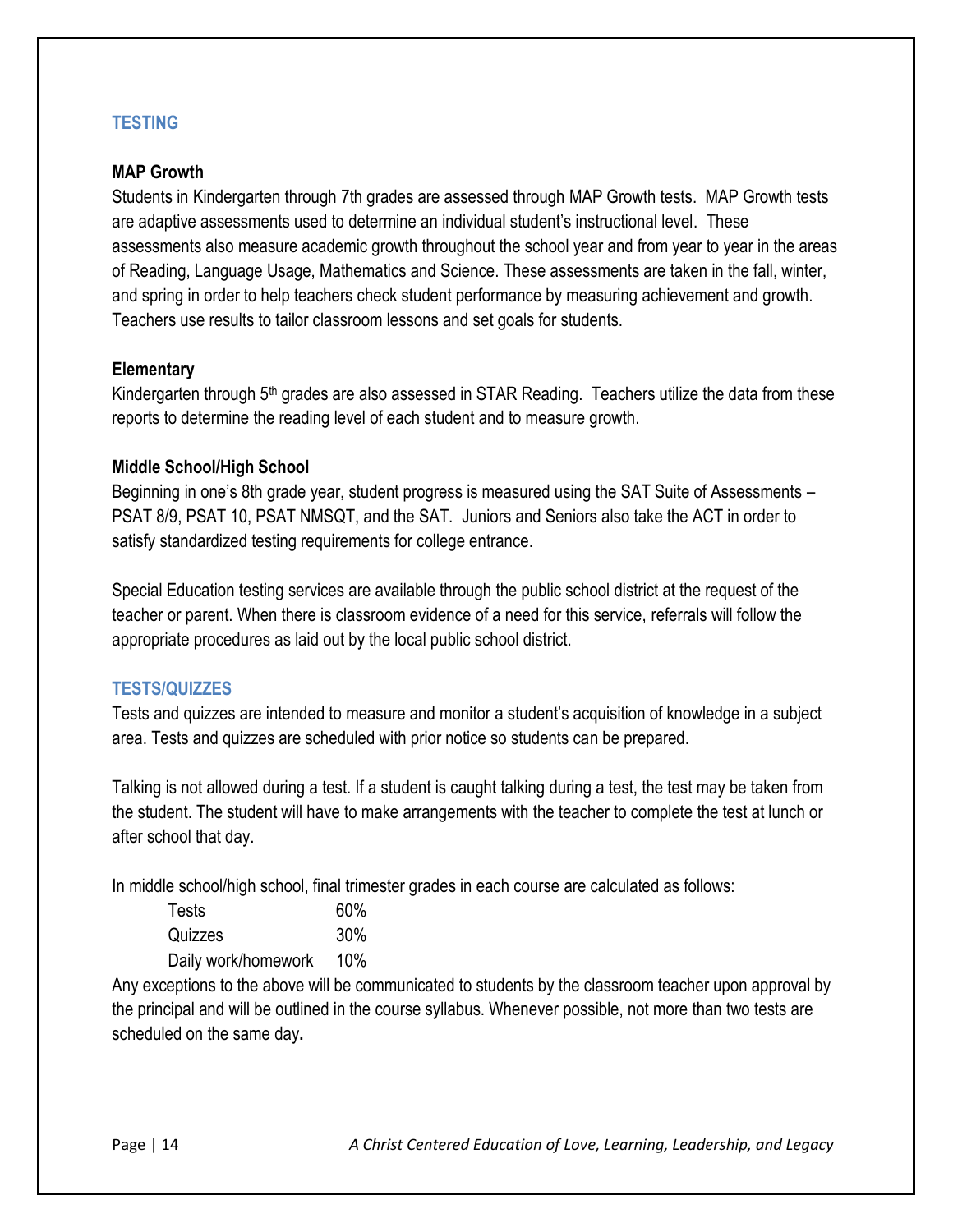## <span id="page-14-0"></span>**ADMISSIONS POLICY**

We believe it is a privilege to be called by God to train children in His ways. We are a Christ-centered school with Christian educational goals and objectives. We encourage students to receive all that God has for them intellectually, physically, spiritually, and socially. We recognize this to be the primary responsibility of the parents and for this reason, we believe the close cooperation of school and family is essential. A Christian school should never be considered a replacement for the local church in a Christian family. To assist in the development of Christian character and a Christian lifestyle, regular attendance at an evangelical, Bible-believing church on a weekly basis is strongly recommended. Weekly church attendance by parents and students go hand-in-hand with church and school goals.

At Watersprings School, the teaching of the Bible is approached with the emphasis on the inerrancy of the original Scriptures, the need for salvation through faith in Jesus Christ as personal Savior, and the ministry of the indwelling presence of the Holy Spirit that enables the Christian to live a godly life.

The applicant and their family must acknowledge agreement with the Watersprings Statement of Faith, and they must acknowledge their willingness to respect all the terms and conditions outlined in this handbook.

The school reserves the right, within its sole discretion, to refuse admission of an applicant or to discontinue enrollment of a student if the atmosphere or conduct within a particular home or the activities of the student are counter to or are in opposition to the biblical lifestyle the school teaches. This includes, but is not necessarily limited to, participating in, supporting, or condoning sexual immorality, homosexual activity, or bisexual activity; promoting such practices; any criminal behavior; the possession, use, or distribution of alcohol or illegal drugs, tobacco or tobacco products, and/or electronic cigarettes/vaping; or being unable to support the moral principles of the school (See Leviticus 20:13 and Romans 1:27). Additionally, the school reserves the right to deny enrollment to any parent or student whose beliefs, values, or interpretation of Scripture is in conflict with those of the school. Students should also make every effort to avoid compromising situations that might give the appearance of being involved in the above activities. "Whatever happens, conduct yourselves in a manner worthy of the gospel of Christ" (Philippians 1:27).

Applicants should be aware of the following.

- Watersprings School has full discretion in the placement of each child in the grade appropriate to their level of achievement, regardless of the grade completed prior to transferring into our school.
- As part of the Admissions process, Administration and the Admissions Director will conduct an interview with the parent and child.
- Academic testing may be required.
- Upon receipt of the student's cumulative file, if previously undisclosed information is found that may have had a bearing on the student's admission to Watersprings School, admission may be denied or enrollment withdrawn.
- The first trimester of a new student's enrollment is considered a probation period.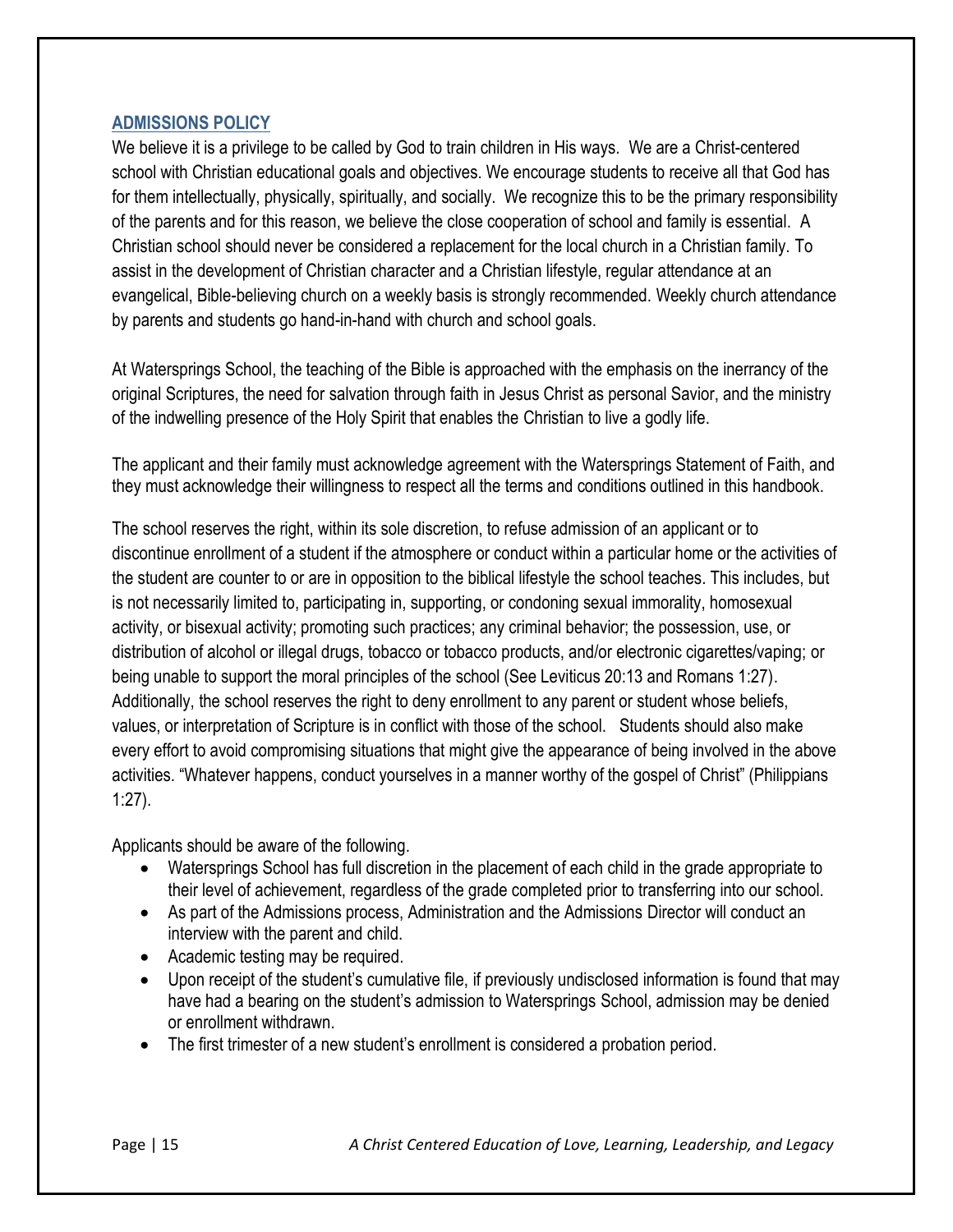If a parent would like to request a specific teacher, they may do so at the time of registration. Administration will consider the request, however is not obligated to honor the request. Please refer to the Admissions section on our website for additional information about related policies and procedures.

# <span id="page-15-0"></span>**CUMULATIVE RECORDS**

Federal and state laws grant certain rights of privacy and rights of access to students and their parents. Full access to all personally identifiable written records maintained by Watersprings School must be granted to the legal parent of the student under the age of 18. Legal "parent" means a natural parent, adoptive parent or legal guardian having legal custody.

Watersprings School does not have the legal authority to prohibit or restrict the natural parents' access to a student's records or physical contact with that student in relationship to a custody case unless the legal papers are on file with the school office. The school can only carry out the instructions specified in the final custody papers, divorce decree, court order, or restraining order. If there are conditions which prohibit either natural parent from physical custody of the student, it is the responsibility of the contracting parent who has legal custody to provide the school with the proper papers.

When a student transfers to a new school, records will be forwarded upon the request of the new school. At the time of transfer, the parent may review, receive a copy and/or challenge the records. Please note that as a private school in the state of Idaho, legal records can be held if the account is not paid in full (Idaho Code 18-4511).

# <span id="page-15-1"></span>**ENROLLMENT/RE-ENROLLMENT PROCEDURES**

Enrollment packets are available online at waterspringsschool.net. In order for enrollment to be complete, a \$50 non-refundable deposit (which is applied towards the registration fee), along with a copy of your child's birth certificate and immunization record must be included at the time the completed enrollment packet is submitted. Partial enrollment packets will not be accepted.

- Classroom supplies are included in your registration fee.
- The registration fee also covers the cost of curriculum, testing materials, standardized testing, student supplemental insurance, and ACSI fees.

Students attending Watersprings School are given a preferential option to re-enroll for the following school year before open enrollment is offered to new families. Families wishing to re-enroll must complete the online re-enrollment paperwork. If the student is entering kindergarten or middle school, the parent and student may be interviewed by the admissions committee. Once open enrollment has begun, students are accepted on a first-come, first-serve basis.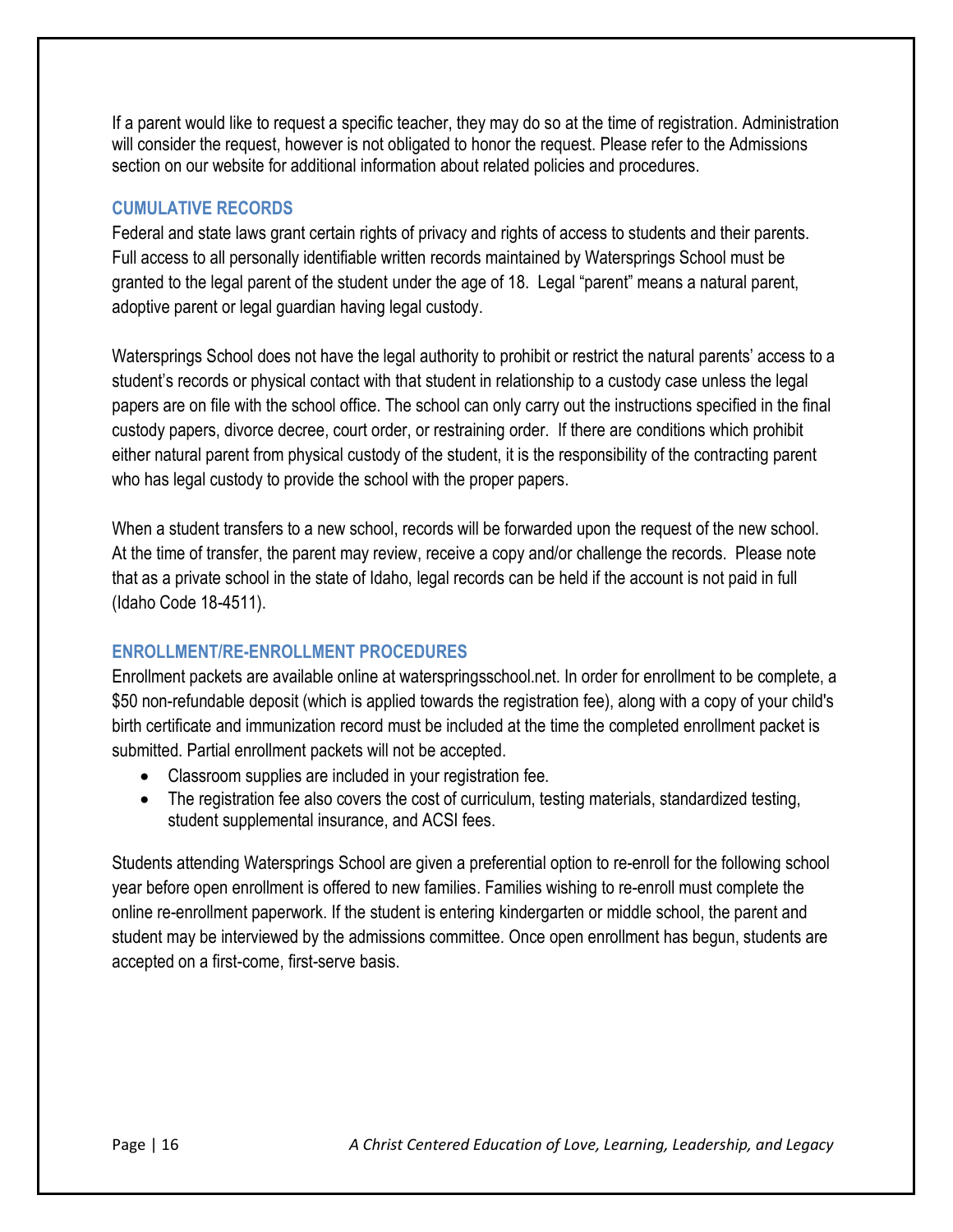# <span id="page-16-0"></span>**EXPECTATIONS OF APPLYING STUDENTS**

## ACADEMIC

- A 2.0 cumulative GPA or lower may disqualify a student from being eligible for enrollment.
- If an applicant's evaluation data is below grade level, the student may be required to do remedial work, may be accepted at the previous grade level, or may not be accepted for enrollment, depending upon the severity of the learning gap or learning difference. Disclosure of diagnosed learning differences is necessary and required at the time of application.

#### **BEHAVIORAL**

- The student must demonstrate appropriate emotional stability, attention span, self-discipline, and the necessary social skills to function in a group setting.
- The applicant must agree to abide by the rules and regulations of the school.

## SPIRITUAL

- Our mission is to come alongside parents in training up their children in the way of the Lord (Proverbs 22:6).
- The preschool or elementary student, if not yet a believer, acknowledges a desire to learn more about Christ and His plan for salvation.
- In 6th through 12th grades, we take more of a discipleship approach in preparing each child to live a life that is pleasing to the Lord. In these grades we place a strong emphasis on students professing Jesus Christ as their Savior and having a personal walk with Jesus.
- Students are encouraged to be receptive to spiritual instruction and guidance and to demonstrate their adherence to these principles in their attitudes and conduct. Therefore, students should refrain from activities or behaviors that are not consistent with biblical teachings.

# <span id="page-16-1"></span>**EXPECTATIONS OF PARENTS**

SPIRITUAL

- In addition to the expectations provided earlier in this section of the handbook, it is essential that parents exhibit a lifestyle in keeping with the Christian faith. Parents alone have the single greatest impact on their children's lives and must therefore manifest by example the highest Christian virtue, serving as a role model to their children. This includes, but is not limited to, refraining from such activities as are in violation of scriptural principles of godly living (Romans 1:28-32).
- Parents must acknowledge that the Scriptures admonish us to abstain from every appearance of evil (1 Thessalonians 5:22). For example, the conduct of an unmarried couple living together violates scriptural principles and would therefore potentially impact the ability of their child to attend Watersprings School.

# SUPPORT OF SCHOOL

- A family transferring from another school may not be accepted if a past due balance is owed to that school unless suitable financial arrangements have been made.
- Parents must agree to the policies set by the administration and agree to fully support the administration and faculty of Watersprings School.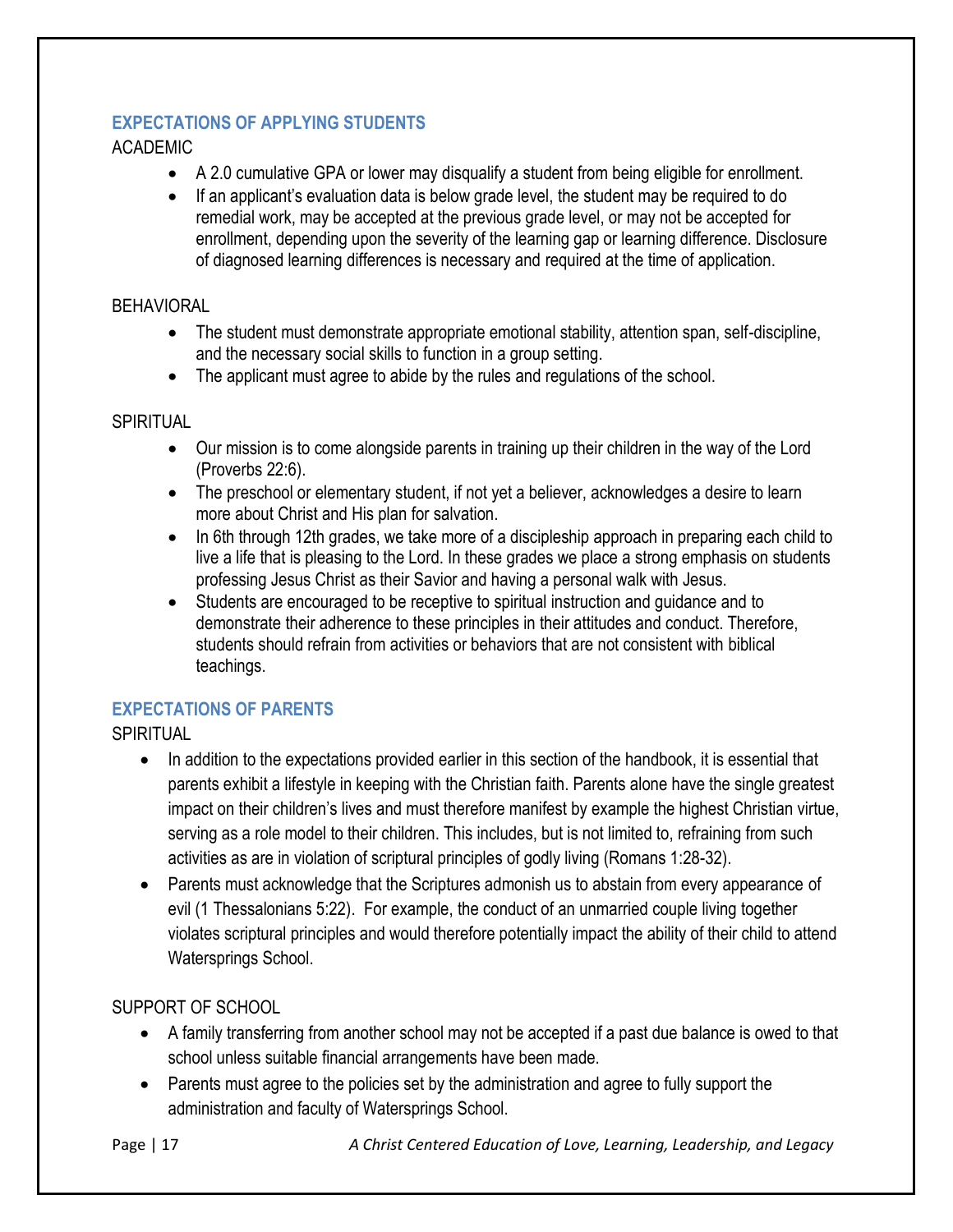#### <span id="page-17-0"></span>**CHANGE OF ADDRESS/PHONE NUMBER**

Parents should make changes to any parent or student address, telephone number(s), cell phone number(s), and email addresses on FACTS to ensure office records contain the correct information at all times, especially in case of emergencies.

#### <span id="page-17-1"></span>**PARENT INTERACTION WITH STUDENTS**

If a parent has a conflict with a student, please refer to the Conflict Resolution section of this handbook. Conflicts between a parent and a student who is not their child should be directed to the appropriate parent, administrator, or faculty member. It is never appropriate for a parent to confront another student on campus about a behavior issue or incident that has occurred. The discipline of a student and the "fact-finding" process is the responsibility of Watersprings School.

#### <span id="page-17-2"></span>**PARENT VOLUNTEERS**

Parents are encouraged to actively serve within the school in a variety of ways. Parents are required to commit at least 20 hours per year of volunteer time to the school. All volunteers are required to pass a background check and to abide by the expectations specified in this handbook. Please contact the school office or your child's teacher for additional information.

#### <span id="page-17-3"></span>**NONDISCRIMINATION POLICY**

Watersprings School admits students of both genders, and any race, color, national and ethnic origin to all the rights, privileges, programs and activities generally accorded or made available to students of the school. It does not discriminate on the basis of race, color, national or ethnic origin in administration of its educational policies, admission policies, athletics, and other school-administered programs. We acknowledge there is no preferential treatment with God (Acts 10:34-35).

In accordance with Idaho State Law, the school staff is obligated to report the reasonable suspicion of physical abuse, emotional deprivation, physical neglect, inadequate supervision, or sexual abuse and exploitation. In this very serious and legally narrow area, the school will not contact parents in advance of contacting legal authorities. School staff will make such reports in the best interest of the affected child and will not, once suspicion is established, have any legal alternative except to make the report to the proper authorities for their investigation and review.

#### <span id="page-17-4"></span>**SCHOOL AGE REQUIREMENTS**

A child must be three years of age on or before September 1<sup>st</sup> for the K3 program; four years of age on or before September 1<sup>st</sup> for the K4 program; and five years of age on or before September 1<sup>st</sup> for the K5 program.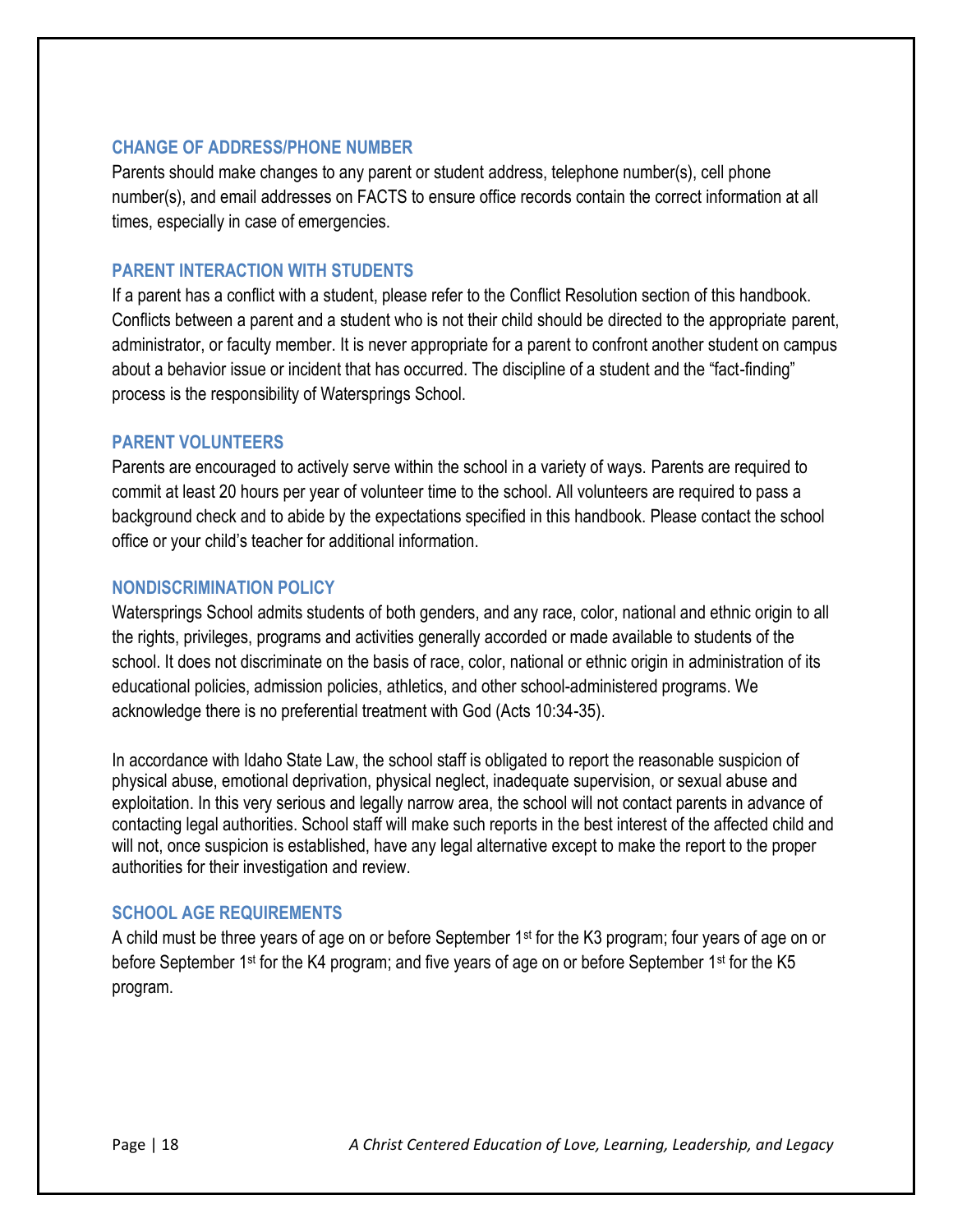#### <span id="page-18-0"></span>**TRANSFER STUDENTS**

Students who transfer to Watersprings School from another school are typically placed in classes similar to the ones they were taking at the previous school. If more than two weeks have passed in the current trimester, the new student will have their grades carried forward. If less than two weeks have passed, the student will be considered to be starting the class from the beginning. We will work with students on an individual basis to ensure the smoothest transition possible.

## <span id="page-18-1"></span>**TUITION REFUND POLICY**

If a student's admission is terminated for any reason, the family will receive a refund for any remaining days in the month at a pro-rated amount based on an average 20 day month, provided all other fees or charges are current. Registration fees are non-refundable.

## <span id="page-18-2"></span>**VARIABLE TUITION**

Watersprings School has a Variable Tuition Program to aid families in need of financial assistance for school tuition. Variable Tuition applications can be found on our school website under the Admissions/ "Tuition and Fees" tab.

- Parents must submit an enrollment/re-enrollment application with a non-refundable deposit of \$50.00.
- Variable Tuition applications must be completed online each year.
- School Administration reviews and prayerfully considers all applications.

## <span id="page-18-3"></span>**WITHDRAWAL PROCEDURE**

A student that is transferring from Watersprings School to another school should inform the school office at least one week prior to withdrawal. This will help expedite the transfer of the appropriate files to the next school.

- A Watersprings School Withdrawal Form needs to be completed for the transferring student.
- When the student withdraws prior to the end of the trimester, they will receive exit grades only, not trimester end grades.
- The outstanding balance on the account must be paid in full for the withdrawal process to be completed.
- Watersprings School may choose to retain student cumulative files until the balance is paid in full (Idaho Code 18-4511).
- Registration, book fees, and miscellaneous fees will not be refunded.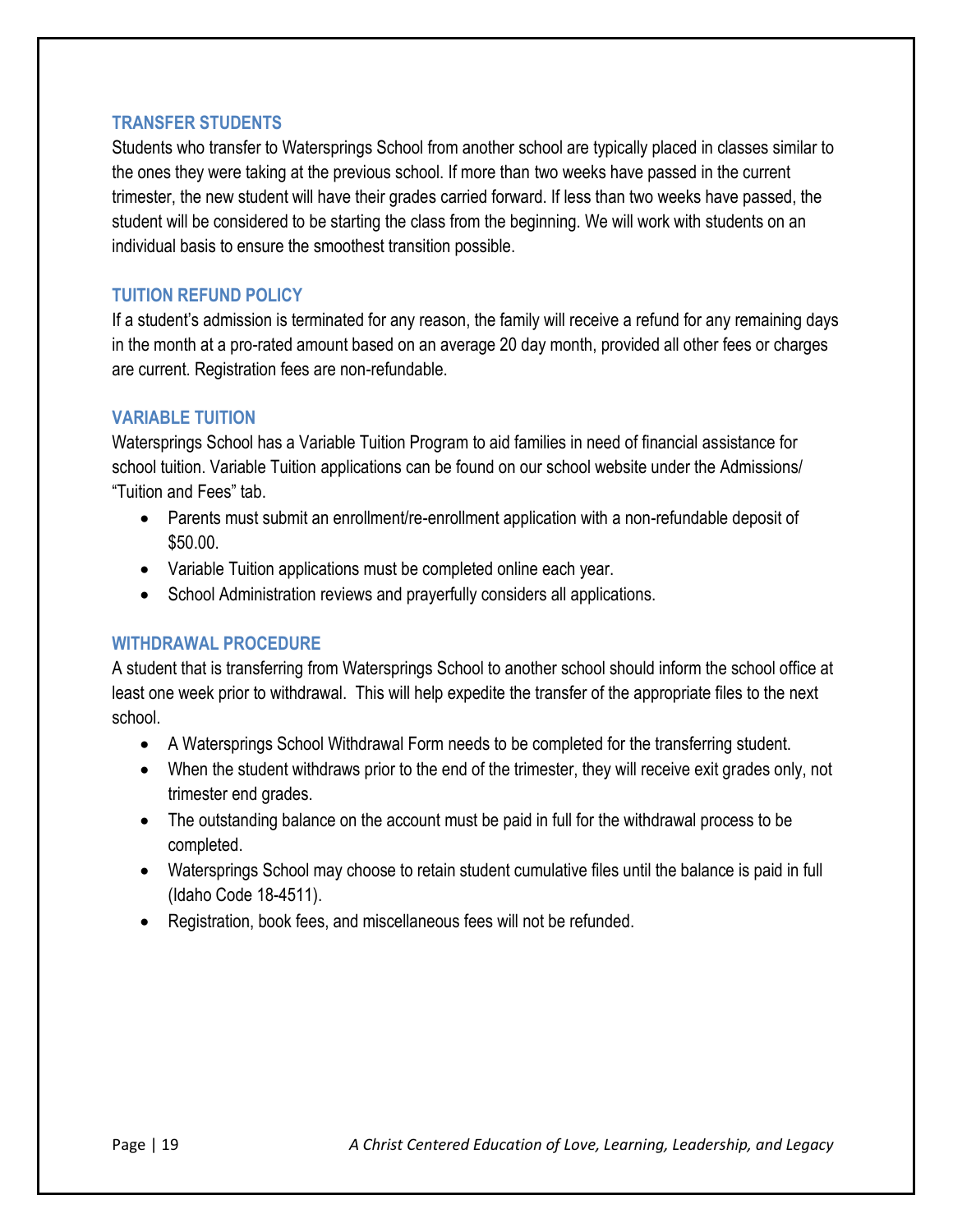# <span id="page-19-0"></span>**ATHLETICS AND EXTRACURRICULAR ACTIVITIES**

## <span id="page-19-1"></span>**EXTRACURRICULAR ELIGIBILITY REQUIREMENTS**

For middle and high school students participating in school-sponsored athletics or academic events, the following conditions apply:

- Progress Reports are generated every Tuesday. If a student has two D's or one F on a Progress Report, the student is ineligible to compete until the next Progress Report is printed (the following Tuesday) reflecting eligibility status (one D or better). Students may not do extra assignments or extra credit not offered to the entire class simply to improve their grade to play in a game. Students may practice during times of ineligibility, but not at the expense of getting their work completed.
- If a student has an unexcused absence for any part of the day, he/she will not be allowed to participate in any extra-curricular activity that day without the permission of the administration.

Special needs students, who have been formally evaluated and diagnosed, can qualify for an academic eligibility exemption.

# <span id="page-19-2"></span>**MIDDLE SCHOOL/HIGH SCHOOL SPORTS**

Watersprings students in grades 6-12 are afforded the opportunity to participate in a variety of sports.

|         | Girls                  | <b>Boys</b>                 |
|---------|------------------------|-----------------------------|
| Fall:   | Volleyball             | Football (High School only) |
| Winter: | <b>Basketball</b>      | <b>Basketball</b>           |
| Spring: | <b>Track and Field</b> | <b>Track and Field</b>      |

Students desiring to participate in sports not offered by Watersprings School are eligible to play through the public school system. For more information, please contact our Athletic Director or inquire with the appropriate public school district or club league team.

## <span id="page-19-3"></span>**PHYSICAL EDUCATION**

At Watersprings School, our P.E. curriculum consists of sports and conditioning. Basic skills and rules will be taught for a variety of sports in which students will participate. Conditioning will consist of exercises to increase flexibility, strength, and endurance.

Please note the following P.E. expectations:

- Middle School/High School Only: Required P.E. clothing will be provided for students in grades 6-12 during the first week of P.E. class and should be worn for every P.E. class.
- Due to extreme risk of knee and ankle injuries during physical education courses, cross-trainers or running shoes are strongly recommended.
- Your child's P.E. teacher must be notified of any pre-existing medical condition (i.e. prior injuries, weak knees, ankles, wrists and/or other medical concerns such as asthma).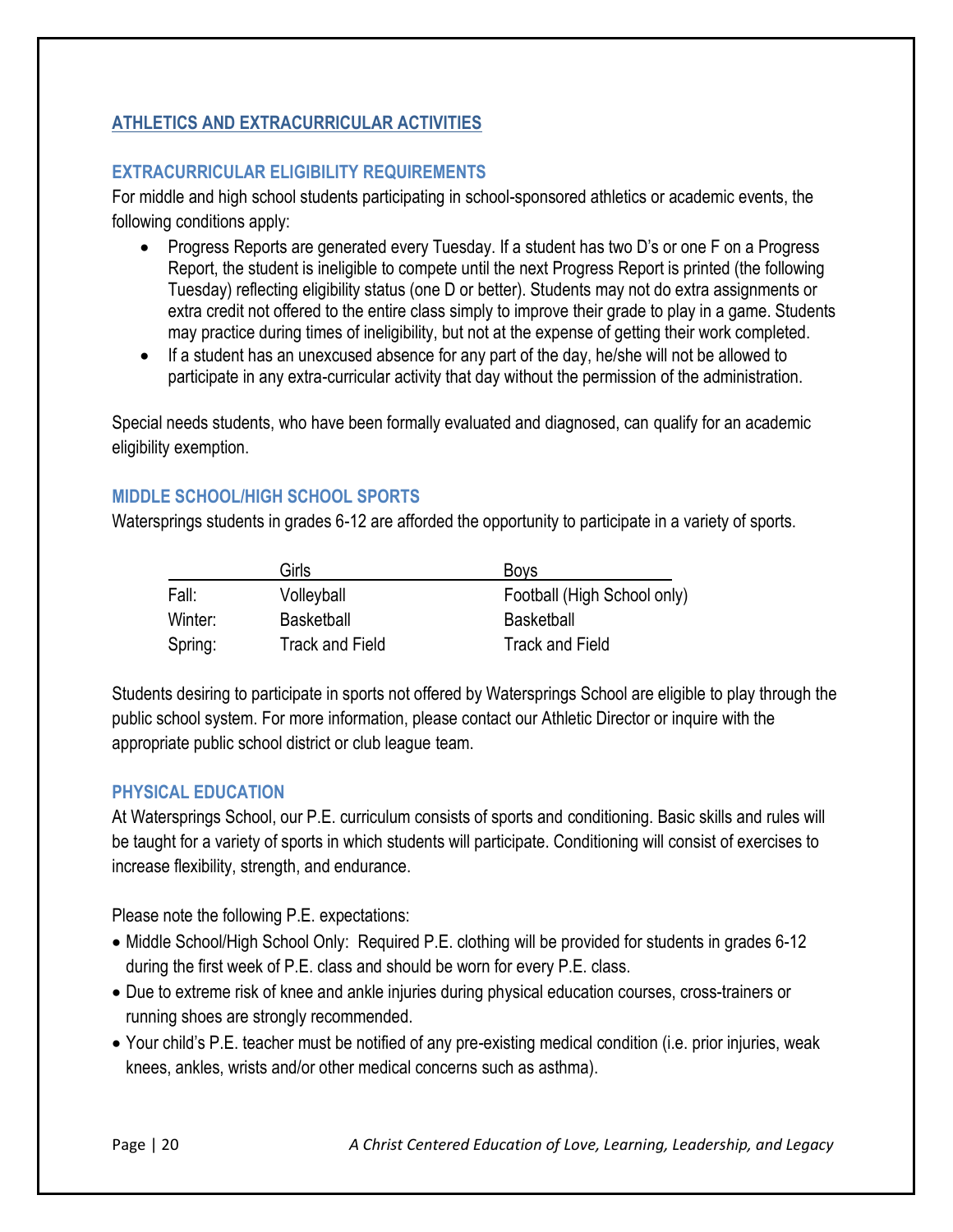- If a student requires the usage of an inhaler to control asthma or any medication to facilitate them in participating in P.E., a form must be completed and returned to the P.E. teacher.
- To be excused from P.E., a written note from a doctor must be presented to the student's P.E. teacher.

#### <span id="page-20-0"></span>**SPORTSMANSHIP**

All students, parents, and fans represent Watersprings School at sporting events, whether on the field or in the stands. Conduct must reflect Christ-like sportsmanship toward the opposing team(s) and toward the officials. Attitudes and behavior are at all times to be in line with Christ-like conduct that will be pleasing to God, will bring honor to Him, and in no way will jeopardize our Christian witness. Fans and students are asked to be positive toward officials, coaches, players, and other fans. Good sportsmanship includes respecting the facilities of other schools and obeying their rules.

#### <span id="page-20-1"></span>**ATTENDANCE**

We recognize the importance of attendance and punctuality at school. Regular attendance and punctuality benefit students by assisting them in learning academic, time management, and teamwork skills.

In Elementary, attendance is taken at the beginning of the school day. A student must be at school for at least half the day to be considered present for the day. Elementary grades begin promptly at 8:30 a.m. and are dismissed at 3:00 p.m. If students arrive at school prior to 8:15 a.m. they need to report to beforeschool daycare. They will be charged for daycare. Any student not picked up by 3:10 p.m. will be clocked-in to after-school daycare.

Middle School/High School classes begin promptly at 8:15 a.m. and are dismissed at 3:30 p.m. If students arrive at school prior to 8:00 a.m. they need to report to the gymnasium.

For Middle and High School students, each student must be in attendance no less than 90% of the time a class is taught in order to gain credit for that class. Absences in excess of 6 days per trimester **may cause the student to lose credit in the affected subject(**s). Students in attendance less than the 90% requirement must obtain Administrative approval before academic credit will be granted. As the Watersprings calendar allows for several Fridays off from school each trimester, parents are encouraged to plan accordingly and attempt to schedule appointments on non-school days. If a student does need to miss school due to a medical appointment, the student must check out and back in at the school office.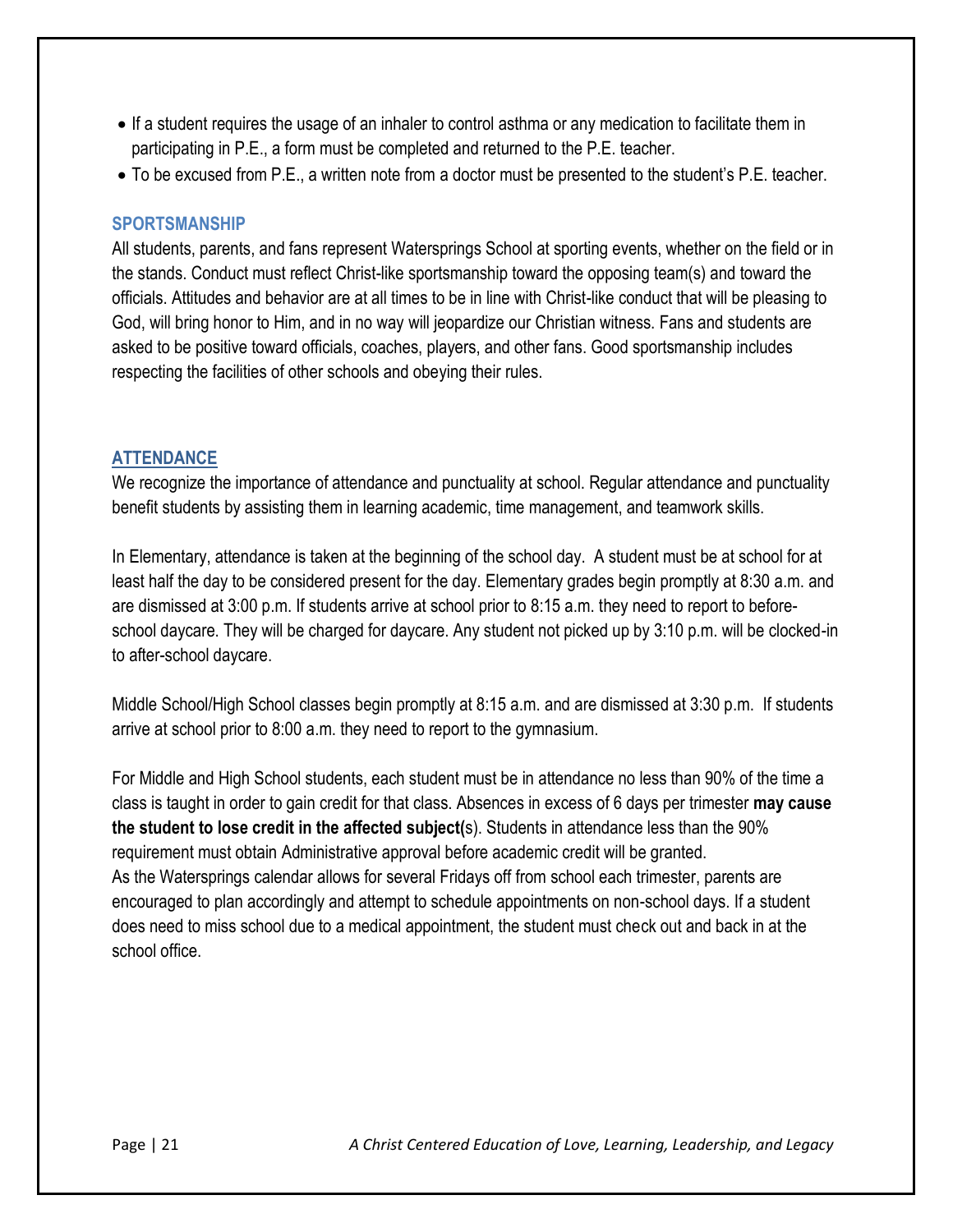## <span id="page-21-0"></span>**ABSENCES**

Failure of a student to attend school will be considered an absence. The instructional program designed by each teacher is a progressive and sequential experience. It is generally impossible for that experience to be "made up." Students are required to make up any missed assignments. For each day the student is absent, they will have two days to complete the assignment. Make up work may be requested in advance; however, due to teachers' schedules, the teacher needs a day's notice to prepare the make-up work. The parent may request for the teacher to have the make-up work waiting in the office to be picked up.

#### <span id="page-21-1"></span>**EXTENDED ABSENCES AND EXCESSIVE ABSENCES**

Watersprings School discourages long, extended absences. If a student will be out of school for an extended period, the parent can contact their student's teacher(s) to obtain the work assignments for the term of the absence. There will not be a refund in tuition or makeup days allowed for the days they will be absent. (By signing the Registration and Tuition Contract, the responsible party has agreed to pay the selected tuition amount, whether the child is in attendance or not.) **If any student has 6 or more absences in a trimester, they may be dismissed, may not be advanced to the next grade, or will be required to obtain administrative approval to get credit for the class.**

## <span id="page-21-2"></span>**MIDDLE SCHOOL/HIGH SCHOOL ABSENCE CATEGORIES**

The following types of absences **are counted** toward the 90% rule:

- An **excused absence** is an absence from school with the knowledge and approval of the student's parent(s)/guardian(s). Written, verbal, or electronic communication from parents is expected by 9:30 a.m. on the day of the absence. Parents need to make sure their child makes up any missed daily work, tests or other assignments. Full credit will be given for assignments returned within the time limits set by the teacher when students have excused absences, excluding pre-arranged absences (see below).
- **Prearranged absences** occur when a student knows in advance that they will be absent. For a planned absence of three days or longer, such as a family trip or special occasion, notification must be made at least one week in advance. Parents/students can also request the student's assignments in advance via a prearranged absence form. Class work provided to the student in advance of a prearranged absence is due on their return unless different arrangements have been made with their teacher(s).
- An **unexcused absence** is an absence from school that has not been excused via written, verbal, or electronic communication from a parent or guardian. Absences left unexcused over 48 hours may be considered truant. Truancy is an absence without the consent of the student's parent(s)/guardian(s) or school officials. This includes an absence from school and class after arrival at school and departure from school during the school day without permission of school officials. Any student who is unexcused will receive a zero on all assignments missed. Teachers may require the student to make up the work without credit so that a concept might be learned/better understood.
- **Suspended Absence** includes absences due to in-school or out-of-school suspension or absence from class due to suspension.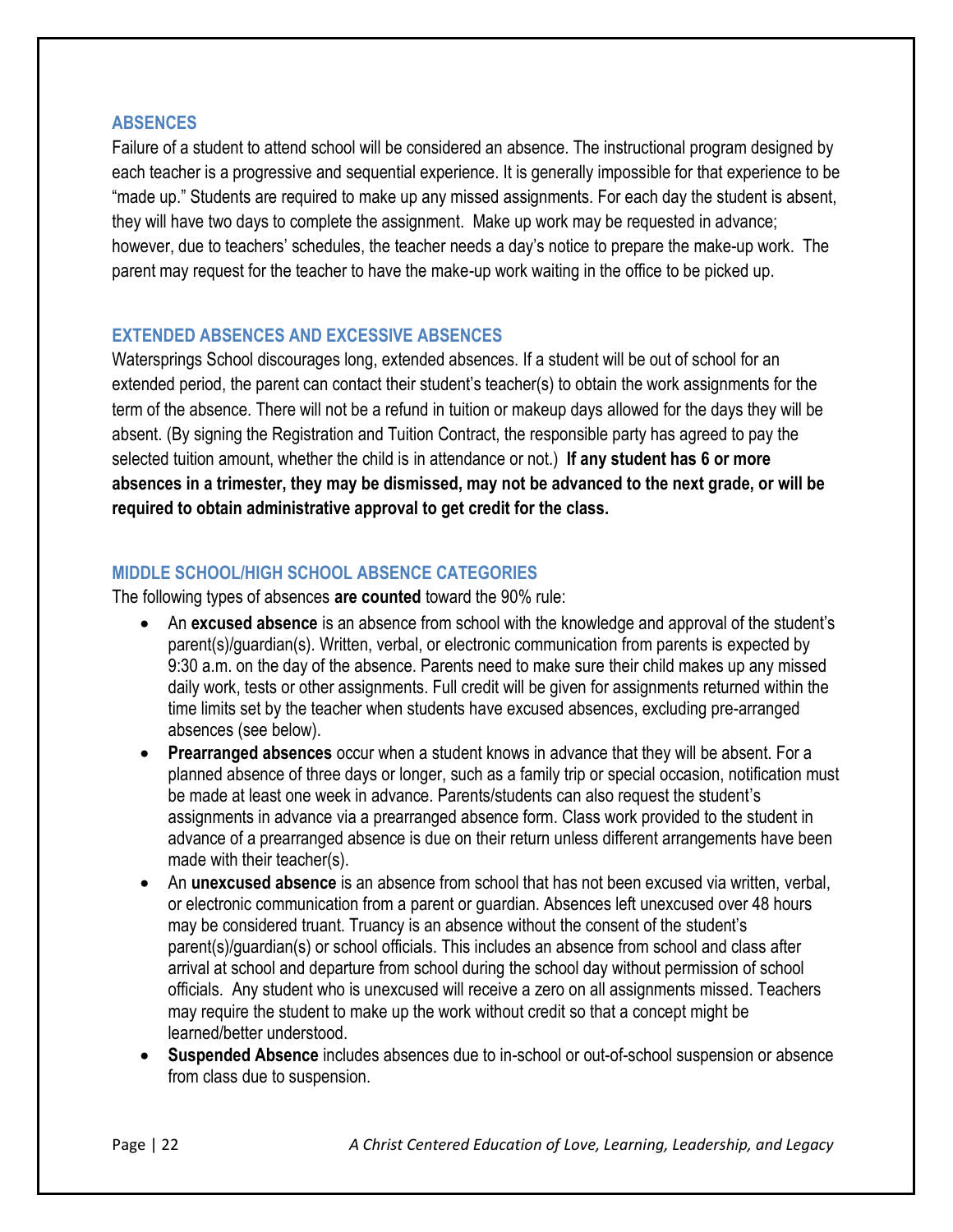The following types of absences are not counted toward the 90% rule:

- In-school Absences that occur within the school day that pull a student from a scheduled class to another area within the school. Examples include extended visits to the office or when a student is at a school approved meeting (i.e. student body, college meetings, etc.)
- Medical Absences due to medical reasons that are confirmed with documentation by professional personnel such as medical doctors, dentists, psychologists, etc.
- **Bereavement** An absence due to a death in the family.
- **School excused** Absences for events such as school sponsored sporting events or college visitations by Juniors or Seniors (college visits beyond two (2) need to be approved by the administration prior to the absence), or extenuating circumstances approved by the administration.

## <span id="page-22-0"></span>**TARDIES**

Tardies adversely affect the student and disrupt other students in the class. It is the parent's and student's responsibility to be at school and in class on time. All students are expected to be in class and seated at the time class begins.

Any elementary student who arrives after 8:30, and any middle/high school student who arrives after 8:15, or after the beginning bell for subsequent classes, will be considered tardy and must check-in to the office for a Tardy Pass before going to class.

## **Middle School/High School Students**

Middle School/High School students who are more than 30 minutes late to class will be considered absent. The student must sign-in at the office. Students late to other classes during the day will be marked tardy by the teacher. If a student is detained by a teacher, a written excuse should be secured from that teacher before reporting to the next class.

Unexcused Tardies: Very few circumstances result in excused tardies; they are generally unexcused. As unexcused tardies (not tardies per class) accumulate each trimester, the following consequences will be administered:

## **Tardies Consequence**

| $1st - 3rd$           | Verbal Warning                                                                 |
|-----------------------|--------------------------------------------------------------------------------|
| 4th – 7 <sup>th</sup> | One full lunch detention served for additional tardy up to 7, parents notified |
| 8th                   | Watersprings School Discipline Review Committee convened                       |

Excused Tardies: Personal illness, an emergency, a doctor's appointment, extreme weather conditions, and parent appointments are considered valid excuses for tardiness. However, persistent excused tardies add up to lost minutes in class. Once a student has accumulated 4 excused tardies in any given class, those tardies will be converted to an excused absence in that particular class. Refer to the Absences section of this handbook for additional details regarding absences.

Page | 23 *A Christ Centered Education of Love, Learning, Leadership, and Legacy*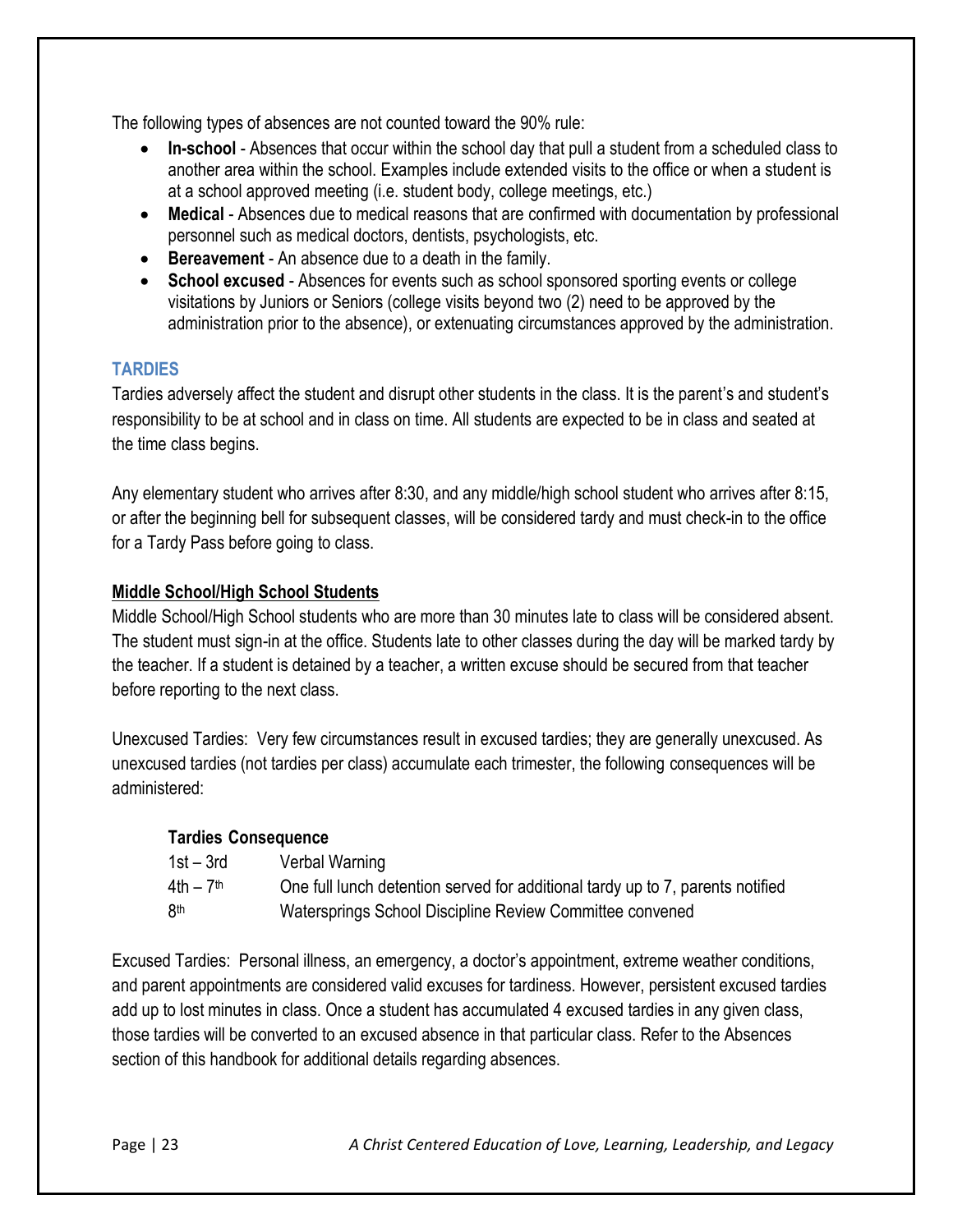Tardies related to students participating in school athletics or other school events of any kind receive a school excused tardy. This does not count in either the excused or unexcused tardy count. These tardies may also be issued at the discretion of a teacher or administrator depending on the circumstances. Both excused and unexcused tardy tallies start over each trimester**.**

## <span id="page-23-0"></span>**TRUANCY**

"Truancy" is an absence without the knowledge and consent of parents and/or school staff. This includes leaving school without permission before the end of the school day or staying out of a scheduled class or activity without permission. Possible consequences of being truant will include:

- 1<sup>st</sup> offense Student suspended one day, parent notified
- $\bullet$  2<sup>nd</sup> offense Student suspended three days, parent and student must meet with an administrator
- 3<sup>rd</sup> offense Possible expulsion from Watersprings School (Expulsions will be reviewed and approved by Administration.)

## <span id="page-23-1"></span>**CHAPEL**

Watersprings School believes that the spiritual life of its students is of the utmost importance and strives to encourage and maintain the highest standards of Christian conduct. Chapel services provide one source of inspiration and instruction. Chapel is held every week that school is in session and students are expected to attend. Parents are welcome to attend, but are asked to first sign in at the school office.

## <span id="page-23-2"></span>**CODE OF CONDUCT**

Handbook standards, policies, teacher/staff instructions, and biblical principles are to be obeyed as a proper response to God's authority and to those whom He has placed in authority. Spiritual growth is never the result of superimposed rules; therefore, Watersprings School's standards of conduct are not designed merely to produce a pattern of outward conformity. We desire that students demonstrate, by their conduct, an inward acceptance of Christ and an attitude of submission to His Lordship. It is our prayer that all students will be led by the Holy Spirit to abide by the rules and standards of Watersprings School. "Let no one despise your youth, but be an example to the believers in word, in conduct, in love, in spirit, in faith, in purity" (1Timothy 4:12). While attending Watersprings School, all students are expected to follow these guidelines stated both on and off campus, 365 days a year.

Watersprings Administration reserves the right to require a drug or alcohol test from any student at any time to ensure the safety of school employees and students. The use of tobacco, electronic cigarettes, or alcohol on or off campus, even with the knowledge or consent of parents, is considered to be a violation of Watersprings School policy. The school retains the right to engage in search and seizure as a routine or in cases of suspicion. Desks and lockers are school property and their contents can be searched at any time. Items deemed inappropriate can be taken from the student. Students who in any way deface or damage school building/furnishings/equipment/property will be liable for damages to the extent of replacement or repair costs.

Page | 24 *A Christ Centered Education of Love, Learning, Leadership, and Legacy*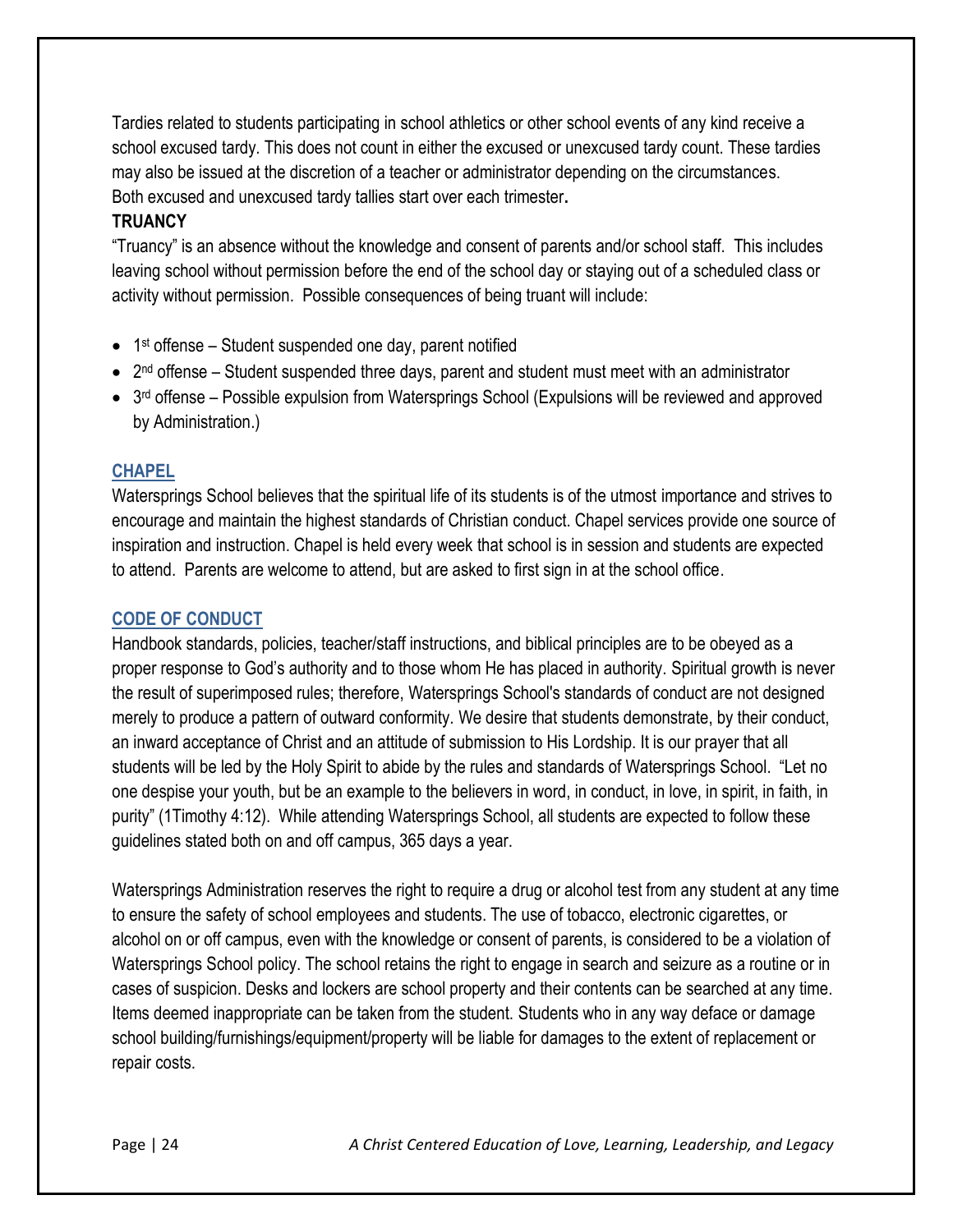Watersprings School reserves the right to inspect or take control of a student's cell phone or any electronic device that is the subject of an investigation of possible violation of school policy or possible criminal conduct.

## <span id="page-24-0"></span>**BULLYING**

Bullying is not allowed at Watersprings School.

Bullying is repeated abuse that can take three forms:

- Physical: hitting, spitting, stealing, or damaging another's belongings
- Verbal: threats, lying to cause trouble, name calling, sexual remarks
- Psychological: intimidation, social exclusion, spreading gossip

How to deal with a bully:

- Act confidently and tell the bully to stop.
- Do not get physical or show emotion.
- Quickly and calmly walk away.
- Immediately tell a trusted adult or Watersprings School staff member.

Cyber-bullying – if you are being harassed online, by cell phone, or via any electronic device:

- Notify school administration immediately.
- Ignore the bully or block messages.
- Save emails and/or texts to help identify the bully.
- If threats are made, call the police.

If you see someone being bullied:

- Do not join in or encourage the bully.
- Do your best to calm the situation.
- Offer your support to the bullied student.
- Tell a teacher what is happening.

## <span id="page-24-1"></span>**DISCIPLINE/HOW MISCONDUCT IS HANDLED**

Watersprings School is committed to partnering with parents to provide a safe, nurturing learning environment for all students.

TRAINING: The best discipline is self-discipline. It is this training that develops self-control, orderly conduct, character, and promotes intellectual growth and social graces. Students are expected to develop and exercise self-discipline in all areas of school life.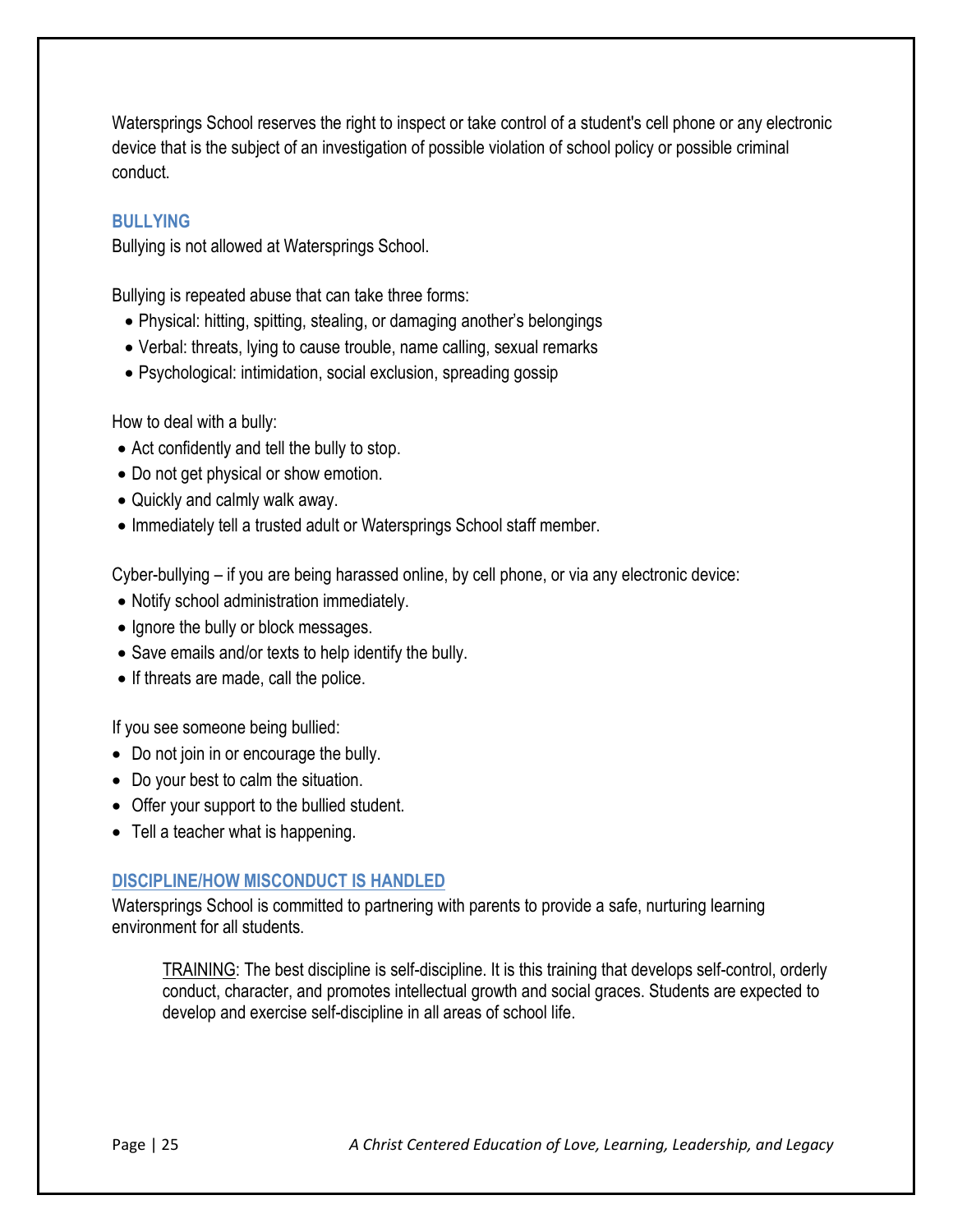CORRECTION: Watersprings views disciplinary actions as part of a loving process to help mold and shape our students. The majority of classroom discipline will be handled by the classroom teacher. In general, students will receive an initial warning from a teacher for inappropriate behavior. If the behavior continues, the student will receive additional consequences. Methods of maintaining student discipline at Watersprings School may include one or more of the following at the teacher's discretion:

- The teacher and student will have a meeting regarding the misbehavior.
- The teacher will make telephone, text, or email contact with the parent(s).
- The teacher may assign a consequence to the student.
- The teacher may choose to have the student spend time in another classroom for some time of reflection.
- The teacher may request a conference to include the parent(s), teacher, student, and Administration.

If, after a reasonable amount of time, the teacher feels that there is a continuing problem in behavior or attitude, the student will be referred to Administration for further disciplinary action. In this event, the Administrator or School Pastor will intervene. At that time, the child will be counseled with and, if necessary, disciplined further.

Believing that God's Word best prescribes the appropriate method of correction; the Administrator may use physical activity (Idaho Code 33-1224) to discipline the child ("Foolishness is bound up in the heart of a child; the rod of correction will drive it far from him" Proverbs 22:15. When used wisely and correctly, discipline can become a positive tool for change and growth.

If parents have a concern, they are encouraged to make an appointment to speak with their child's teacher to address their concern. Please see the Matthew 18 Principle located in this handbook.

## <span id="page-25-0"></span>**DETENTION**

A detention is a disciplinary period of time assigned by a teacher or administrator to be fulfilled before school, during lunch, or after school for conduct that requires correction. The time and place of detention served by the student is determined by the teacher or administrator who assigned it. Parents are responsible to accommodate transportation needs. In this case, notification of the assigned detention is given so all necessary arrangements can be made.

## <span id="page-25-1"></span>**PROBATION FOR MISCONDUCT**

The probationary policy at Watersprings School is a conditional testing period assigned to a student who fails to meet the standards of the school in his/her attitudes or behavior. A student who is placed on probation will have a designated period of time to demonstrate their ability to perform satisfactorily at Watersprings School. During the period of probation, the student is expected to improve their conduct to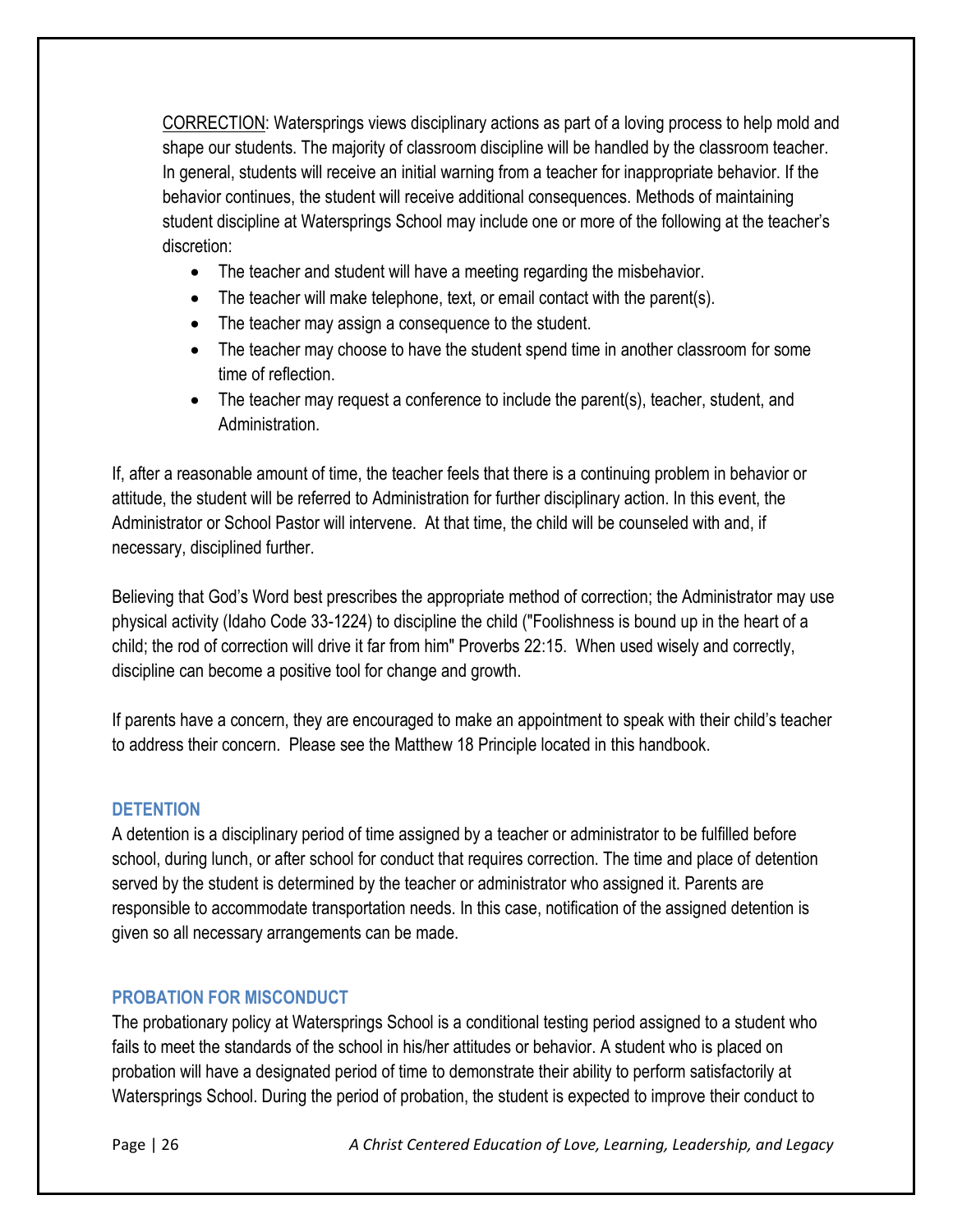the extent necessary to satisfy the staff and Administration that the student will benefit from continued enrollment at Watersprings School.

Probation should be viewed as a time when the school and the family can work closely together to encourage growth and improvement in the life of the student. If the student fails to respond positively to these efforts, and adequate progress is not shown, the student may lose the privilege of attending Watersprings School.

## <span id="page-26-0"></span>**SUSPENSION**

An in-school suspension is a forced absence from class for half of a day to one full day, at school, with schoolwork required and graded. An in-school suspension will be supervised by the Administration (parents will be notified accordingly). An out-of- school suspension is a forced absence from school off the school premises. Students must complete work per teacher request. Major exams may be made up upon return to school.

## <span id="page-26-1"></span>**WITHDRAWAL/EXPULSION**

Withdrawal may be recommended for students who consistently struggle with behavioral, social, or attendance issues. Expulsion is permanent dismissal from school by the administration after appropriate consultation with the teachers or support staff involved. A student may be expelled from school for a serious breach of conduct and/or repeated problems with behavior or academic performance. An administrator can expel a student immediately. In some cases, parents are given the opportunity to withdraw the student before the expulsion action is taken. The student and parent(s) involved in an expulsion may request a hearing with the Administrator within five school days from the date of expulsion to appeal the judgment of expulsion from Watersprings School. A student may apply for re-admission in a subsequent school year (provided at least one year of time has elapsed) and be favorably considered if there is evidence to show that the problem has been corrected.

# <span id="page-26-2"></span>**DRESS CODE**

We believe there is a relationship between good dress habits, and proper school behavior. A student's dress and appearance should be characterized by cleanliness, neatness, modesty, appropriateness and safety. Any type of attire or grooming which attracts undue attention to the wearer and distracts from the educational process is not acceptable. Extremes in dress, style, or makeup are to be avoided as well as anything that is purposely suggestive in appeal or has the trademark of some segment of society decidedly ungodly in influence. Students who come to school without proper attention to personal grooming or appropriate dress may be asked to call their parents for a change of clothing, may be sent home to correct these concerns, or may wear a school-provided outfit. The administration reserves the right to make final decisions in regard to questionable dress or appearance.

The dress standard (1Timothy 2:9-10) **applies to all students at all school activities** (i.e., sporting events, school plays, graduation, etc.).

Page | 27 *A Christ Centered Education of Love, Learning, Leadership, and Legacy*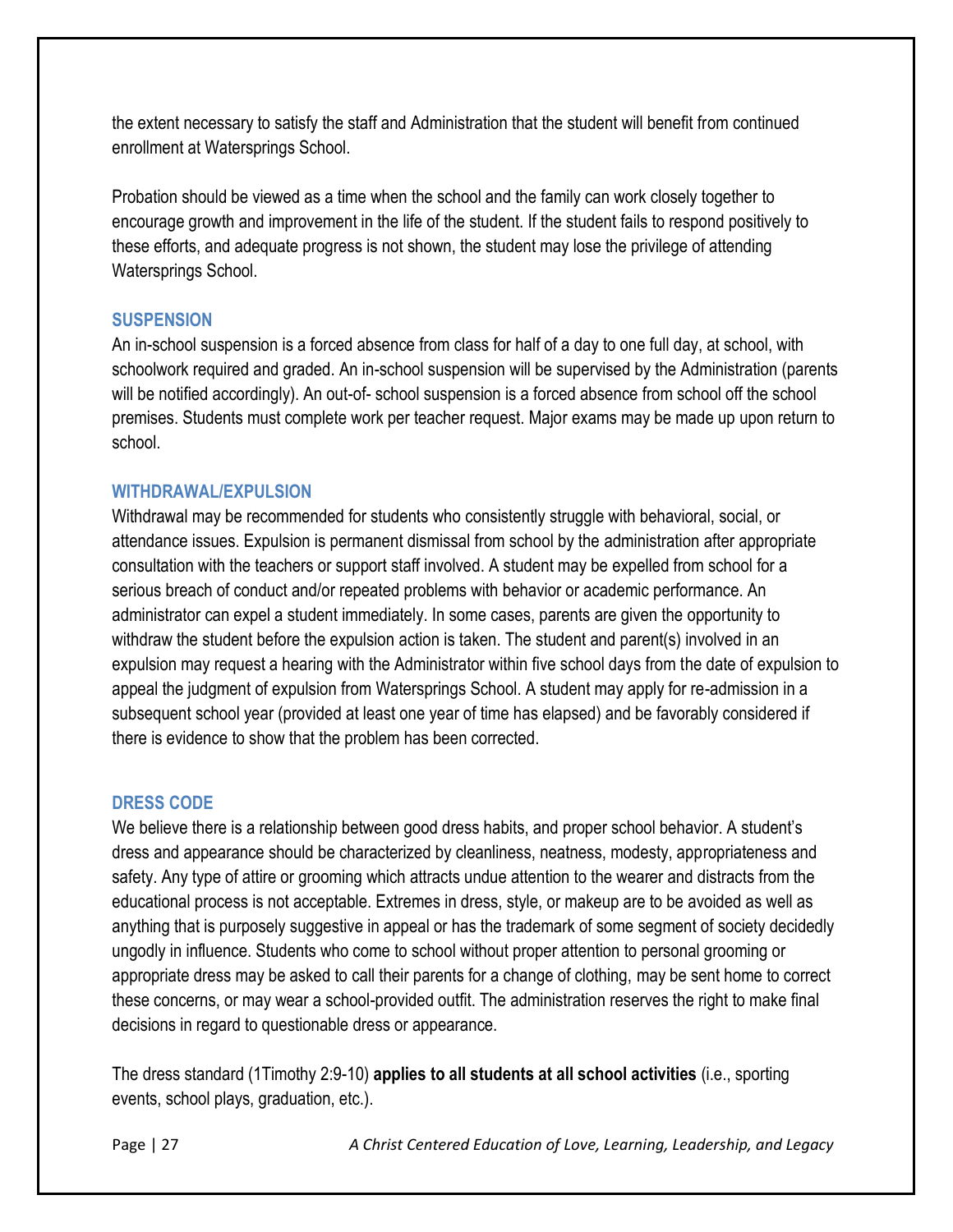- All clothing must be of appropriate size and should not be too tight or too baggy.
- All clothing must be in good condition and clean.
- Shoes must be worn at all times. Slippers are not considered to be shoes.
- Clothing, jewelry, or accessories related to a group/gang will not be permitted on campus or at any school activity.
- Girls only may wear modest earrings. For boys, the wearing of earrings is not allowed. Other piercings, gauges, etc. are not allowed.
- Tattoos should not be visible at any time.
- Undergarments should not be visible underneath or outside of clothing (this includes boxers, bra straps, etc.).
- Shirts should provide modest coverage at the neckline, shoulder, arm, and midriff areas. Tank tops, spaghetti straps, and crop tops are permitted ONLY if they have a shirt underneath or over it that covers appropriately. Any shirt that shows cleavage, the belly, or back with a raised hand is not allowed.
- Pants should fit at the waist and not be overly baggy. If they do not stay up, a belt should be worn. Low-riders (pants or shorts) that expose bellies or midriffs are not allowed. A long t-shirt or other shirt covering is not considered an acceptable alteration.
- No yoga pants or pajama pants should be worn to school (unless it is a designated "pajama day" or unless an extenuating circumstance occurs and Administration approves in advance).
- Shorts and skirts should not be shorter than 3 inches above the knee, measuring from the top of the kneecap. This length applies whether leggings are worn underneath or not.
- Leggings or spandex may not be worn without shorts, a dress, or skirt that meet the above criteria.
- Clothing must not have rips, tears, holes or abrasions that allow skin to be visible above the 3" line above the kneecap.
- Clothing worn to school cannot have negative or immoral messages, drug, alcohol, or suggestive insignias, messages, or otherwise age-inappropriate messages.
- Personal property brought to school (lunchboxes, notebooks, folders, jackets, backpacks, etc.) should reflect the school's philosophy. Items such as pictures or emblems which exalt groups/movements that are contrary to biblical standards (i.e., skulls, skeletons, secular music groups, alcoholic beverages, cigarettes, etc.) are not allowed.
- Hoodies worn over the head are not allowed.
- Hats and beanies may be worn in class, at the discretion of the teacher, but need to be removed for chapel.
- Makeup may be worn in moderation.
- Hairstyles should be neat, clean, and appropriate. Hair coloring should be in naturally occurring colors. (Blue, green, purple, etc., highlights are not allowed.) If in doubt, ask administration prior to changing hair color.
- The Watersprings P.E. uniform must be worn for physical education classes (Middle School/High School only).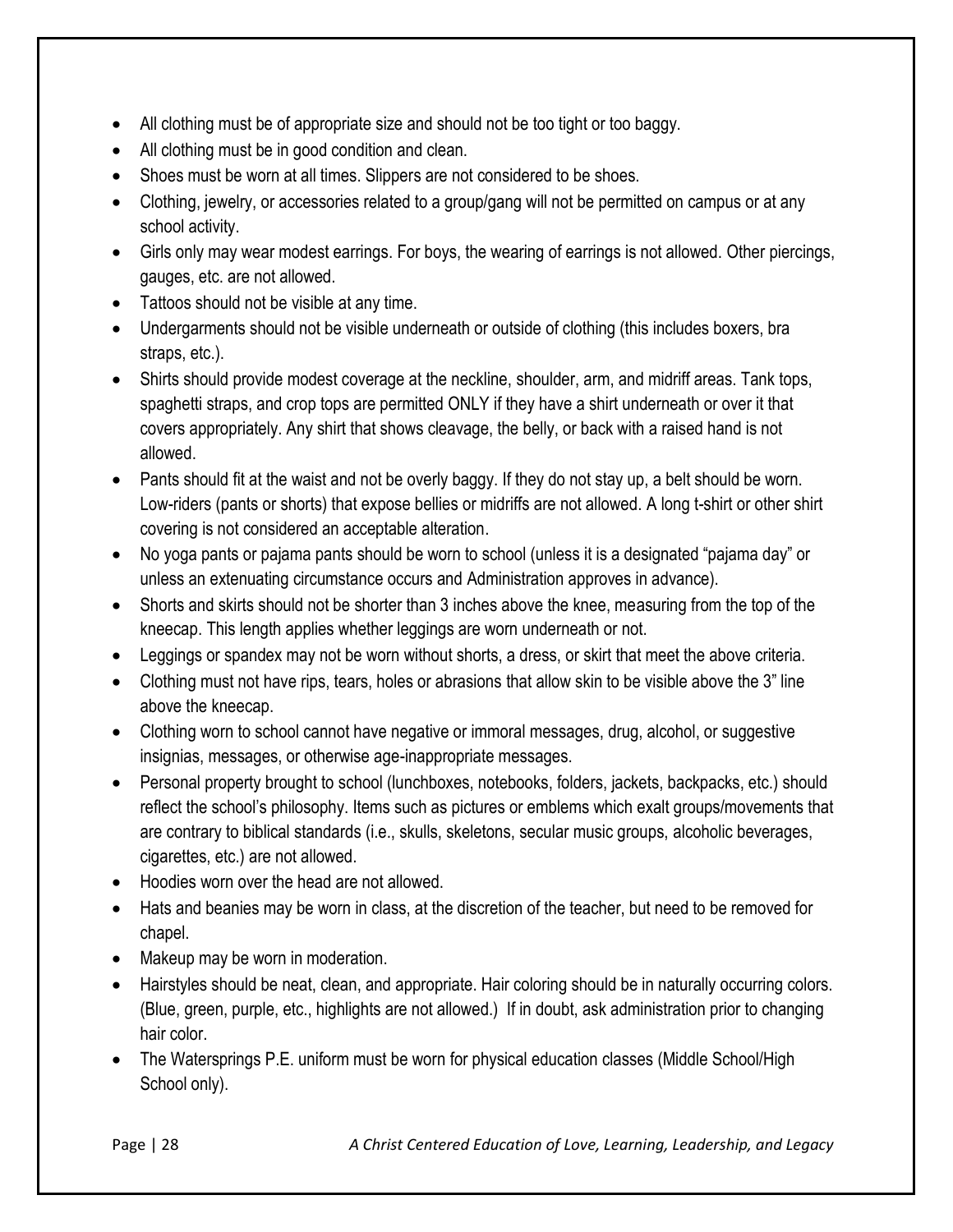Dress at extracurricular activities must be in keeping with the activity.

Periodically, students may participate in designated "special dress" activities that allow them to wear something unusual, but modesty is still required.

## <span id="page-28-0"></span>**PHONES/ELECTRONIC DEVICES POLICY**

School telephones are for staff use only. If a student needs to call home in an emergency, they must obtain permission from their teacher to use the office phone.

## <span id="page-28-1"></span>**PRESCHOOL/ELEMENTARY**

- For preschool through  $5<sup>th</sup>$  grades, cell phones/electronic devices are not permitted for use at school, even for the use of pictures/videos.
- Cell phones/electronic devices are not permitted in the restrooms at any time.
- Use of cell phones/electronic devices is prohibited at daycare during school hours (which includes loaning a phone/electronic device to another student).

Preschool/Elementary students found using a cell phone/electronic device during school hours or during daycare will have their phone/electronic device confiscated and parents will need to pick up the phone/electronic device from the school office. As a school, we also reserve the right to discipline any student for actions taken off-campus relating to cell phone/electronic device use if they are intended to have an effect on a student or if they adversely affect the safety and well-being of a student while in school.

# <span id="page-28-2"></span>**MIDDLE SCHOOL/HIGH SCHOOL**

Middle School students are permitted to use their cell phones before and after school and during class changes only. Cell phones are not permitted to be in use during the lunch hour. Should your child wish to bring a phone to school, the best place for their phone is in their locker. Please be sure cell phones are off or on silent.

High School students are permitted to use their cell phones before and after school and during both class changes and at lunch. Cell phone use is not permitted in the classroom unless the teacher requests its use for instructional purposes. Phones should be turned off or on silent and placed in a teacher designated location within the classroom, in one's backpack, or in one's locker. Cell phones are not permitted in chapel.

During lunch, high school students may use their electronic devices for recreational reasons (to listen to music, play a game, etc.) as long as the content is appropriate. At any point, while the student and the device are on school property or at a school function, a staff member may ask the student to present the device for a review of the content being displayed or shared. If a student is found to have questionable

Page | 29 *A Christ Centered Education of Love, Learning, Leadership, and Legacy*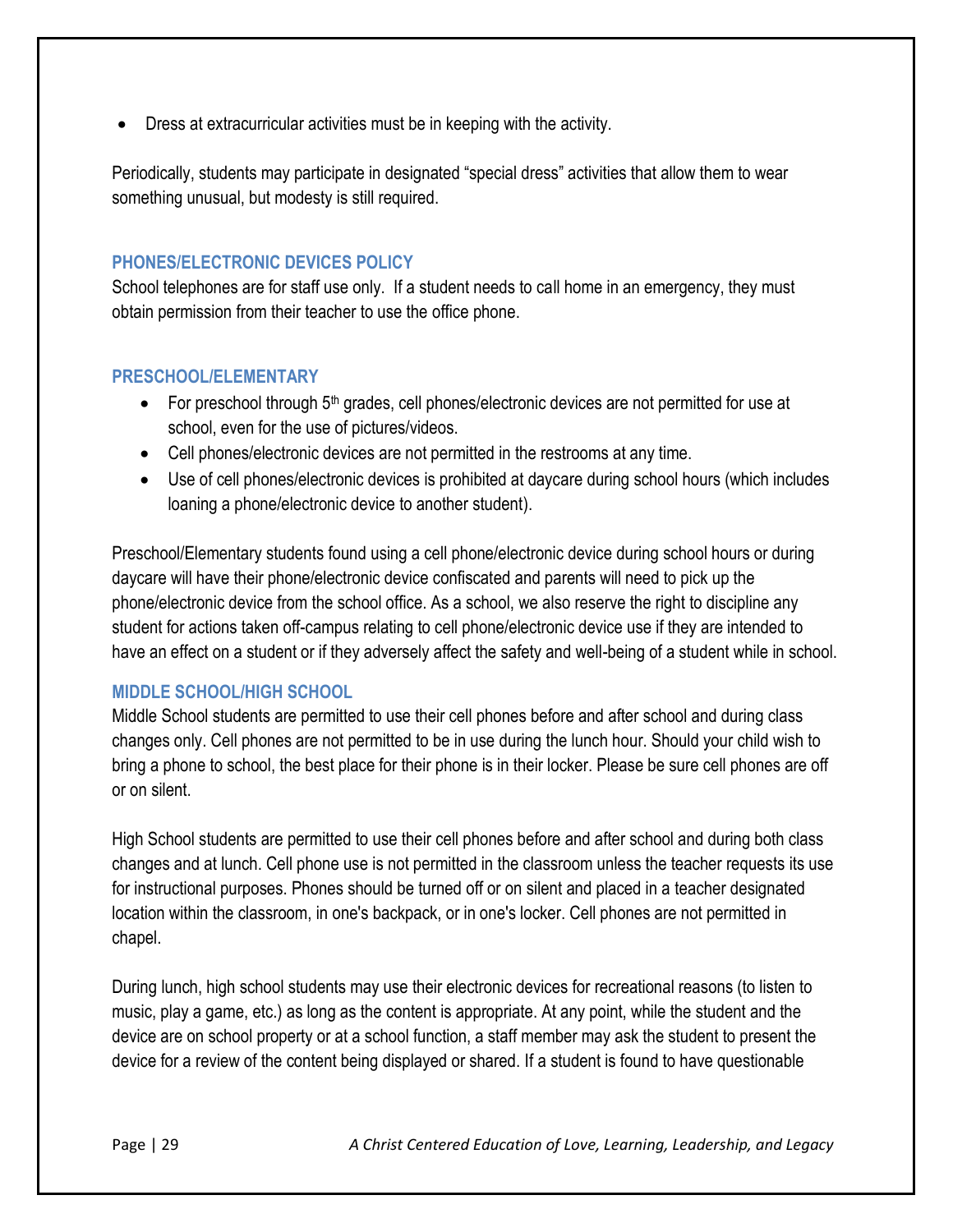content on the device, or is sharing questionable content with other students, the device will be confiscated and parents will be contacted.

If a phone or other electronic device is seen or heard in class, or is used without specific permission of the teacher in charge, the teacher will confiscate the device and the following progression applies:

- 1st offense The student is shown grace and may retrieve the device at the end of the day.
- 2nd offense The device is confiscated and parents are notified of the second infraction. The student may retrieve the device at the end of the day. The infraction will be documented on FACTS.
- 3rd offense The device is confiscated and must be retrieved by a parent. We will enforce a one week suspension of the device at school. If the student brings the item to school, it must be checked in to the office each morning and retrieved at the end of the school day. The infraction will be documented on FACTS.
- 4th offense Parents will be notified and students will be required to leave the device home or check the device daily at our office for the remainder of the trimester. The infraction will be documented on FACTS.

# <span id="page-29-0"></span>**SCHOOL RULES**

Rules for school are categorized into two main rules. These rules apply in the classroom, on the playground, in chapel, in the lunch room, at sporting events, and at any school function on or off campus.

1. Respect surroundings and school policies:

- Treat the building, grounds, classrooms, and everything in and around those areas with respect and as if they belong to God.
- Practice personal cleanliness and orderliness of possessions. Keep floor and desk areas neat at all times.
- Be where you are supposed to be when you are supposed to be there student activity is limited to supervised areas and students are to use designated and assigned exits and entrances.
- Follow classroom rules as follows: Be punctual, be prepared, be polite, and be positive.
- Cheating of any kind is prohibited. Examples of cheating include copying another student's work, using notes or help secretly during an exam, and plagiarism.
- No gum, candy, food, or drinks (besides water) are allowed except during lunch or snack times or with teacher discretion.
- Knives, guns, weapons of any kind, or their toy imitation, are strictly forbidden.
- 2. Respecting others:
	- Show respect and courtesy for others. Bullying, intimidating, teasing, and fighting are strictly forbidden. "Let nothing be done through selfish ambition or conceit, but in lowliness of mind let each esteem others better than himself. Let each of you look out not only for his own interests, but also for the interests of others. Let this mind be in you which was also in Christ Jesus" (Philippians 2:3-5 NKJV).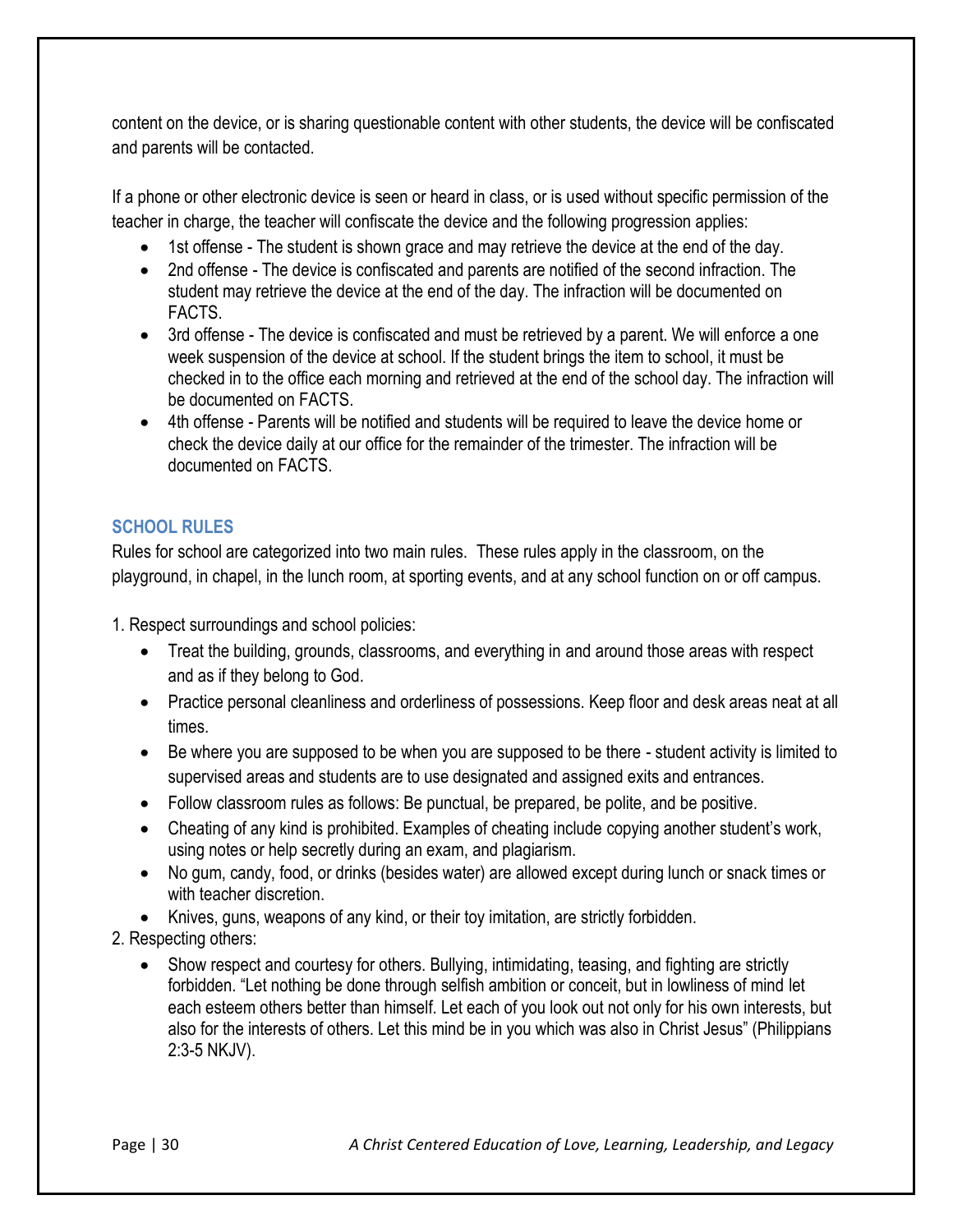- Students should refrain from public displays of affection (PDA). PDA includes hand-holding, hugging, and kissing. PDA by students is not permitted at school or at any school activity on or off campus.
- Sexual harassment of any kind is forbidden. Sexual harassment is defined as any unwelcome sexual conduct that limits a student's ability to participate in or benefit from his or her education, or a pattern of such conduct that creates a hostile environment. Sexual harassment may include: unnecessary touching, including patting, pinching, and repeated brushing against another person's body; cornering or blocking of normal movements; unwanted sexual comments, gestures and jokes; displaying, wearing or distributing sexually suggestive pictures or written materials;or unwanted teasing about an individual's ability to succeed in a certain class because of gender.
- Respond with immediate and cheerful obedience to authority and school regulations. "Do all things without complaining and disputing, that you may become blameless and harmless, children of God without fault in the midst of a crooked and perverse generation, among whom you shine as lights in the world" (Philippians 2:14-15 NKJV).
- Improper language (coarse, vulgar, or abusive language, swearing, ridicule, slander, gossiping) is prohibited.
- Practice truthfulness and honesty in word and life.

James 3:1-10 reminds us that the tongue is the most difficult part of the body to control. It is very easy to lash out or speak in a thoughtless manner. In large part, however, our growth in the Lord is reflected by our ability to control our words. "Let no corrupt word proceed out of your mouth, but what is good for necessary edification, that it may impart grace to the hearers. And do not grieve the Holy Spirit of God, by whom you were sealed for the day of redemption. Let all bitterness, wrath, anger, clamor, and evil speaking be put away from you, with all malice. And be kind to one another, tenderhearted, forgiving one another, just as God in Christ forgave you" (Ephesians 4:29-32 NKJV). Just because the world allows the boundaries to continue to slide in regards to what is acceptable and not acceptable, as a Christian school we will adhere to a higher standard. Students should seek to be encouraging and uplifting to others. Words that "tear down" others will not be tolerated.

# <span id="page-30-0"></span>**COMMUNICATION BETWEEN HOME AND SCHOOL**

It is our desire to keep the lines of communication open with all parents. Teachers will communicate daily assignments to the students. Please take time to go over all assignments with your child so you will know what is being taught and how your child is progressing. Throughout the school year there will be various opportunities for parents and teachers to become better acquainted and to work together. These include Back to School nights, Parent Orientations, Parent Training opportunities, and Parent/Teacher Conferences. You may also contact the school or your child's teachers at any time when questions or concerns arise.

Parents wishing to talk with a teacher are encouraged to email at any time or call the school office to leave a message for a teacher to return a call.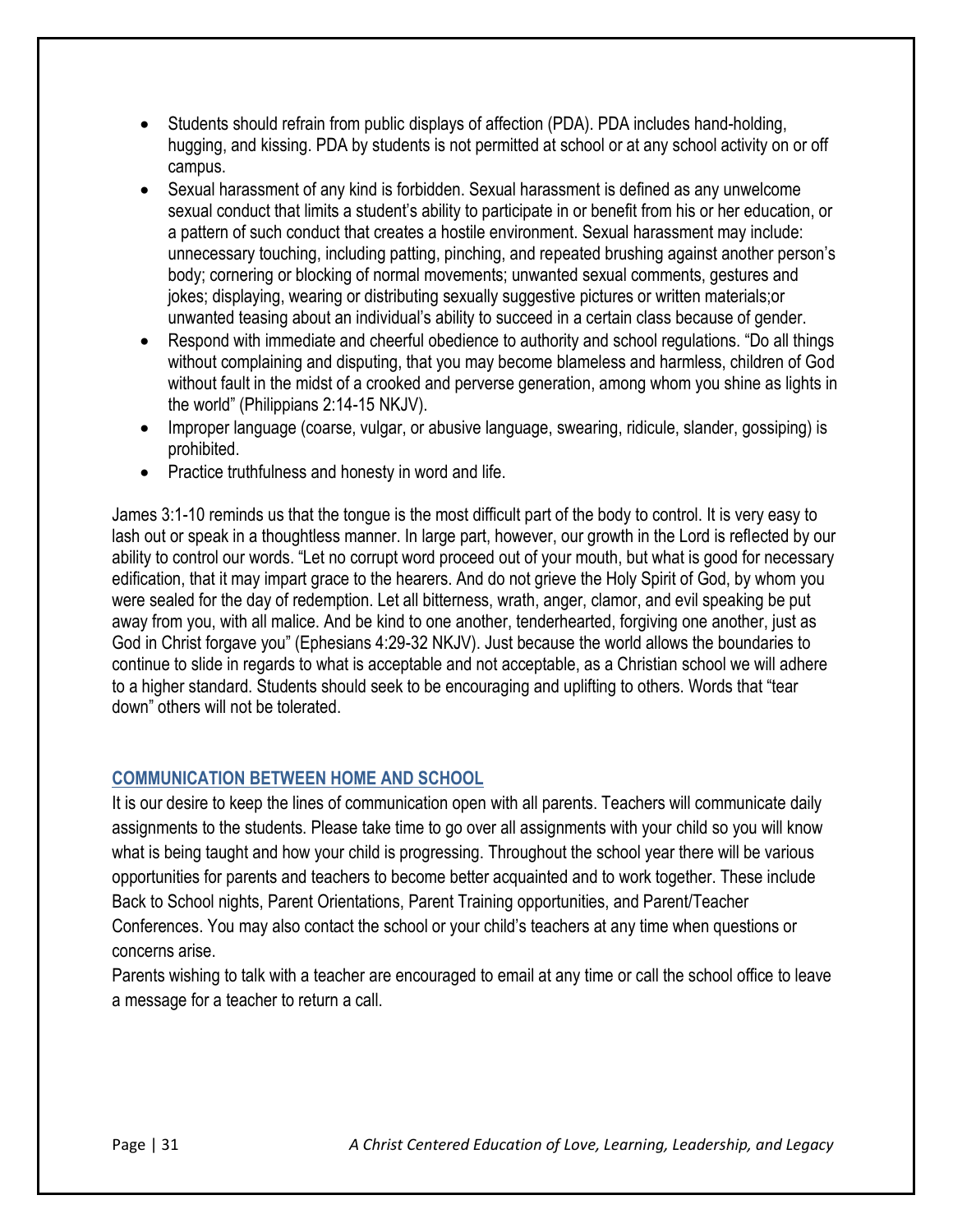## **Communication to the school (via phone, email, or in writing) from parents is required when:**

- The student needs early dismissal from school.
- The student needs to refrain from physical education activities.
- The student is not going home by means of the usual transportation.

## **Email and FACTS**

Teachers' primary source of communication is through email and FACTS, our internet-based grade and attendance tracking program. If parents do not have access to the internet, they need to notify the teacher so other arrangements can be made.

## <span id="page-31-0"></span>**CONFLICT RESOLUTION**

In order to establish and maintain a successful partnership, it is essential that parents be in agreement with the philosophies and intentions of the school. If at any point during the school year, you, as the parent, find that you are in disagreement with the philosophy, standards or administration of the school, you should make every effort to work with Administration for a solution by practicing the *Matthew 18 Principle*.

When addressing concerns/grievances please follow these steps:

**Step 1:** Set an appointment for a face-to-face meeting with the staff member. Parents are expected to work with the staff member before approaching administration.

**Step 2:** If issue has not been resolved appropriately, contact the school secretary to schedule a meeting with the Principal.

**Step 3:** If issue has still not been resolved appropriately, contact the principal to schedule a meeting with the Grievance Board and possibly the staff member involved.

**Step 4:** If the issue has still not been resolved appropriately, contact the principal to schedule a meeting with the Executive School Board. Executive School Board decisions are final.

# <span id="page-31-1"></span>**MATTHEW 18 PRINCIPLE FOR SCHOOL PROBLEMS**

*Written by Dr. Paul A. Kienel, Executive Director of the Association of Christian Schools International* The "me generation" philosophy of "I'll do it my way" sometimes spills over into the Christian community. For example, when differences develop between individuals some Christians take matters into their "own hands" and by-pass the biblical procedure of solving problems.

A Christian school is made up of people—parents, administrators, teachers and students. Like any other collection of earthly mortals, the people associated with a Christian school have the potential for misunderstanding, disagreement, and even wrong doing. Nevertheless, it is God's will that we live and work together in harmony. Jesus said, "A new commandment I give unto you, that ye love one another, as I have loved you, that ye also love one another. By this shall all men know that ye are my disciples, if you have love one to another" (John 13:34-35).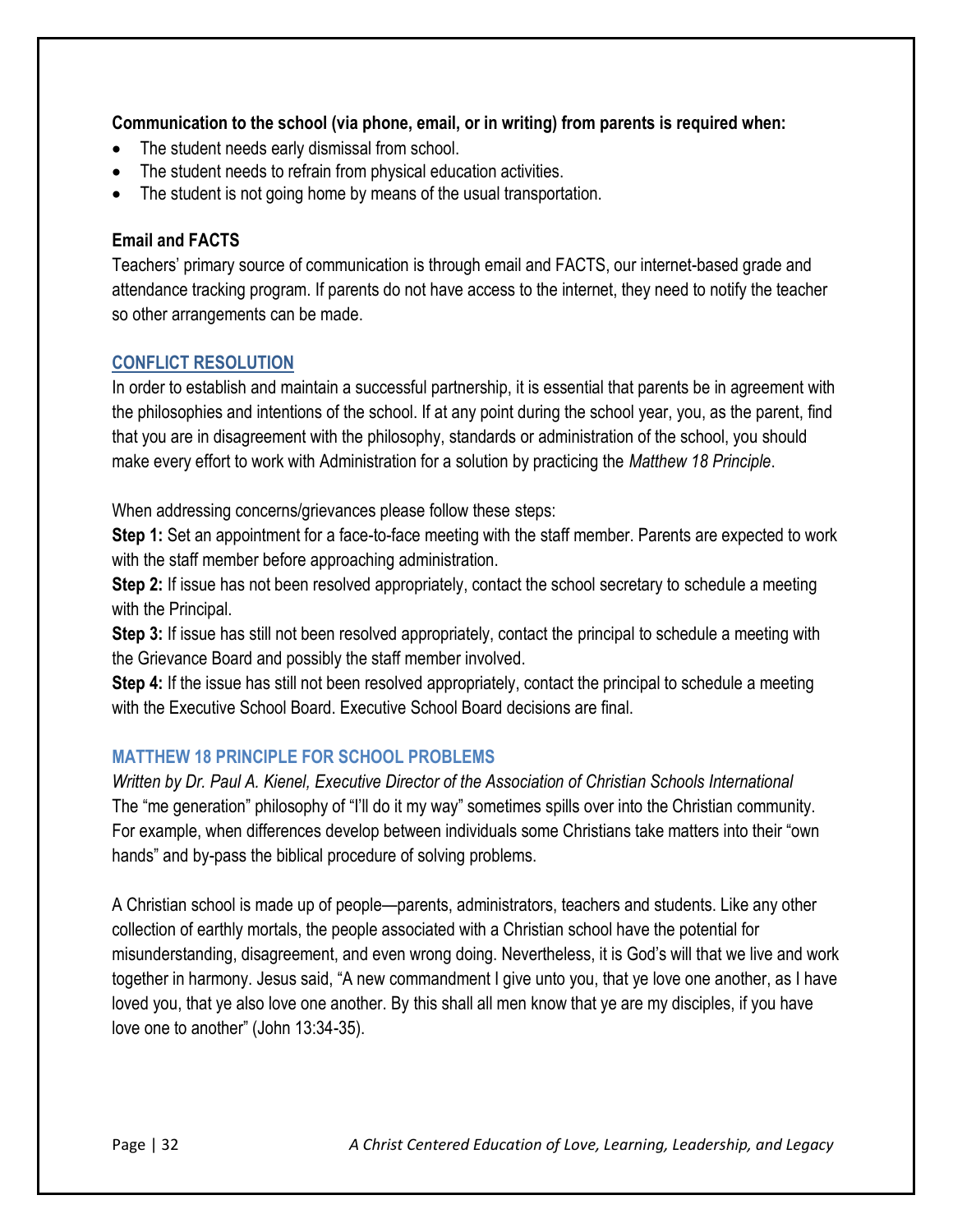Due to our human nature we may at times irritate others, resulting in misunderstandings or strong disagreements. In Matthew 18:15-17, Jesus gives His formula for solving person-to-person problems. I call it "the Matthew 18 principle" for solving school problems. The following are the words of Jesus: (Matthew 18:15-17) "Moreover if your brother sins against you, go and tell him his fault between you and him alone. If he hears you, you have gained your brother. But if he will not hear, take with you one or two more, that 'by the mouth of two or three witnesses every word may be established.' And if he refuses to hear them, tell it to the church. But if he refuses even to hear the church, let him be to you like a heathen and a tax collector" (NKJV). There are several clear principles that Jesus taught in solving people–topeople problems:

- 1. **Keep the matter confidential.** The very pattern of sharing the problem only with those directly involved establishes the principle of confidentiality. The Bible has much to say about those who gossip or malign others with their words (Proverbs 11:9). The hypocrite with his mouth destroys his neighbor, but through knowledge the righteous will be delivered (NKJV).
- 2. **Keep the circle small.** "...if thy brother shall trespass against thee, go and tell him his fault between thee and him alone..." The first step and most often the only step needed in solving a person-to-person problem is for one of the two people involved to initiate face to face dialogue. Most problems are solved at the two people level.
- 3. **Be straightforward.** "...tell him his fault..." Jesus tells us to be forthright and to love honestly. Sometimes it is difficult to be straightforward and tell someone the very heart of the matter. But restoration and improvement can only come when the issues are lovingly yet clearly presented. The Scripture says "…faithful are the wounds of a friend..." (Proverbs 27:6).
- 4. **Be forgiving.** "...if he shall hear thee, thou hast gained thy brother." This implies that once the matter is resolved we should wholeheartedly forgive and restore the person whose fault has offended us. Gal. 6:1 reads "...if a man be overtaken in a fault, ye which are spiritual, restore such a one in the spirit of meekness: considering thyself, lest thou also be tempted." As I mentioned earlier, most school problems are resolved at the two people level. Forgiveness and restoration is a normal, happy conclusion. But what is the Matthew 18 principle if the individual will not "hear" you, or openly disagrees with your version of the problem? Let's say you are a parent of a student in a Christian school. You are unhappy with a teacher because you believe your child is being treated unfairly in the classroom. The two of you have met and met and talked together and you are not satisfied with the outcome of your discussion. What is the next step in the Matthew 18 principle?
- 5. **The parent and teacher should agree to share the matter with the school administrator.** At this stage the counsel of Jesus would be "...take with thee one or two more, that in the mouth of two or three witnesses every word may be established. "Both parent and teacher should rehearse their version of the issue or issues with the school's administration. Each person should come to the meeting in a spirit of prayer and humility, willing to submit to the Lord's will in the matter and also willing to reproof and correct if needed. Those of us who bear the name of Christ should joyfully conform to the will of Christ. An open and honest discussion among people who are sensitive to godly principles will most often reach an amiable solution. It is estimated that 80% of school problems are solved at the two people level. Another 18% of school problems are solved at the three and four people level which includes the school's administration. This leaves 2% to be resolved at the level of the school board. The board represents the church or church community. Let's say a problem now exists and is not solvable by the normal channels of communication and established school policy. What is the next step in the Matthew 18 principle?

Page | 33 *A Christ Centered Education of Love, Learning, Leadership, and Legacy*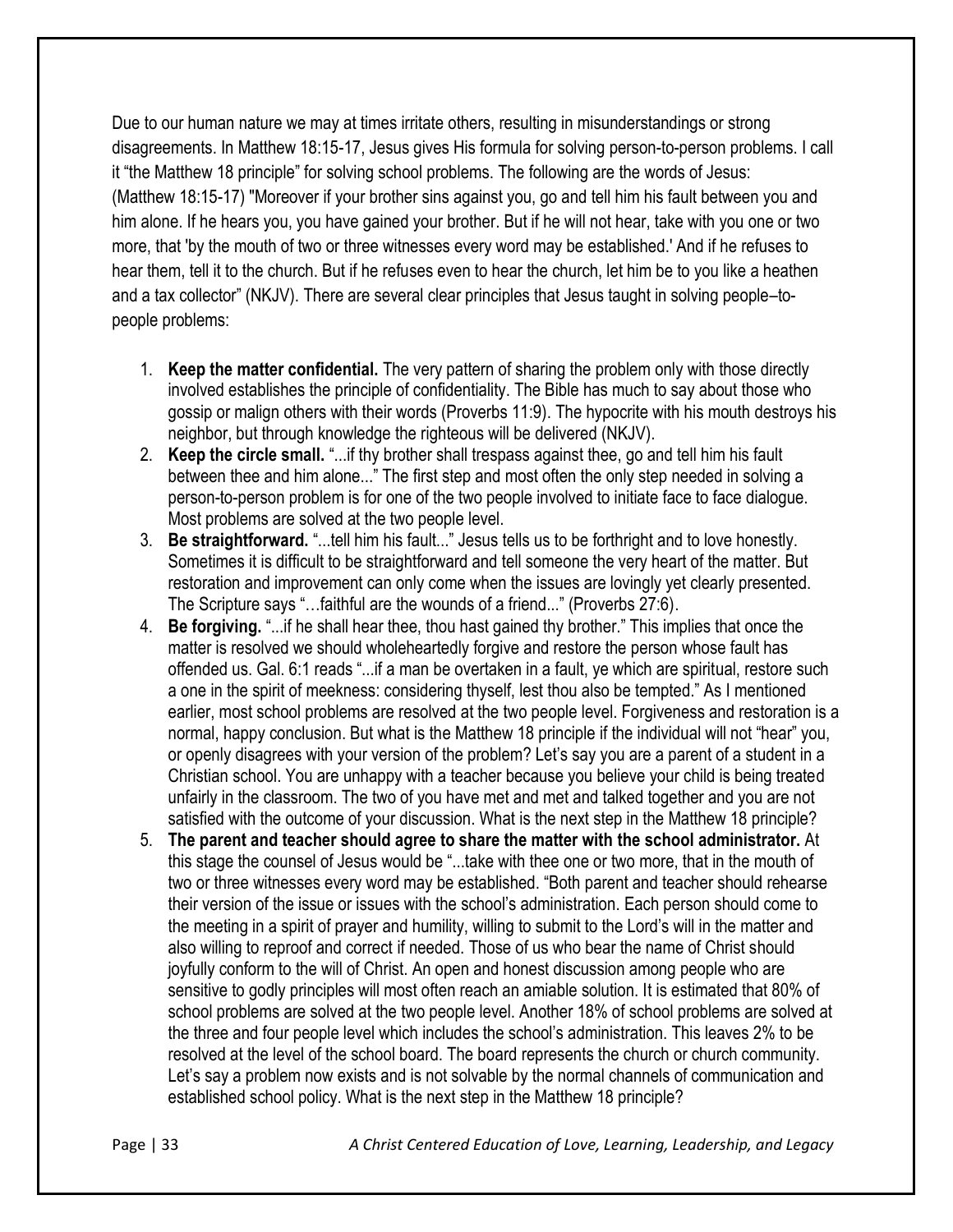6. **The school administrator should explain the problem to the school board.** Depending on the complexity of the problem, it may be appropriate for the board to request that all persons involved be present at a school board meeting. The goal of such a high-level meeting is 1) a clear understanding of the problem; 2) solving the problem; 3) reproof and correction if necessary; and 4) forgiveness and wholehearted restoration of those who have made amends.

In summary, the Matthew 18 principle requires that parents talk to teachers about student problems before they talk to administrators. If unresolved at the two people level, the matter is prayerfully and in an orderly fashion moved upward in the school organizational structure. This is the Lord's way of solving people-topeople problems.

A Christian school is a ministry in Christ's name. Everything that is done in the context of the school must be done Christ's way. The world's methods of solving problems are inappropriate. The idea of suing the school or persons in the school is a secular idea that has no place in the Lord's work. The Bible is clear on this. "Dare any of you, having a matter against another, go to law before the unjust, and not before the saints?" (I Corinthians 6:1)

Satan would like to destroy the normal flow of harmony and good fellowship in a Christian school environment. That is not possible if we are continually on our guard, praying, and following the Matthew 18 principle of solving school problems when issues arise.

# <span id="page-33-0"></span>**DAYCARE**

Extended daycare is available for students from:

Preschool 7:15 a.m. – 8:30 a.m. and 11:30 a.m. – 6:00 p.m.

Elementary  $7:15$  a.m.  $-8:30$  a.m. and  $3:00$  p.m.  $-6:00$  p.m.

- Any child picked up after 6:00 p.m. will be charged \$5.00 per 15 minutes, per child.
- Daycare charges are billed once a week.

## <span id="page-33-1"></span>**DELIVERIES**

Classroom instruction will not be disrupted to deliver non-urgent messages or items such as lunches, forgotten homework, flowers, etc. to classrooms. Students must be responsible for checking with the office for such items during passing periods, lunch, and after school. Gift items may be stored in the office until the end of the school day.

# <span id="page-33-2"></span>**EMERGENCY SCHOOL CLOSURE**

In the event of a school closure, a Parent Alert will be sent out via text message and email. Additionally, the notification will be posted on our school Facebook page as well as our school website. You may also tune in to local television stations (Channels 3, 6, and 8) for any weather-related school closures. Once the school day has begun, school will be kept in session until regular closing time, except in extreme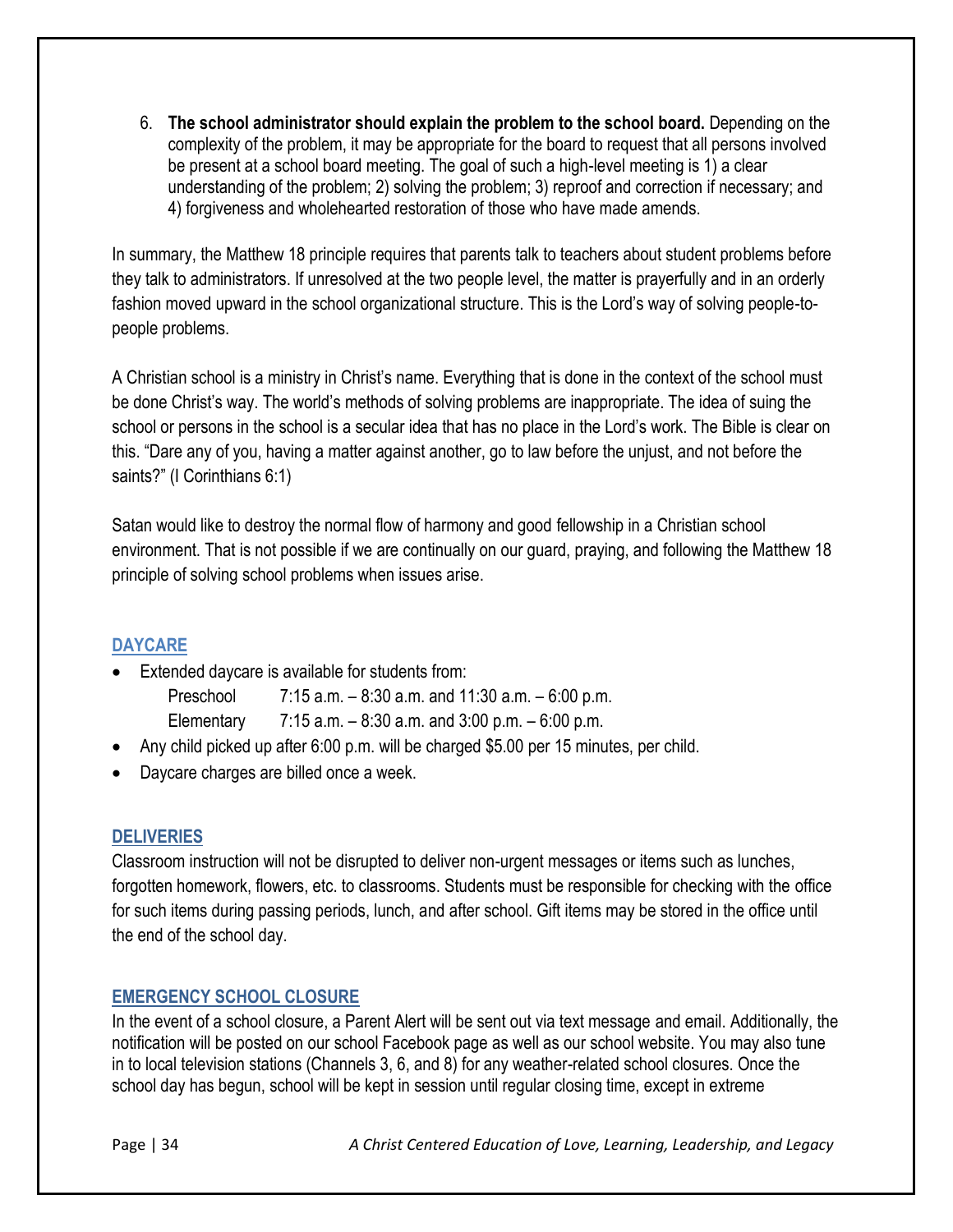conditions. Please note we DO NOT always follow the same closure schedule as schools in our local public school districts.

## <span id="page-34-0"></span>**EXPECTED STUDENT OUTCOMES**

## **Spiritual**

- Commits to a personal relationship with Christ and pursues ongoing spiritual development
- Understands the gospel, salvation, and how to witness to others
- Practices spiritual disciplines such as devotions, personal Bible study, and prayer
- Commits to regular fellowship with a body of believers through a local church
- Knows, understands, and applies the Bible as God's infallible Word
- Interprets and articulates a biblical worldview and operates from that perspective in the world and in daily decision making
- Articulates differences between Christianity and other worldviews
- Dialogues effectively with those who hold other worldviews
- Defends one's faith by using the Word of God

#### **Academic**

- Demonstrates academic preparedness in all academic disciplines
- Thinks critically and logically to ascertain truth and solve real-world problems
- Pursues a strong work ethic and a commitment to lifelong learning
- Has the skills to ask questions, solve problems and make wise decisions
- Knows how to utilize resources, including technology, and to find, analyze and evaluate information within a Christian context

## **Physical**

- Treats their bodies as the temples of the Holy Spirit
- Demonstrates self-control based on biblical standards
- Embraces the values of teamwork and sacrifice for the sake of others

## **Social**

- Learns to communicate effectively when speaking and writing
- Understands that work has dignity as an expression of the nature of God
- Respects the people with whom they work, play, and live and relates to them appropriately and with integrity
- Practices stewardship of all God has entrusted to him/her
- Demonstrates servant-leadership

## <span id="page-34-1"></span>**FUNDRAISING**

As a private school (a non-profit 501(c)3 organization), Watersprings School does not receive any federal or state funds for its operation. Rather, it funds its program through student tuition, select fundraising events, and charitable contributions from those who support its mission. Everyone who is a part of the Watersprings School family bears the cost involved in providing excellent, Christ-centered education. We depend on the revenue earned from various school fundraisers to meet our budgeted expenses and to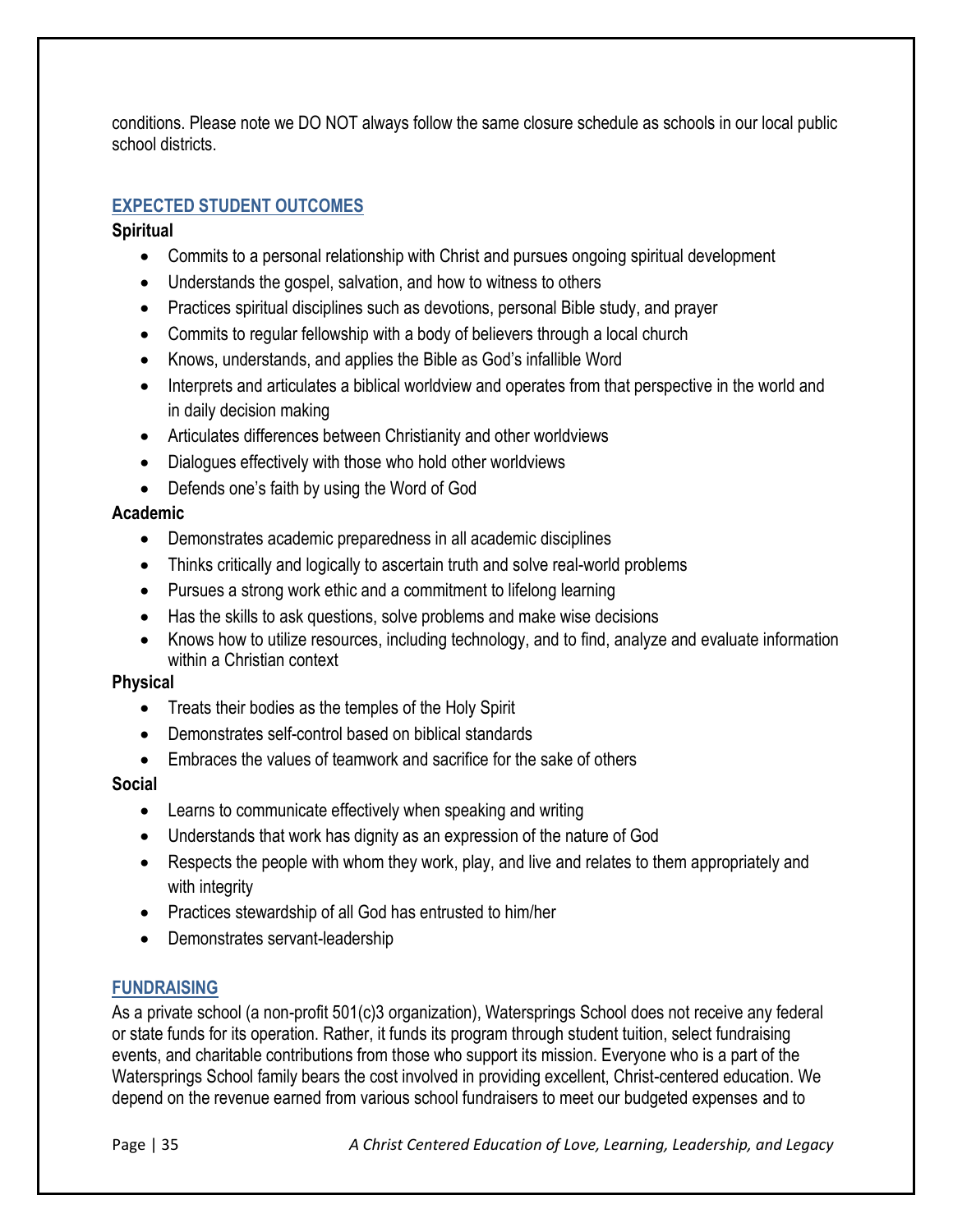provide for additional activities and events for the students and families. Throughout the year, the school may hold fundraising events to meet specific needs; however, these are limited. All school families are asked to participate as much as possible in the fundraising efforts of Watersprings School. Fundraising information is available on our website.

Fundraising for individual purposes is not permitted. Contact the respective principal to obtain approval for all school/class fundraising activities.

## <span id="page-35-0"></span>**GIFTING**

Tuition and fees do not cover the total cost of education for students. Our school depends heavily on financial contribution from parents, friends, grandparents, alumni, foundations, and businesses to make up the difference. By making a tax-deductible contribution (which qualifies you for an additional tax credit within the state of Idaho), you help us bridge the gap between tuition and operating expenses. These dollars make a great difference in our program. More information about contributions to Watersprings School can be found on the school's website or by contacting our school office.

# <span id="page-35-1"></span>**HEALTH POLICY**

## <span id="page-35-2"></span>**SICK POLICY**

In an effort to keep children healthy, please do not send your child to school when they have a fever or other indications of an illness. Students sent to school with any of the following symptoms, or who experience symptoms at school, will be sent home.

- A student who has a fever above 100 degrees, vomiting, contagious eye infection, or diarrhea within the last 24 hours, or a rash not related to an allergy is considered sick. The student will not be allowed at school until they have been symptom free for an entire 24-hour period **without medication**. (A student who vomits at school at 9 a.m. on a Monday will not be able to return to school until Wednesday, provided they are symptom free for 24 hours after the vomiting.)
- If your child is found to have an illness that is considered to be contagious (including RSV) you must have your doctor state in writing that your child is no longer contagious in order for him/her to return to school.
- Students that have head lice cannot return until they have been treated and are nit-free.

The school office offers first-aid to all injured or ill students. If a student becomes ill during school hours, parents will be notified and the child sent home to recover. Parents should sign their student out when they arrive at school to retrieve their child. Parents may designate an authorized person (I.D. required) to pick up their student for them.

Please note that during the COVID-19 pandemic, our sick policy may be altered in order to comply with the Eastern Idaho Public Health District and CDC's guidelines. We thank you for your help in keeping our school healthy.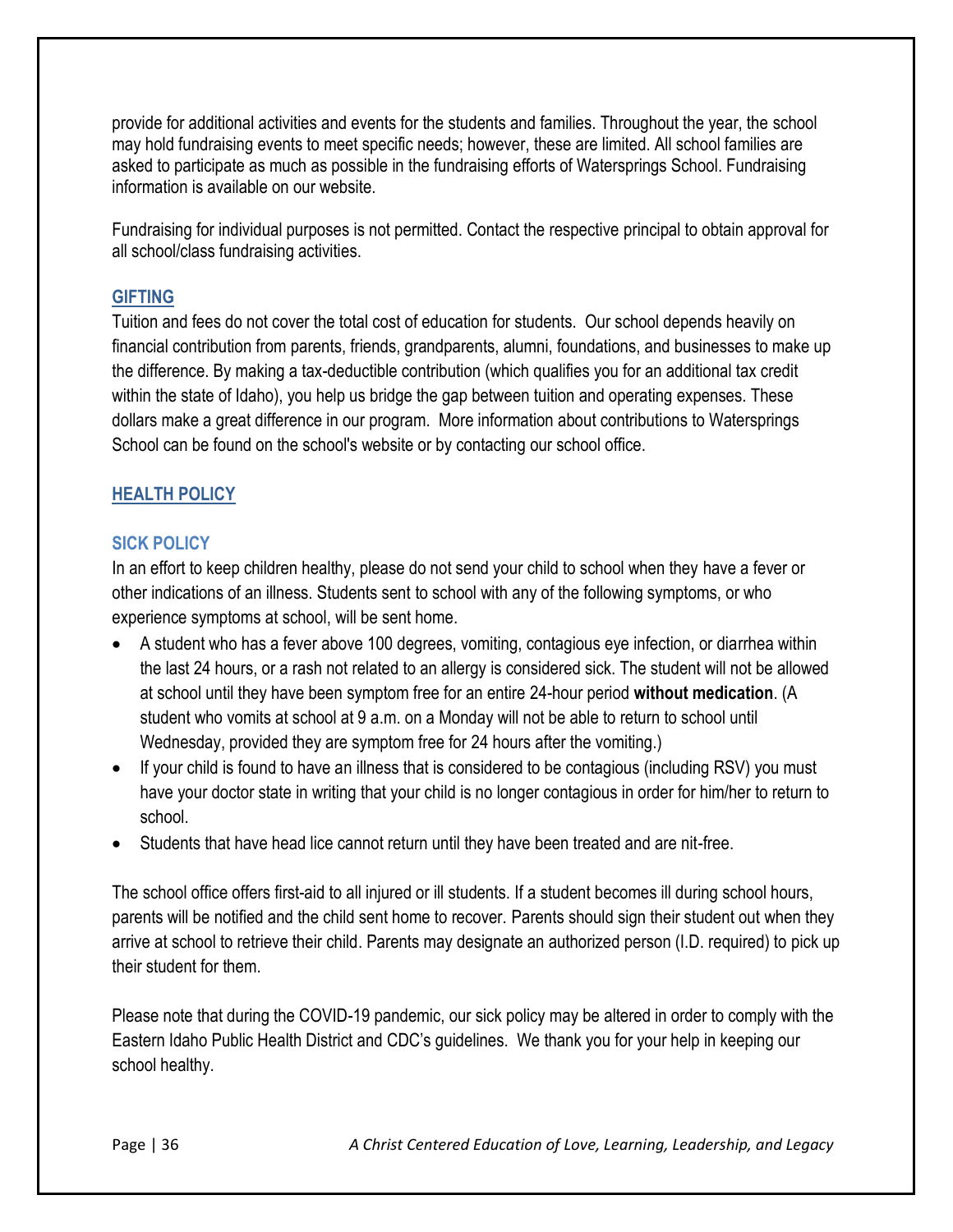## <span id="page-36-0"></span>**MEDICATION**

If a student must take a prescribed or over-the-counter medication during school hours, they must check the medication in at the school office, in its original container, and retrieve it from the secretary at the appropriate time. Medication should not be on the student or in their backpacks/lockers.

The medication procedure is as follows:

- 1. Parents will complete the Watersprings Authorization for Medication Administration Form (available on the school website).
- 2. Parents/guardians of students with ongoing medical conditions are required to disclose all relevant information to enable the administration to determine if Watersprings School is equipped to provide qualified medical care for the student. (Please note: Watersprings School does not have licensed medical personnel on staff.)
- 3. Parents will provide their child's prescription medication in the original containers with the directions and the student's name clearly visible on the container. The secretary will make arrangements to distribute the medication as directed by the physician's instructions.
- 4. A doctor's authorization stating the need for a student to use an inhaler at school, along with permission from a parent/guardian, is required by the school office. It is recommended that the student administer his/her medication in the presence of a staff member. The staff member will then document the dosage and time.

## <span id="page-36-1"></span>**HOT LUNCH PROGRAM**

Watersprings School offers a nutritious lunch program. Costs for school lunches may be adjusted as food/milk prices change.

> **Preschool and Elementary Lunch:** \$3.00 (includes milk) **Middle School/High School Lunch**: \$3.50 (milk not included) **Middle School/High School Extra Entree**: \$1.00 **Milk**: \$.40

- Lunches should be ordered, in advance, on the FACTS Family Portal.
- Our policy is for all hot lunches or individual milk purchases to be paid for, in advance.
- If a student's lunch account becomes delinquent, the parents will be notified through email or phone that the student is required to bring a sack lunch until the account is brought current.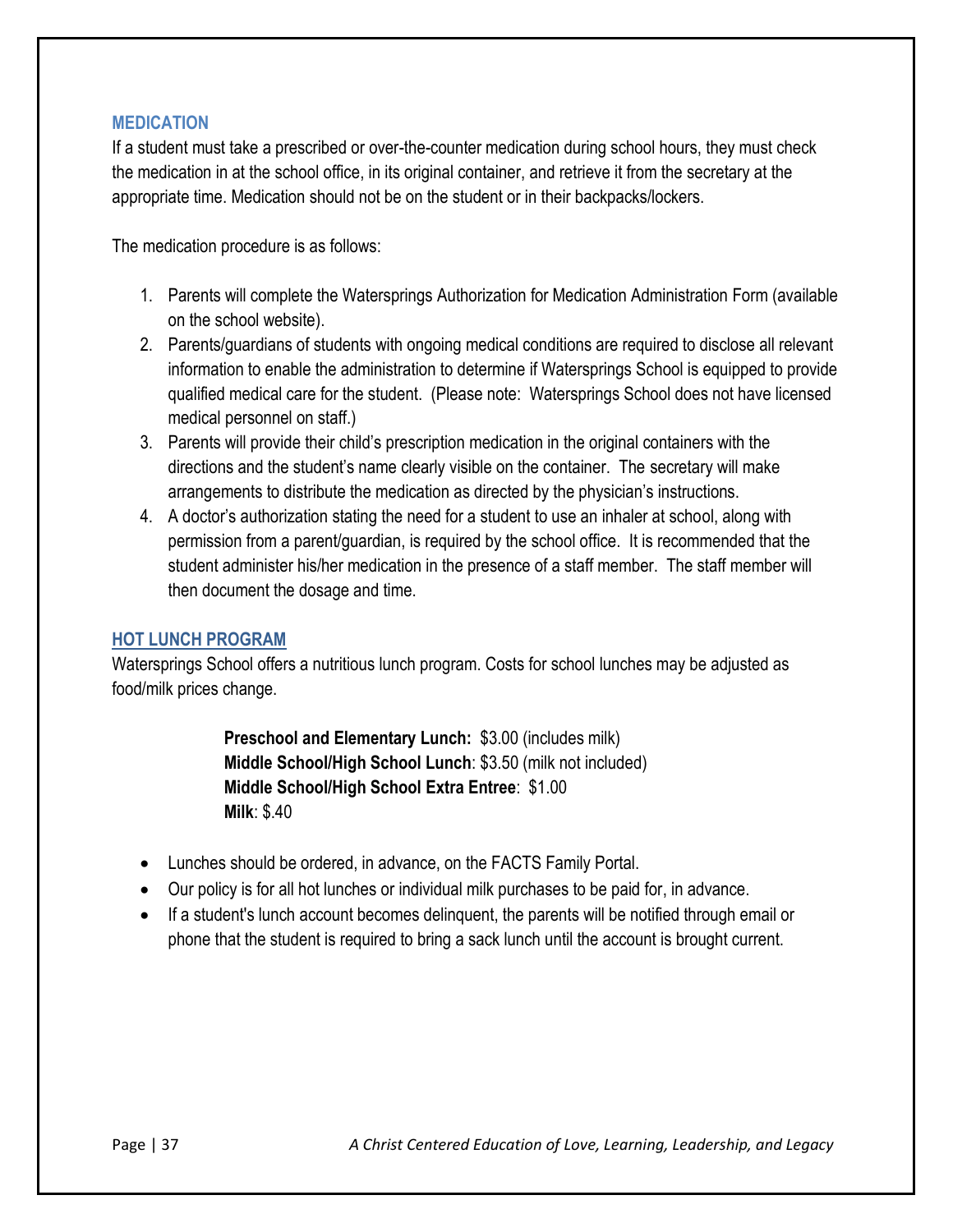#### <span id="page-37-0"></span>**INCLUSION POLICY**

Watersprings School is committed to providing developmentally appropriate curriculum and experiences designed to meet each student's needs while training students spiritually and academically for a lifetime of glorifying and serving the Lord. Watersprings School reserves the right to deny admission to any student whose academic or physical needs exceed the resources available through the school's general education program. The faculty at Watersprings School, assisted by the school's Academic Support Services Coordinator, will make every attempt to support students with identified learning differences through accommodations and/or modifications necessary to meet the needs of the individual student. Academic Improvement Plans (AIPs) are written documents prepared by the school's Academic Support Services Coordinator in collaboration with the student's teachers and parents in an effort to provide support to those with learning differences.

#### <span id="page-37-1"></span>**INSURANCE**

All enrolled students are covered by a student accident insurance policy through the property and liability insurance plan of Watersprings Church. This insurance is secondary to any insurance a parent already has for their child(ren).

#### <span id="page-37-2"></span>**LOST AND FOUND**

Clothing or items of value should be clearly labeled with your student's name. Properly labeled items will be returned to the owner. Items that have not been retrieved by the end of each month will be donated to Watersprings Thrift.

#### <span id="page-37-3"></span>**SAFETY**

All entrances to the school will remain locked during school hours. All parents/visitors need to check in with the school office and obtain a visitor's badge before entering the school.

## <span id="page-37-4"></span>**FIRE DRILLS/LOCKDOWN DRILLS**

Watersprings School conducts monthly fire drills and quarterly lockdown drills. The teachers will discuss instructions for these drills with their students. Students are expected to become familiar with these instructions so that all drills can be conducted with minimal confusion. Parents will be notified via Parent Alert regarding these drills.

#### <span id="page-37-5"></span>**SOCIAL MEDIA**

Parents are encouraged to monitor their child's social media accounts. Many apps that children are currently utilizing have the option to post in conversation threads, and this is where some of the inappropriate content is being posted. Examples: TikTok, Facebook, Twitter, Instagram, Snapchat, Pinterest, etc. Please discuss the dangers of social media with your child and what appropriate use is.

#### <span id="page-37-6"></span>**STUDENT DROP-OFF AND PICK-UP**

Morning and Afternoon Drop-Off and Pick-Up Procedures maps/diagrams are posted on the school website for your convenience under the "Student Life" tab.

Page | 38 *A Christ Centered Education of Love, Learning, Leadership, and Legacy*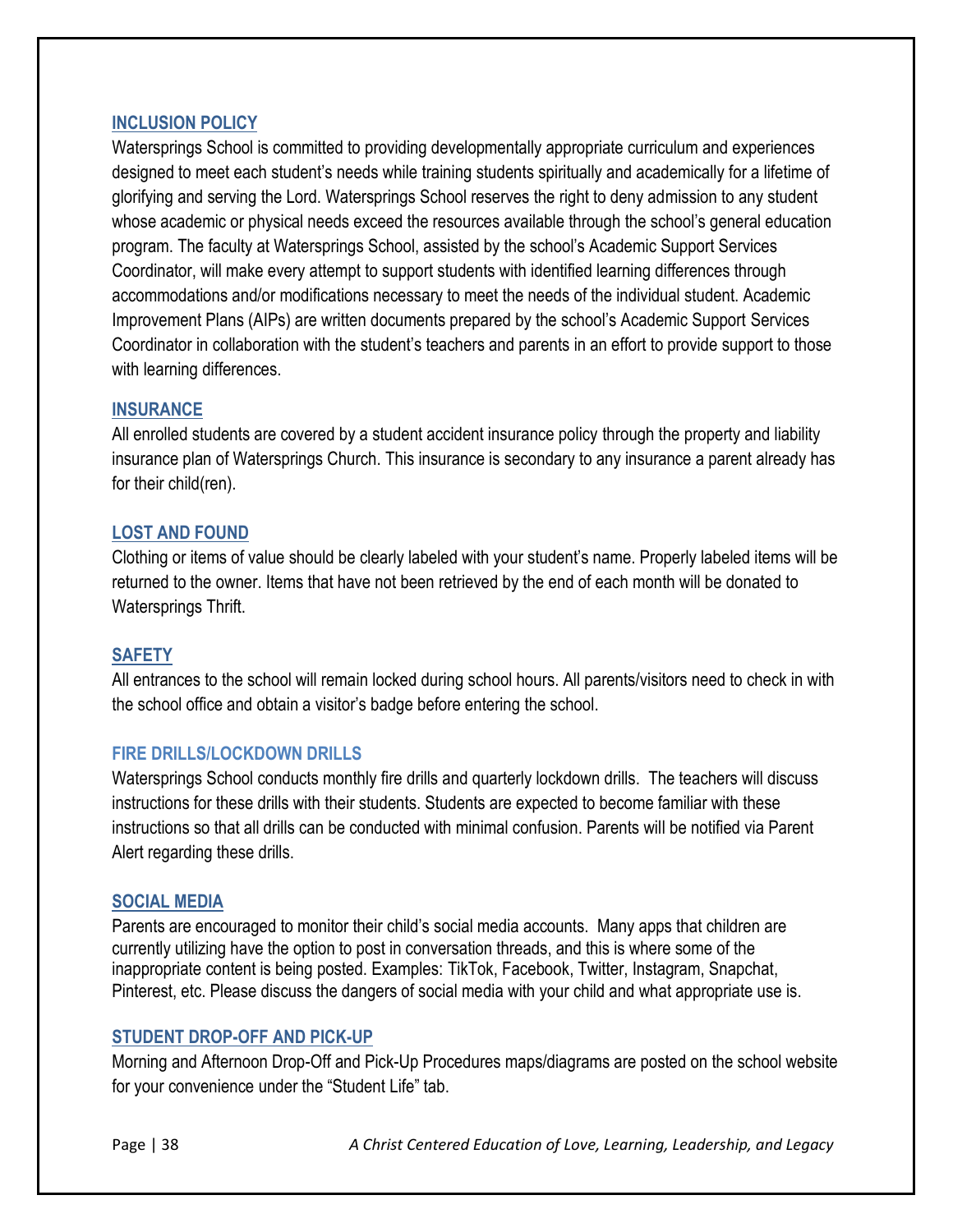# <span id="page-38-0"></span>**STUDENT RIGHTS AND RESPONSIBILITIES**

Every Watersprings School student has the following rights and responsibilities:

- You have the right to be physically safe and free from harassment and bullying.
- You have the right to express your thoughts and feelings, as long as they are conveyed in a manner that is respectful and Christ-like.
- You have the right to learn, and the school will make every effort to help you to become a successful student and citizen.
- You have the right to be treated with respect.
- You have the responsibility to follow the school's policies and rules.
- You have the responsibility to help create an excellent learning environment.
- You have the responsibility to respect all Watersprings School faculty, staff, and students as well as school property and the property of fellow students.

# <span id="page-38-1"></span>**TECHNOLOGY**

Watersprings School provides a wide range of technology resources to its students for the purpose of advancing the educational mission of our school. As a user of the school's technology, you are expected to review and understand the below procedures.

- 1. Protect your login information from others. Do not use other users' passwords.
- 2. Respect the school's property and be responsible in the use of the equipment. Do not destroy, modify, or abuse the hardware or software in any way.
- 3. Do not delete or add software to the computers without permission.
- 4. Do not use the technology for illegal, harassing, vandalizing, inappropriate or indecent purposes.
- 5. Do not use the Internet to access or process inappropriate material.
- 6. Be ethical and courteous. Do not send hate, harassing or obscene mail, discriminatory remarks, or demonstrate other antisocial behaviors.
- 7. Technology may not be used to interfere or disrupt other users, services or equipment, including:
	- a) Distribution of unsolicited advertising (Spam)
	- b) Propagation of viruses
	- c) Distribution of large quantities of information (chain letters, network games or broadcasting messages).
- 8. Do not assume that because something is on the Internet that you can copy it. Respect copyrights.
- 9. Do not give out any personal information over the Internet.
- 10. Violation of any of the above conditions of use may be cause for disciplinary action. Violations may constitute cause for revocation of access privileges, suspension of access to computers/technology, other school disciplinary action, and/or appropriate legal action.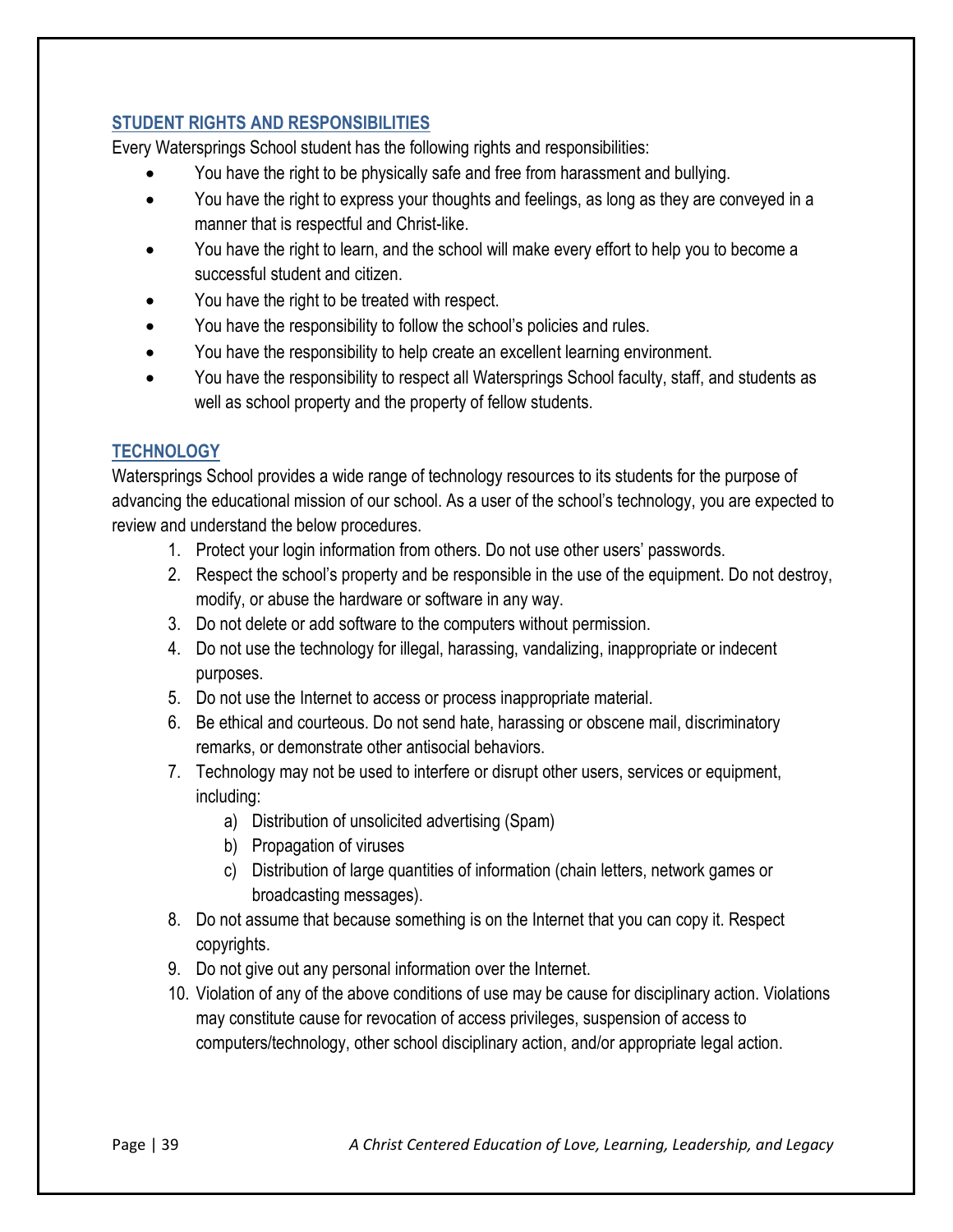# <span id="page-39-0"></span>**ACCEPTABLE USE POLICY**

The computer network and Internet are to be used only for educational purposes. This includes classroom activities, educational research, and career development. Students will have access to the Internet via classroom, library, and lab computers. Student access is limited to school hours. Material created and/or stored on the system is not guaranteed to be private. Network administrators may review files from time to time to ensure that the system is being used properly. Network users must keep their passwords private. Accounts and/or passwords may not be shared. Network users are expected to adhere to the safety guidelines listed below.

## <span id="page-39-1"></span>**UNACCEPTABLE USE**

- The Internet may not be used to establish new email accounts or check existing email accounts.
- The Internet may not be used to access/participate in any interactive websites or applications. This includes chat rooms, blogs, message boards, instant messaging, etc.
- The Internet may not be used to download or copy any software, games, music, internet wallpaper, or to play games.
- School computers may not be used to access any social media sites/accounts, including Facebook, Twitter, Pinterest, Snapchat, etc.
- School computers may not be used for commercial purposes. Users may not buy or sell products or services through the system.
- School computers may not be used for any activity or to transmit any material, that violates United States' or local laws. This includes, but is not limited to, illegal activities such as threatening the safety of another person or violating copyright laws.
- Network users may not use vulgar, derogatory, or obscene language. Users may not engage in personal attacks, harass another person, or post private information about another person.
- Network users may not log on to someone else's account or attempt to access another user's files. "Hacking" or otherwise trying to gain access to another person's or organization's computer system is prohibited.
- Network users may not access websites, newsgroups, or chat areas that contain material that is obscene or that promotes illegal acts. If a user accidentally accesses this type of information, he or she should immediately notify a teacher, librarian, and/or network administrator.

## <span id="page-39-2"></span>**COMPUTER/INTERNET USE**

Watersprings School has established a computer network with Internet access to support and enhance learning and prepare students for success. The school has installed filtering software to minimize access to inappropriate material. The use of the network and Internet is a privilege, not a right, which may be revoked at any time for inappropriate behavior. Conduct on the computers is to reflect and be consistent with Christian ethical and moral principles and high standards of character and conduct. Students should immediately notify an adult if they encounter any material that violates the Acceptable Use Policy found above in order to protect them against any claim they may have intentionally violated this policy.

## <span id="page-39-3"></span>**TRANSPORTATION**

Watersprings School does not provide bus transportation to and from school. Bus transportation is provided for field trips and athletic events.